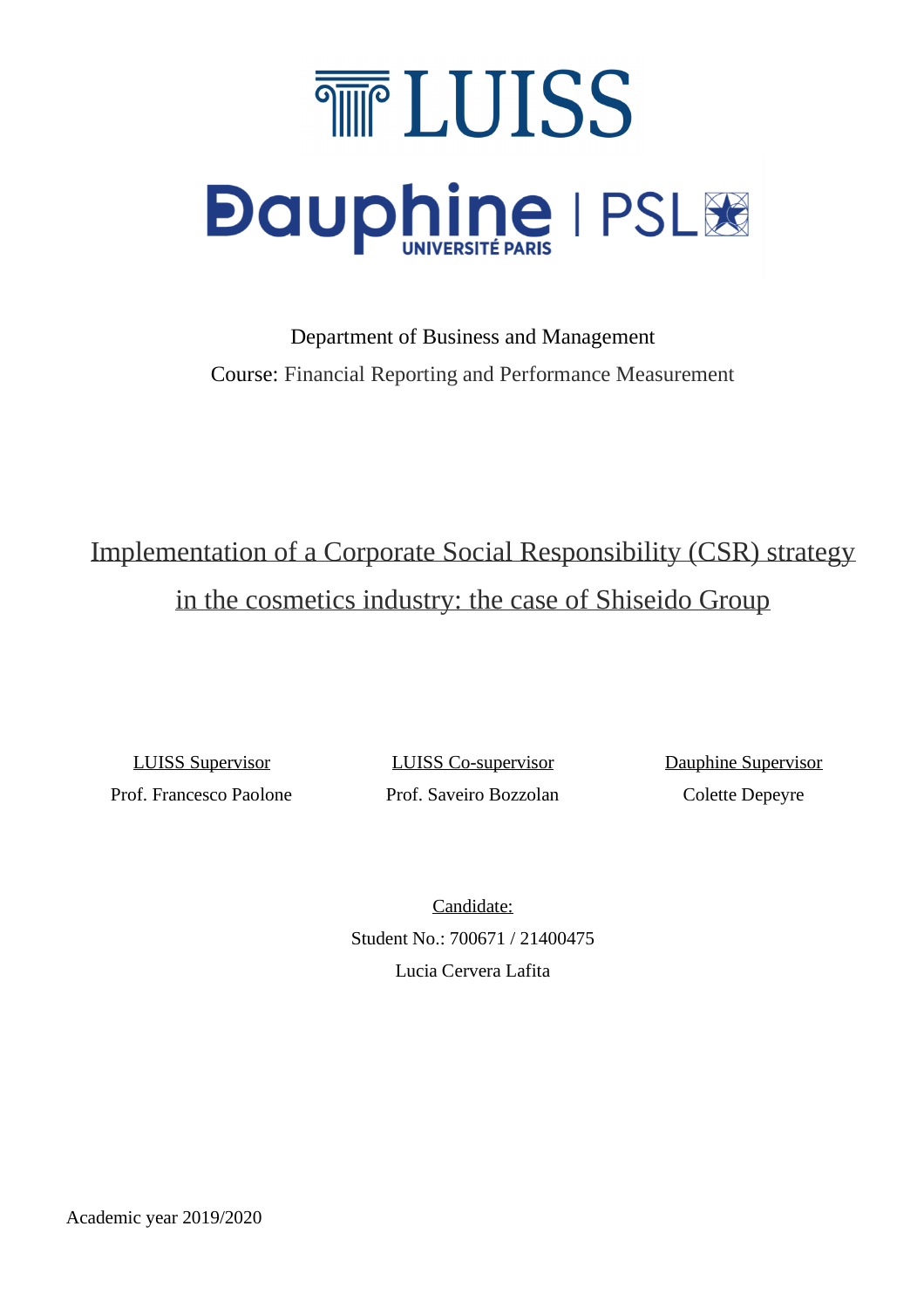# <span id="page-1-0"></span>Abstract

The increasing importance of Corporate Social Responsibility (CSR) and the strategies used for its implementation in a business model is generating many debates. Due to exponential growth of the market for cosmetic products and the increase of information available to consumers, this polemic is at the heart of many companies in the cosmetic industry. This study analyses the development and implementation of CSR in general and more specifically in the cosmetic industry, providing evidence of the sustainable consciousness that consumers have, as well as a framework to successful implement a CSR strategy in a cosmetic business. This can only be fully achieved through integrated reporting, which is basic to make the strategic approach holistic and systematic. The case study of a company that has successfully implemented CSR in their strategy and its comparison to two of its competitors, leads to a deeper understanding of the use of CSR in the path for financial and extra-financial performance.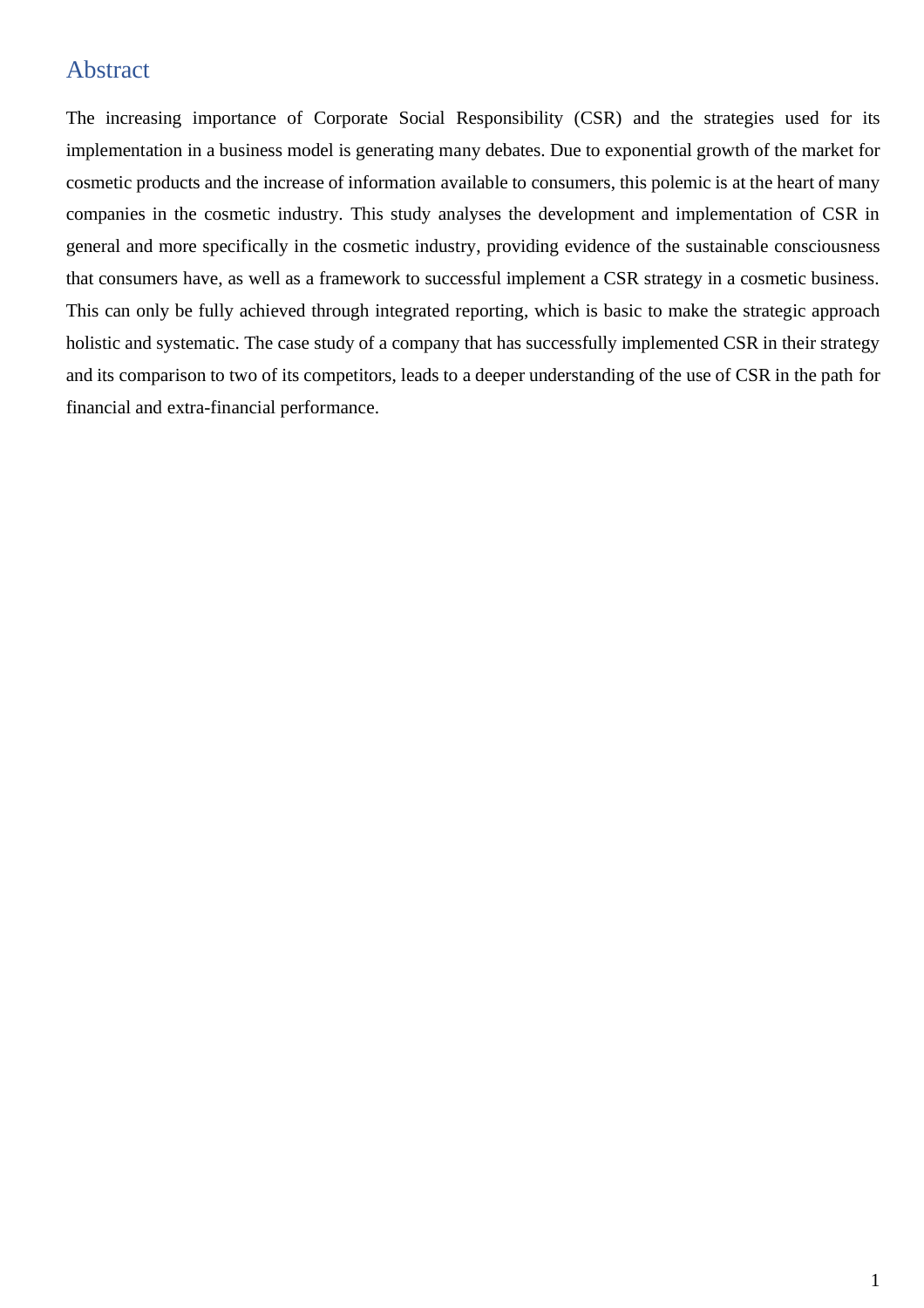# **TABLE OF CONTENTS**

| $\mathbf{I}$ . |        |  |  |  |  |
|----------------|--------|--|--|--|--|
|                | 1.1.   |  |  |  |  |
| 1.2.           |        |  |  |  |  |
|                | 1.3.   |  |  |  |  |
| 2.             |        |  |  |  |  |
|                | 2.1.   |  |  |  |  |
|                | 2.1.1. |  |  |  |  |
|                | 2.1.2. |  |  |  |  |
|                | 2.2.   |  |  |  |  |
|                | 2.2.1. |  |  |  |  |
|                | 2.2.2. |  |  |  |  |
|                | 2.2.3. |  |  |  |  |
|                | 2.3.   |  |  |  |  |
|                | 2.3.1. |  |  |  |  |
|                | 2.3.2. |  |  |  |  |
|                | 2.4.   |  |  |  |  |
| 3.             |        |  |  |  |  |
|                | 3.1.   |  |  |  |  |
|                | 3.2.   |  |  |  |  |
|                | 3.2.1. |  |  |  |  |
|                | 3.2.2. |  |  |  |  |
|                | 3.3.   |  |  |  |  |
|                | 3.3.1. |  |  |  |  |
|                | 3.3.2. |  |  |  |  |
| 4.             |        |  |  |  |  |
|                | 4.1.   |  |  |  |  |
|                | 4.1.1. |  |  |  |  |
|                | 4.1.2. |  |  |  |  |
|                | 4.1.3. |  |  |  |  |
|                | 4.2.   |  |  |  |  |
|                | 4.2.1. |  |  |  |  |
|                |        |  |  |  |  |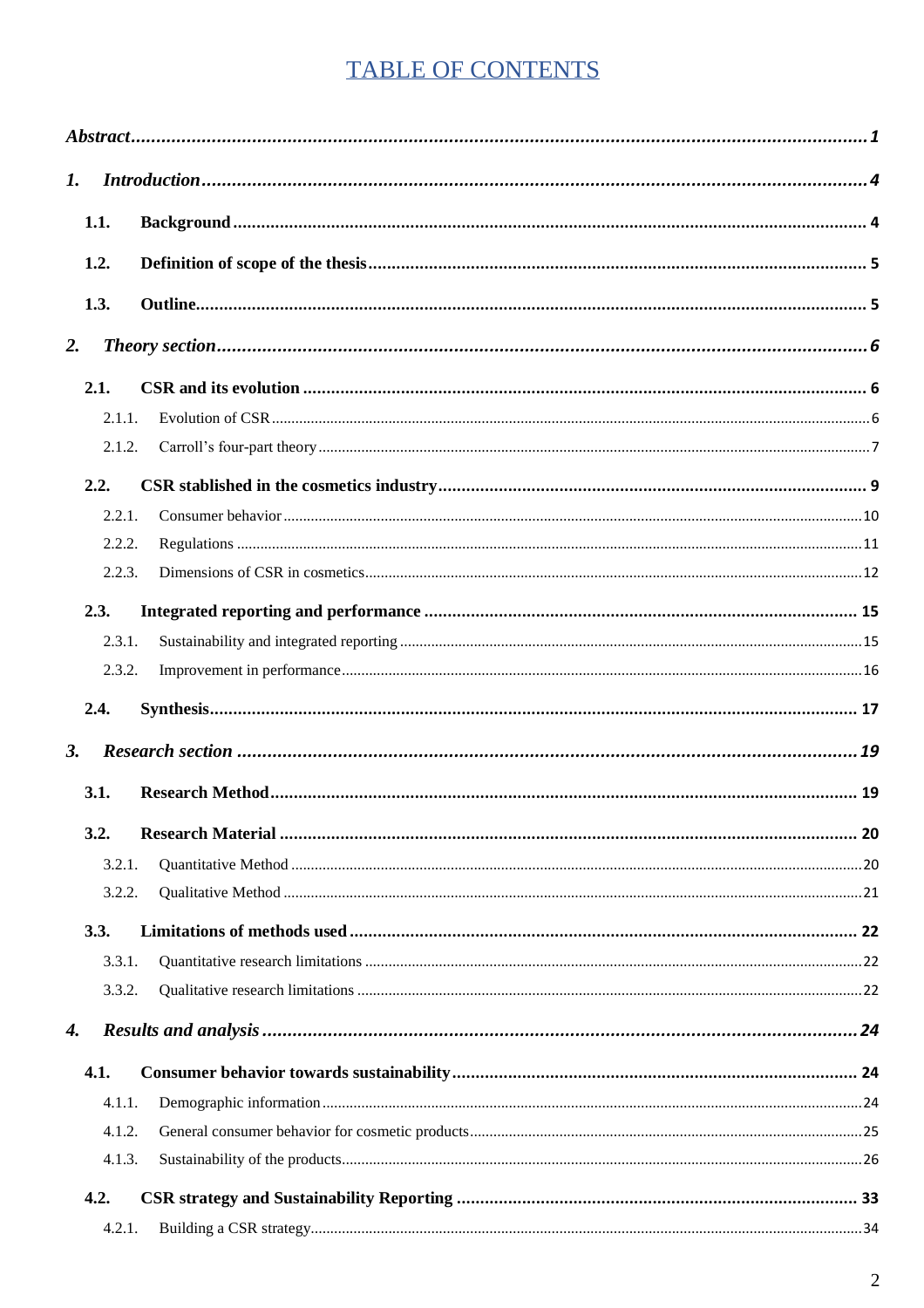| 4.2.2. |  |
|--------|--|
| 4.2.3. |  |
| 4.3.   |  |
| 4.3.1. |  |
| 4.3.2. |  |
| 4.3.3. |  |
| 4.4.   |  |
| 4.4.1. |  |
| 1.4.2. |  |
| 5.     |  |
| 6.     |  |
|        |  |
| 7.     |  |
| 7.1.   |  |
| 7.2.   |  |
| 7.3.   |  |
| 7.4.   |  |
| 7.4.1. |  |
| 7.4.2. |  |
| 7.4.3. |  |
| 7.4.4. |  |
| 7.5.   |  |
| 8.     |  |
|        |  |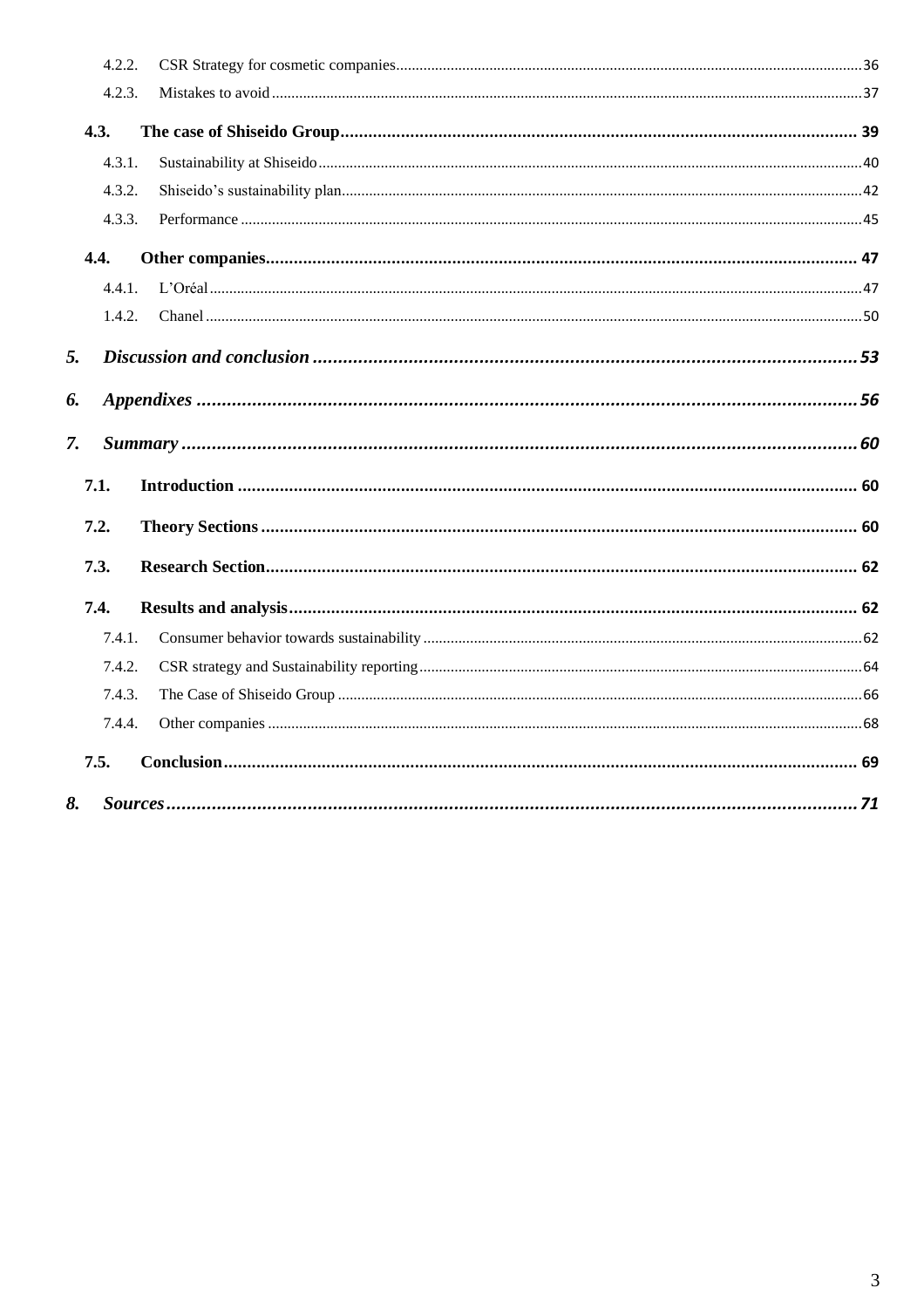# <span id="page-4-0"></span>1. Introduction

## <span id="page-4-1"></span>1.1.Background

"Corporate Social Responsibility (CSR) is the continuing commitment by businesses to behave ethically and contribute to economic development while improving the quality of life of the workforce and their families as well as of the local community and society at large" *Lord Holme and Richard Watts*.

In the last few decades, we have been able to witness an enormous change in the world. The development of the global culture and the transformation of the way consumers and business act has had a great effect on this change. Although today's society owes a lot globalisation, and we can enumerate many advantages that come from it, there are also many issues that have risen from such a radical and important evolution. The governments, international organisations, companies and populations are facing the challenge of overcoming the effect of such changes, and urgent solutions had to be found for problems that nobody even think would actually exist.

At the start of mass production and capitalism, the world wasn't aware of the negative implications that this would have of the planet, its population and society as a whole. From the industrial revolution to the relocation of factories, many steps have been taken to improve the products and the prices offered in the market without thinking of the impact of these actions. The lack of public awareness in the face of these unsustainable practices kept such business models away from polemic debates. At the time, consumers where just happy about the competitive products and prices in the market and didn't even wonder about the origin or production methods of these products. Governments and regulation agents, on the other hand, didn't have any legal frame to condemn these new and unregulated practices.

Luckily, the picture has changed a lot in the last few years. The increase in information available and the social and legal pressure in general, have led to the development of a social consciousness. Companies are now expected to deliver socially responsible results, regarding the environment, their employees and the methods used for business. These ethical results are legally and socially required for most companies, and in particular for cosmetic firms, that are putting a lot of effort into the rebuilding a positive reputation among the population. Cosmetic companies have had to adapt to a more responsible new business model and implement a solid CSR strategy, to be able to address the demands of regulatory bodies and customers. Looking at the cosmetic industry is enlightening as it is an industry that has changed enormously in the last years and that has been subject of debate due to controversial matters such as animal testing, harmful ingredients for the consumer or unethical business practices from the sourcing and factories. All of these public attacks on the companies' reputation have managed to lead the industry towards a more responsible path, having CSR at the heart of their actions. The wave of Corporate Social Responsibility (CSR) has now reached most countries and sectors, and it aims to achieve a morally correct business model that will also contribute to the increase in performance and shareholder value in the long term.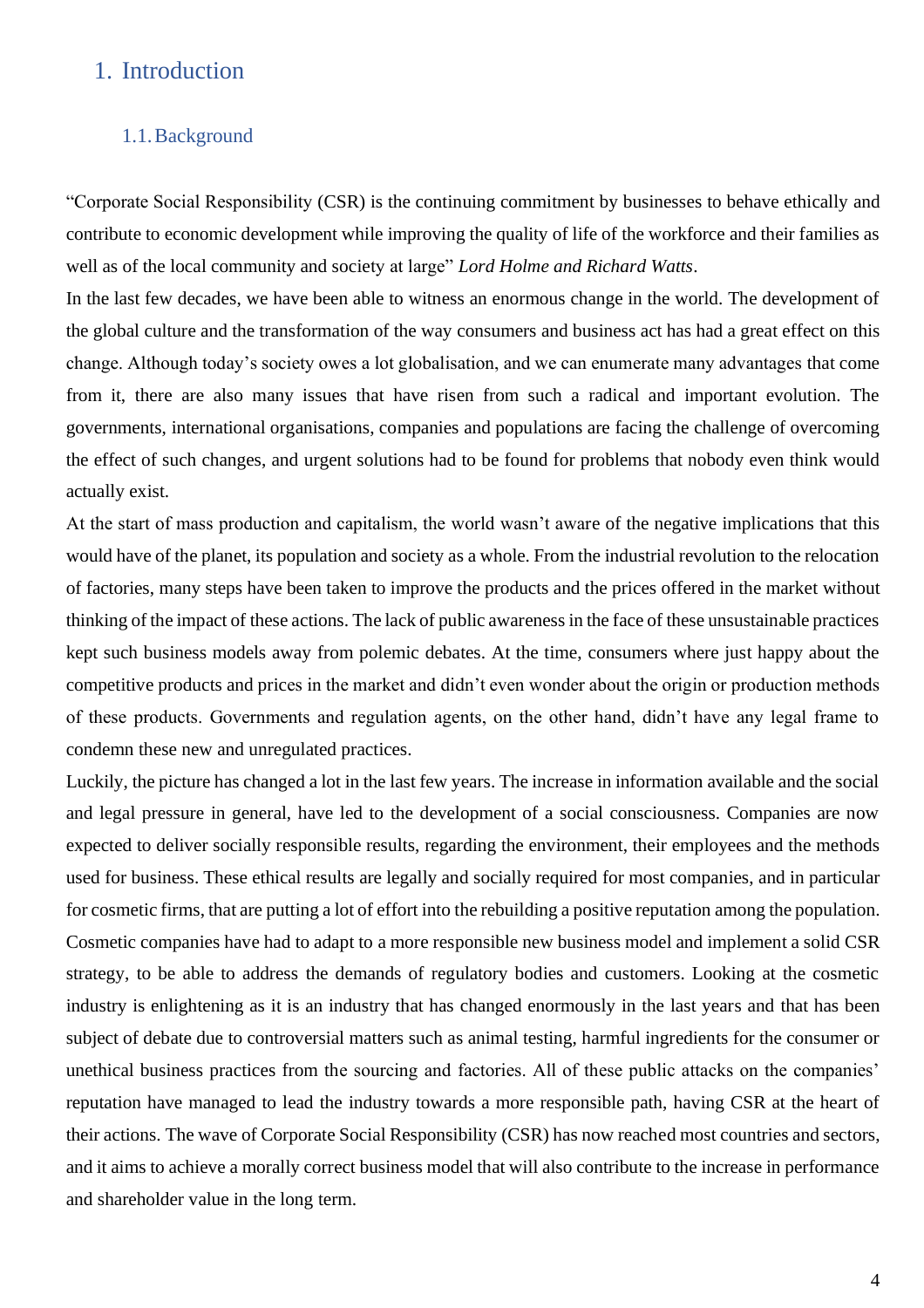## 1.2.Definition of scope of the thesis

<span id="page-5-0"></span>The notion of CSR and the business practices that lead to its implementation have been subject of many studies over the years. There are also previous researchers that have studies sustainability in the cosmetic industry and green-cosmetics, since it has become increasingly popular among consumers. However, there isn't a single study published that generates a generic frame of action for cosmetic companies for implementing a CSR strategy, relying on coherence and integrated reporting, and aiming to achieve an overall financial and extrafinancial performance.

The scope that this project covers includes: the understanding of CSR and its development in the cosmetic industry, through past research; literature knowledge on sustainability reporting and performance related to CSR and finally original research on consumer behavior, the implementation of CSR in a cosmetic company to achieve effectiveness and success, based on the study of the Japanese cosmetic group Shiseido.

The first objective is to obtain deep knowledge on CSR, the cosmetic industry and the sustainability practices that this industry has developed. Secondly, to prove increasing importance of CSR for consumers and to link CSR with performance and reporting, which is an essential purpose of this study, as it is only through performance, that the company will be able to fulfill the obligations that it has towards society. Finally, it aims to achieve further plausibility by covering a real-life business case and cross-checking it with some of its competitors.

Overall, the research covers a factual and practical study of consumer behavior and the main mechanisms that cosmetic companies should use to implement their CSR strategy, focusing on the reporting as the main tool to achieve success.

## <span id="page-5-1"></span>1.3.Outline

The thesis is structured in eight chapters. The chapter that follows the introduction is a theoretical study of CSR in the cosmetic industry and sustainability reporting. This chapter provides knowledge on the topic on which the research is based. In chapter 3, the research methods used for the study are presented and explained, as well as the methodology used to collect the data. Chapter 4 reveals the results obtained in the qualitative and quantitative studies, analyzed and interpreted to be useful for future use. Chapter 5 concludes on the findings exposed and provides an overview how the study can be used as well as its limitations and the axis for future research. Chapters 6 and 8 are dedicated to the presentation of the appendixes and the sources used for the research and chapter 7 ten-page summary of the study.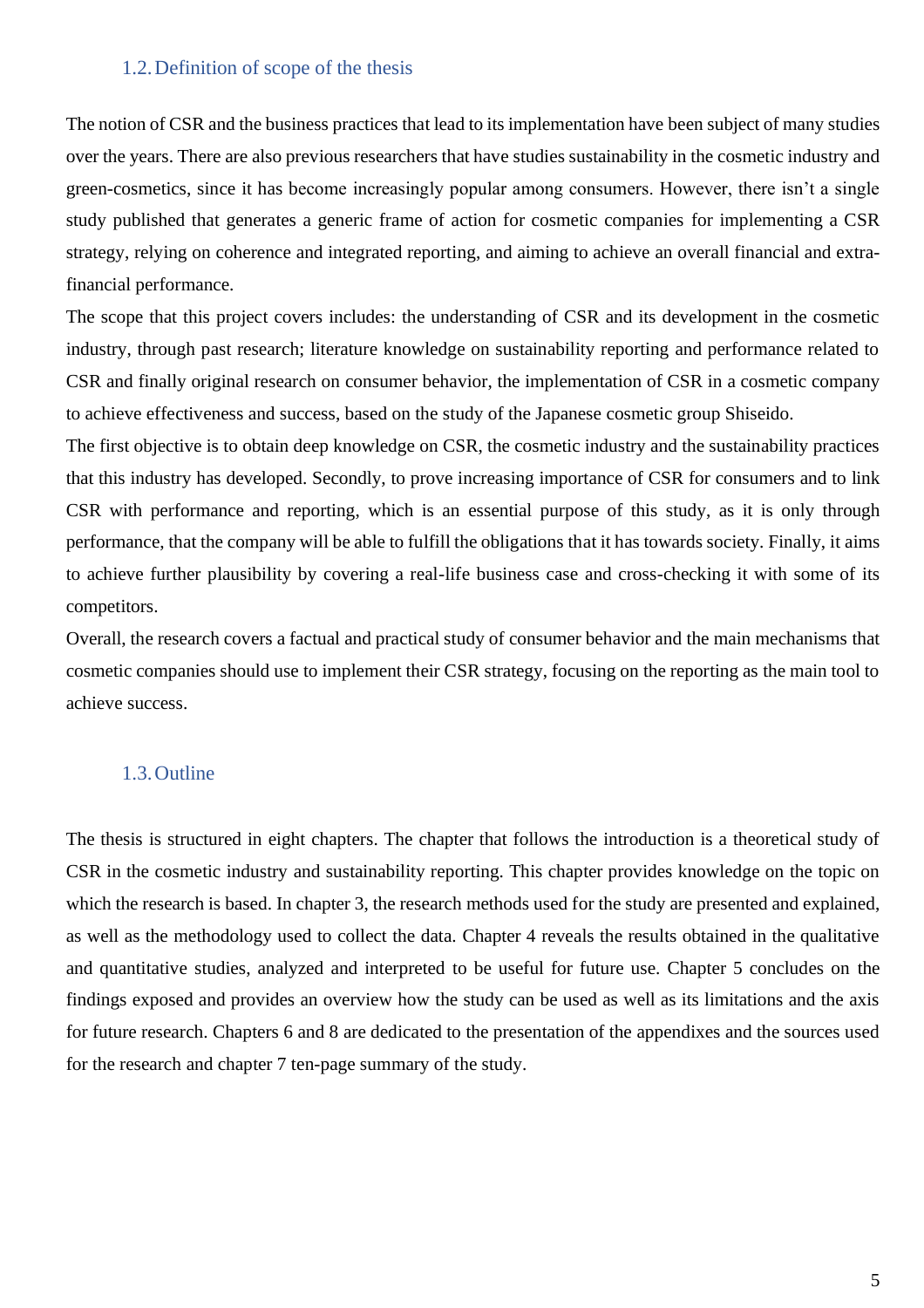## <span id="page-6-0"></span>2. Theory section

## <span id="page-6-1"></span>2.1.CSR and its evolution

In the reality we are currently facing, corporations are no longer expected to exclusively make profits. Making a positive impact on society, respecting the environment and human right are some of the requirements that consumers, employees and even the law are increasingly demanding from firms. Although these used to be voluntary actions, the increase in awareness and the environmental and social problems that society is facing, have changed that quite drastically. Since it appeared, the notion of CSR has been widely studied; in this section, we will look at the theoretical studies carried on CSR in general, its evolution and its importance in the cosmetics industry, which we will be particularly focusing on later in the research.

#### 2.1.1. Evolution of CSR

<span id="page-6-2"></span>It is crucial to have a deeper inside into the development of Corporate Social Responsibility in general and its evolution. The idea of social responsibility might seem like a pretty recent trend, due to the exponential importance that it has gained in the last few years. However, we can come across some authors that started analysing the ethical duty of companies towards the global environment since 1938, and even though the concept has expanded with time, the initial considerations are very similar.

At the begging the attention was primarily set on "the moral/ethical dimensions of individual behaviour in organisations" *(E. Joyner & D. Payne, 2002)*. In their books, Barnard (1938) and Simon (1945) argued that companies should protect the values of the community they're working with, "beyond the legal limits imposed on them" *(E. Joyner & D. Payne, 2002)*. Later on, Peter Drucker in *The Practice of Management (1954)*, was pioneer in addressing the "social responsibilities of businesses", leading to a great discussion about CSR. "While he emphatically declared that the organization's first responsibility to society involved making a profit, he felt it was also most important that management consider the impact of every business policy and action upon society" *(Peter Drucker, 1954)*. Drucker had a fascinating vision about a manager's responsibility towards the public good and society as a whole, and strongly believed that companies should "advance the basic beliefs of our society, to contribute to its stability, strength, and harmony" *(Peter Drucker, 1054)*.

Values, ethic, morality and CSR, little by little became a central subject of discussion among managers and authors, that coincided in the idea that organisations could no longer have a purely financial objective, but that they should also take part in greater responsibilities. Since then, the evolution of CSR has turned these responsibilities into a social and legal obligation instead of a choice. In 2013, the New Companies Act included the *Clause 135* that obliges companies of a certain value and income to comply with some conditions regarding CSR. For example, these conditions include the constitution of CSR committee and Policy for the company or a contribution of at least 2% of the firm's net profit to finance the CSR Policy *(Nagawat & Singh, 2016)*.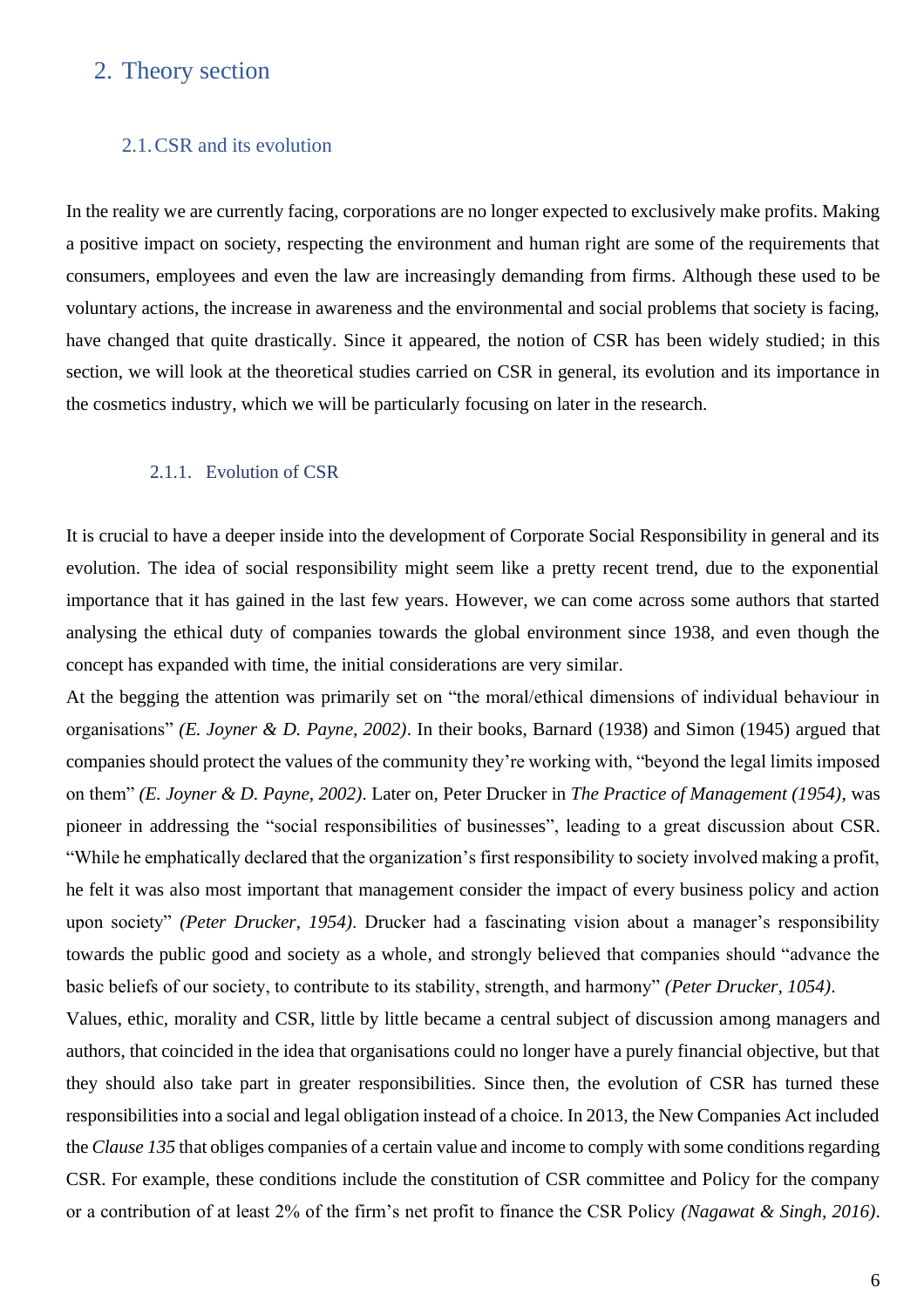These are some examples of measures taken in the aim of increasing CSR and the importance that companies give to the implementation of policies that will lead to more sustainable growth. However, legal measures are not the only way to improve the companies' behaviour, the shift in the mentalities, of managers, consumers and governments, has also had a great effect on the obligations of firms, that no longer include shareholders exclusively, but also consumers, employees, the environment, the communities and society. This is the most important and effective path to achieve a sustainable and efficient implementation of CSR among all companies, no matter the sector, the turnover or the size of the company.

#### 2.1.2. Carroll's four-part theory

<span id="page-7-0"></span>As the researchers weren't able to agree upon a real definition for the concept since the 1950s, B. Carrol published an article giving a more concrete frame to the concept. In the article "The pyramid or Corporate Social Responsibility: toward the moral management of organizational stakeholders, 1991" are described four categories that embody the responsibilities that companies hold, which are economic, legal, ethical and philanthropic (Figure 1). "This set of four responsibilities creates a foundation or infrastructure that helps to delineate in some detail and to frame or characterize the nature of businesses' responsibilities to the society of which it is a part" *(B. Carroll, 2016)*. In the article, he explains how, for the shareholders and directors to be able to understand the importance of CSR and accept it, the concept had to be framed together with the other responsibilities that they were already familiar with. Although the four categories always existed, it is not until de end of the 20th century, that companies started taking a real interest in the top components of the pyramid, the ethical and philanthropic one. The initial theory on Carroll's pyramid of CSR was published some time ago, so I will also focus on at the author's article from 2016, "Carroll's pyramid of CSR: taking another look", in which he takes a further interest in his previous research a readdresses some of the concepts and gives a more modern view of the theory.



*Fig. 1 – Carroll's pyramid of CSR (Source: Carrol, 1996)*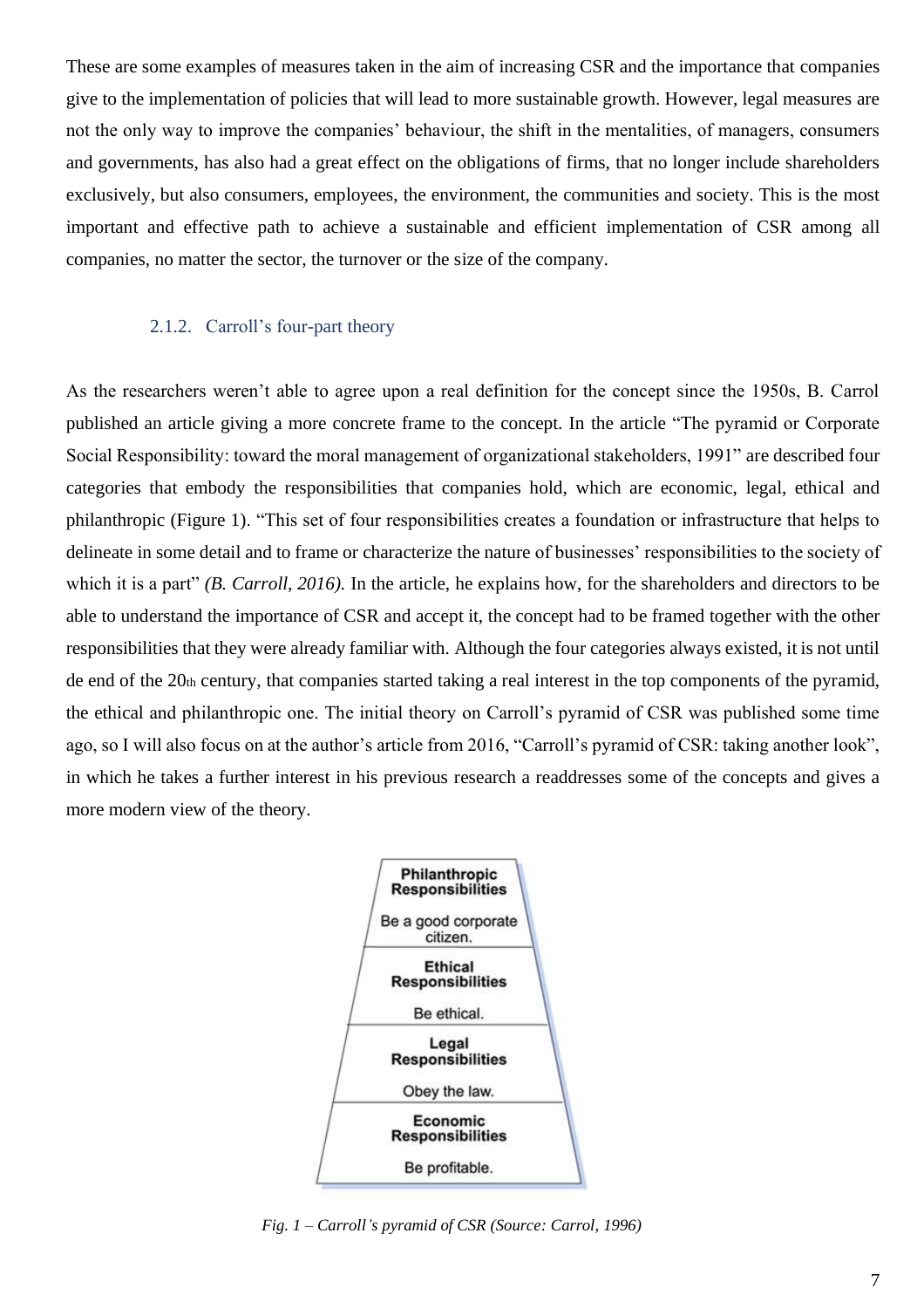#### *Economic responsibility*

The base of the pyramid of responsibilities according to B. Carroll, is the economic one, that will allow companies to continue with their business operations. "At first, it may seem unusual to think about an economic expectation as a social responsibility, but this is what it is because society expects, indeed requires, business organizations to be able to sustain themselves and the only way this is possible is by being profitable and able to incentivize owners or shareholders to invest and have enough resources to continue in operation" *(B. Carroll, 2016).* The original concept of business organizations was to provide the society with goods and services and therefore cover their needs. In exchange for this and in order to incentivize it, the business organization were allowed to take a profit, that would allow them to sustain the companies. Unfortunately, "at some point the idea of the profit motive got transformed into a notion of maximum profits, and this has been an enduring value ever since" *(B. Caroll, 1991)*. As surprising as it may be, the fact remains that companies are required to make economic profit if they are to address their legal, ethical and philanthropic responsibilities towards society.

## *Legal responsibilities*

As it is expected, companies have the responsibility to act within a legal frame that will allow them to operate while ensuring that safety and fairness is always respected. The legal requirements that firms have are implemented by the international and local institutions and are constantly evolving to address the new legal complications that might arise overtime. In the last years, compliance officers have gained a crucial position in the organizations to ensure that the legal standards are in line with the general legal requirements.

#### *Ethical responsibilities*

In addition to the legal requirements that we have explained above, society has further expectations from businesses regarding their ethical behavior. "Taking on ethical responsibilities implies that organizations will embrace those activities, norms, standards and practices that even though they are not codified into law, are expected nonetheless" *(B. Carroll, 2016)*. It also expected that businesses will take fair and objective decisions, acting with good morale, even in situations that are not included in the illegal spectrum. Ethical responsibilities are not always easy to deal with, as the public opinion is often not unanimous, and they can be subject of debate. "The business ethics movement of the past decade has firmly established an ethical responsibility as a legitimate CSR component. Though it is depicted as the next layer of the CSR pyramid, it must be constantly recognized that it is in dynamic interplay with the legal responsibility category. That is, it is constantly pushing the legal responsibility category to broaden or expand while at the same time placing ever higher expectations on businesspersons to operate at levels above that required by law" *(B. Carroll, 1991).*

#### *Philanthropic responsibilities*

The idea of philanthropy in a corporation includes any kind of activity or gift that has as unique purpose to help others. This responsibility is not literally an obligation and the corporations that don't undertake such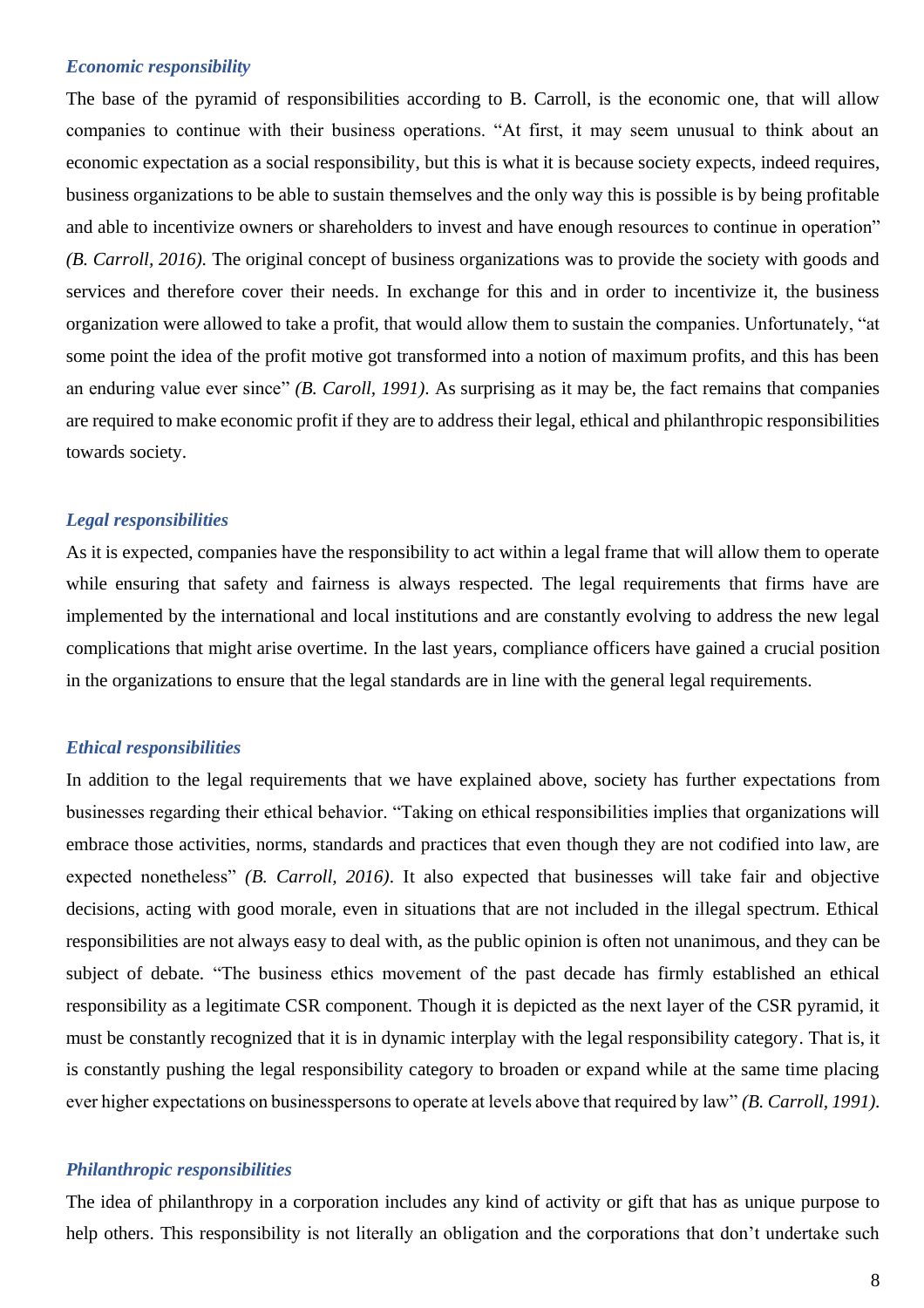contributions, will not be labeled as unethical or unfair. Nonetheless, it is considered as a responsibility in Carroll's CSR pyramid, due to the general expectation that society has regarding the business-giving actions that companies undertake, in addition to their daily operations. Participating in charitable projects creates a sense of accomplishment for employees, consumers and even managers, which will be beneficial for the firm. This can sometimes lead to confusion, as most commonly, companies will look to improve their reputation and the public brand image through these gifts, so their actual intentions are not as honorable as it would be expected. This is of course not always the case, but we see that this kind of practices are becoming more and more common, as society becomes more aware and their expectations increase.

The different categories of responsibilities outlined in the pyramid, have of course a different degree of importance, "it could be said that the economic responsibility is "required" of business by society; the legal responsibility also is "required" of business by society; the ethical responsibility is "expected" of business by society; and the philanthropic responsibility is "expected/desired" of business by society" *(Carroll 1979, 1991)*. The more society evolves, the more these responsibilities become essential for the companies to be successful. Nowadays, a minimum step outside the expected practices, can be very threatening to public opinion. For example, any news about unethical behavior or illegal practices will reach all the medias in no time and it will become very complicated to convince consumers, investors or employees of the company's worth and managers have to be very cautious with this.

## <span id="page-9-0"></span>2.2.CSR stablished in the cosmetics industry

The use of cosmetic products is essential in our day to day lives. As per defined by the European Regulation 1223/2009, a cosmetic product is "any substance or mixture intended to be placed in contact with the external parts of the human body (epidermis, hair system, nails, lips and external genital organs) or with the teeth and the mucous membranes of the oral cavity with a view exclusively or mainly to cleaning them, perfuming them, changing their appearance, protecting them, keeping them in good condition or correcting body odors" *(European Regulation 1223/2009).*

In the last decade, we have seen how the importance of body image and empowerment of people through beauty has become a central trend in consumer behavior, making them more and more dependent cosmetic products. As expected, the increase in consumption and awareness of consumers when it comes to beauty products has made the cosmetics market become increasingly important; it now represents a market value of 507.8 billion dollars worldwide *(Statista, 2020)*. Moreover, evidence shows that the future expectations for growth in the market are very optimist for the next 5 years (Figure 2).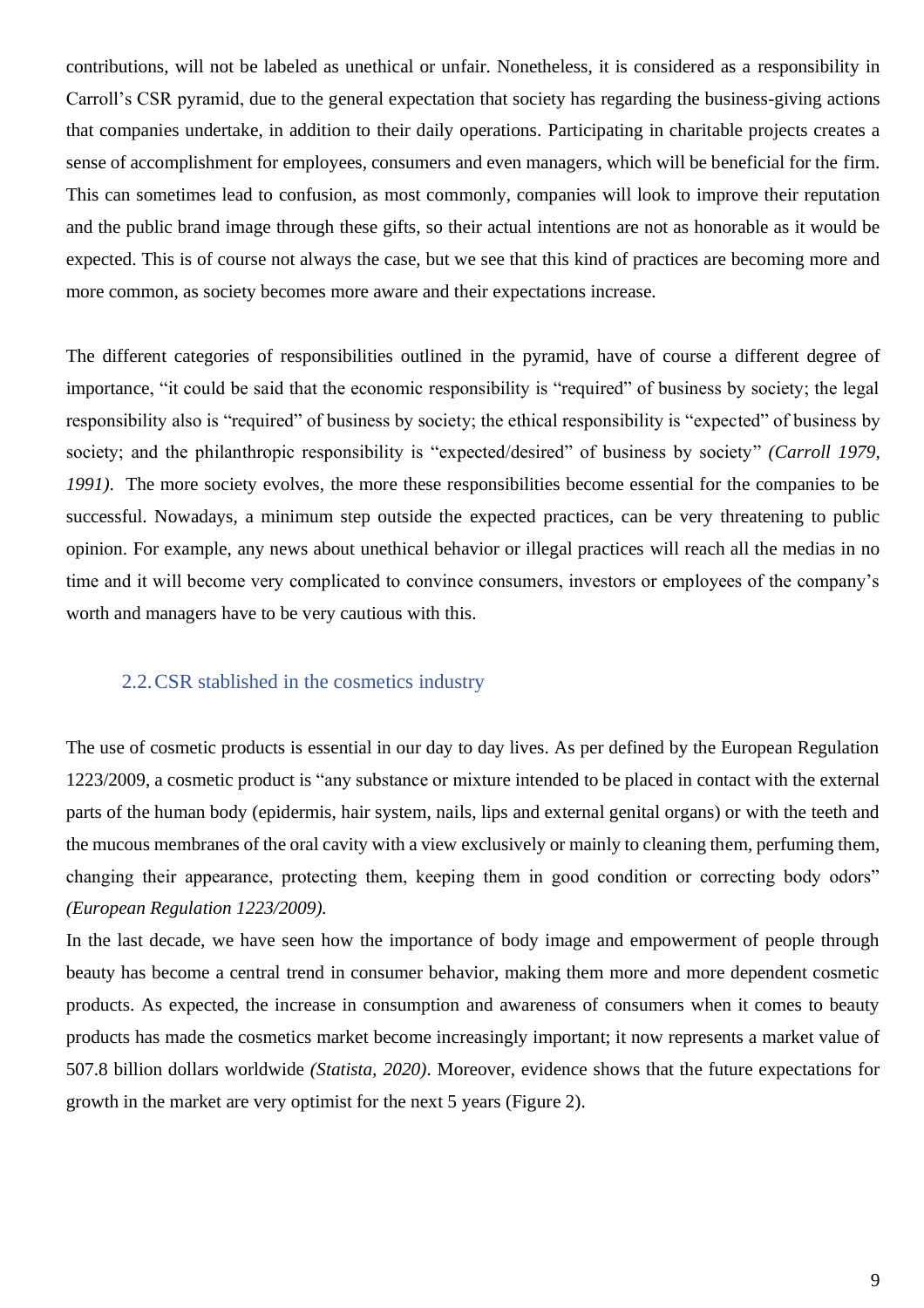

 *Fig 2 – Predicted growth in the cosmetic market (Source: Statista 2020)*

However, as the market grows, its impact on the planet also increases and consumers are aware of this fact. Overall, there are 8 million tons of plastic that are dumped in the ocean every year and due to green gas emissions, global warming has become a critical threat to the planet's wellbeing and sustainability. Not only marine biodiversity, but also our own lives, are endangered by the consumption practices that humans have had over the last decades and more particularly since the industrial revolution. All of this is communicated through the internet and social media and we can see that a large percentage of consumers have decided to adopt more sustainable habits. The expectations of users as well as the regulations implemented in the cosmetics industry have experienced a drastic shift in the last decade, leading to a change not only in the products, but also in the way that cosmetic companies develop them. In the next section, I will look at the research done on consumer behavior regarding green products in the cosmetic industries, the regulations that also push companies to adopt CSR and the ways that companies can be socially responsible.

#### <span id="page-10-0"></span>2.2.1. Consumer behavior

"The growing number of media reports on sustainability raised consumer awareness of environmental and social issues: and, though the primary decision for acquiring cosmetic products still relies on personal preferences, environmental and ethical considerations are becoming increasingly important" *(Liobikiene and Bernatoniene, 2017*). Consumer behavior is the key factor that adjusted the path of the cosmetic industry towards a more sustainable one. As consumers are more aware and conscious about the social impact of the products they are consuming, and the sector becomes more and more competitive, companies are obliged to reach the standards of sustainability that are now demanded. The impact of negative reputation is substantial for consumers, studies showing that one third of consumers recognize to be "seriously concerned" about the ethical behavior of companies *(Marylyn Carrigan & Ahmad Attalla, 2001)*. Actually, bad reputation has greater effect on the consumers than positive one, and it is common to see consumers boycotting products that are produced irresponsibly. Now-a-days, it is expected for companies to act ethically and responsibly, more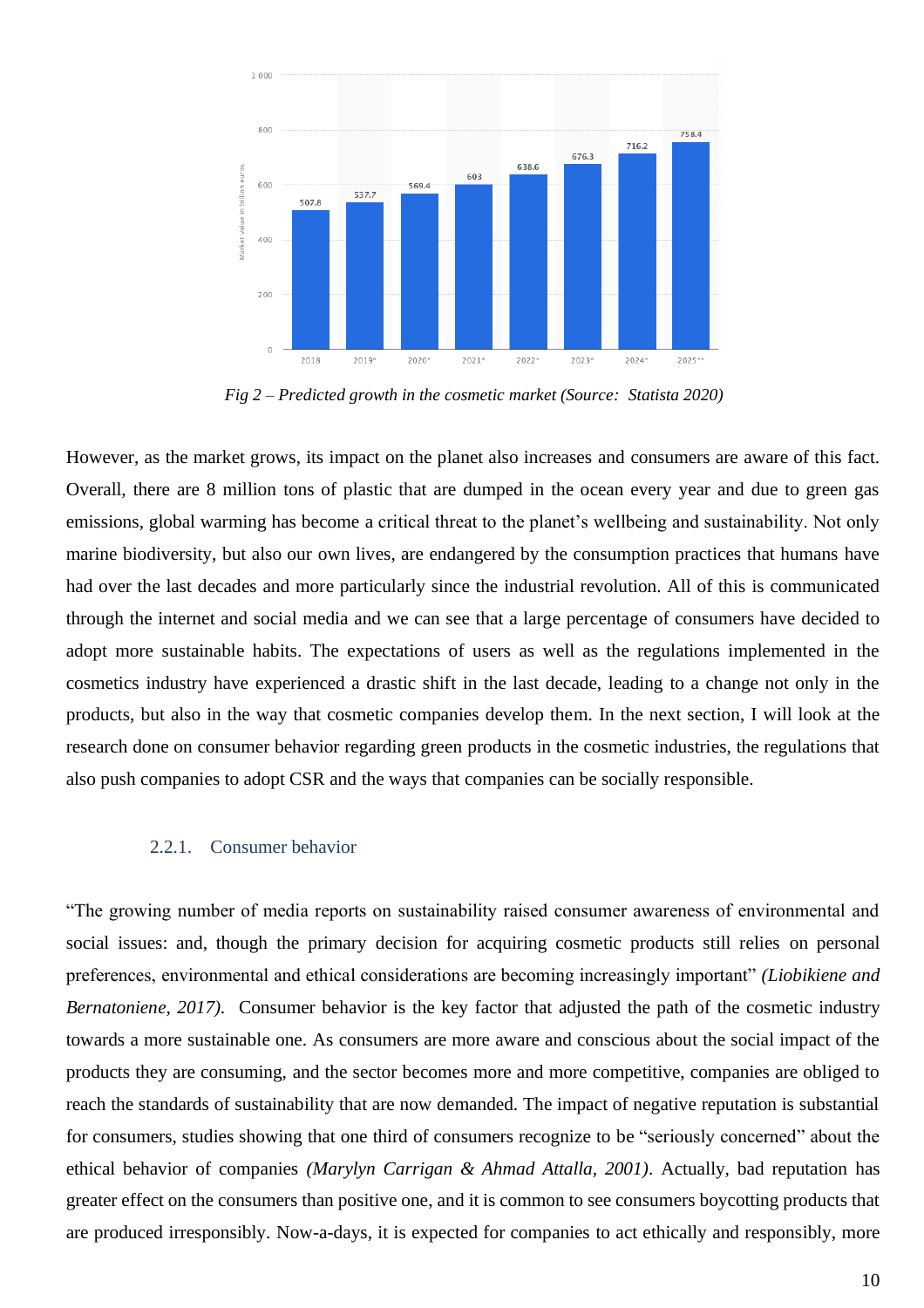than being an option, it has actually become a requirement and more particularly in the cosmetics industry, where products are being directly used on the consumers' bodies. According to the study of Guosheng Zhao, not all CSR initiatives will be perceived the same by the consumers, as in some cases it will be seen as "doing CSR business", instead of genuinely acting responsibly. Companies have to make sure that the efforts put towards CSR are not only aiming to improve reputation, as this will be seen as fake ethical actions and echo negatively on the buyer's image of the firm *(Guosheng Zhao, 2012)*.

In terms sales, popularity among consumers is key and we can see this in the evolution of the best-selling brands in the industry, "in contrast with the mid-1980s, the best-selling cosmetics brands – Avon, Max Factor and Rimmel – all claim to be 'not tested on animals', as do Revlon, Yardley and Estée Lauder" (Ashok Som, 2017). Som's articles highlight how multinational corporations fail to be controlled by state regulations but are now being influenced by the trend of "green consumerism".

## 2.2.2. Regulations

<span id="page-11-0"></span>Although regulations are sometimes slow and have little impact on the behavior of multinational corporations in the cosmetics industry, they still have an effect of on the way that businesses act. The legal frame enforced over the last few years has also been able to influence the cosmetic industry to adopt CSR initiatives and become more sustainable. In Europe, as well on a global level, the regulations that have been implemented in the sector and for CSR in general are highly important for companies.

#### *Europe*

The first directives regarding the cosmetic industry were put into place in Europe in 1976, when the members of the European Economic Community decided to harmonize the regulatory system for the sector, to protect consumers and allow the free circulation of the products inside the community. In 1979, the Scientific Committee of Cosmetology, composed of independent scientific experts, was established to give sciencebased and transparent advice on the ingredients and their safety. Over the years, this committee has been key in important decisions, such as the substances used for preservatives or UV filters. In 2001, REACH gave a new approach to the chemical's legislation in the EU, instituting the requirement to register on the products "the safety data package and human environmental assessments" *(The Personal Care Association)*. REACH is considered to be "the most important piece of environmental legislation for the substances used in cosmetics" *(The Personal Care Association).* In 2003, the animal testing ban for cosmetic ingredients was reinforced and a hazard-based ban was implemented on the products containing chemicals that were prohibited in the previous legislations.

In 2009, the new cosmetic regulation is engaged, "changing the legal form from a Directive to a Regulation" *(The Personal Care Association)*. Due to this change, countries no longer had to integrate the directives in their national legislations, but the regulations are directly applied to all EU members. In 2013, animal testing was fully banned, also forbidding products containing ingredients that were tested on animals.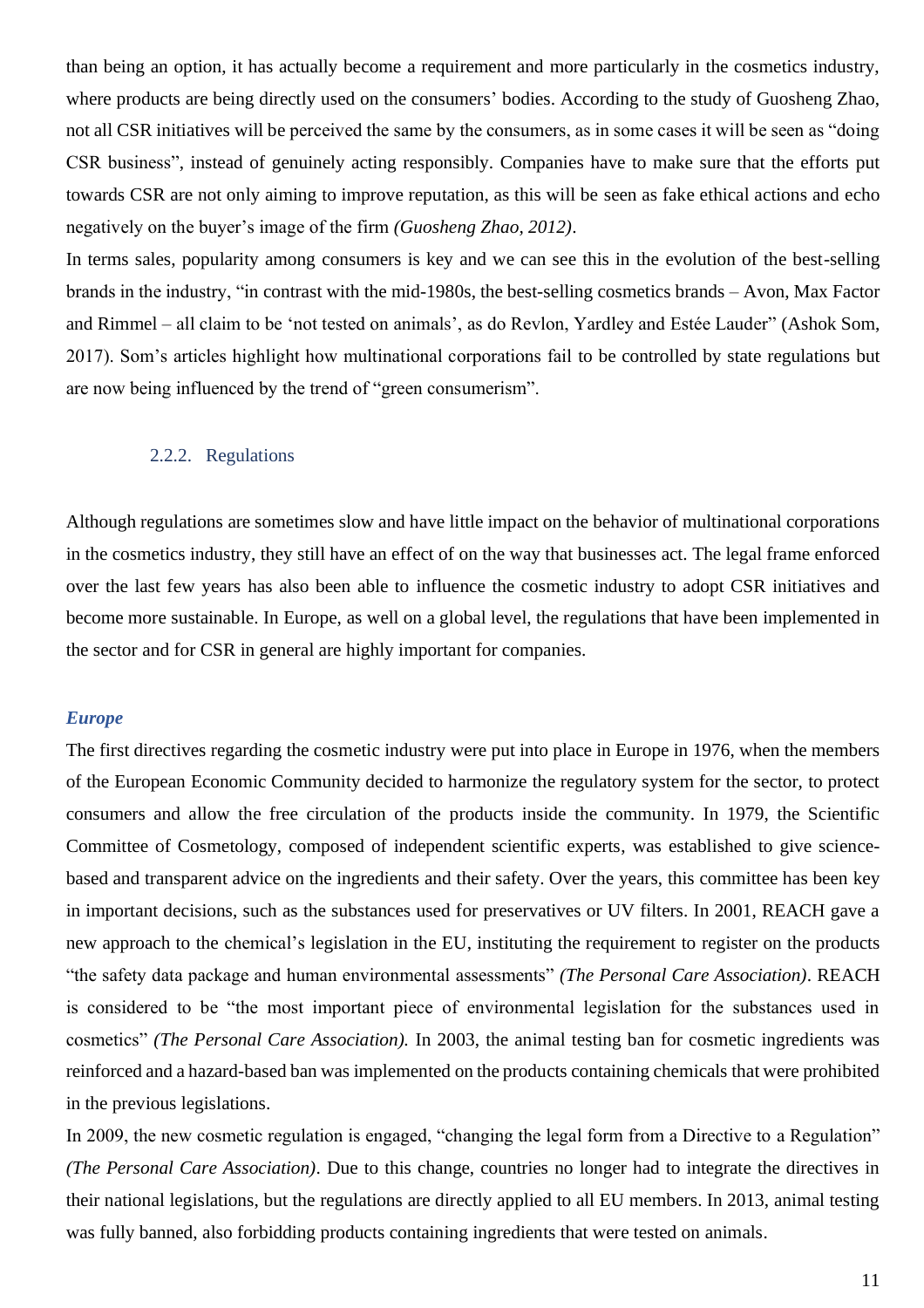## *United States*

In the United States cosmetics and their regulations are a whole lot different. According to studies, the sector has been avoiding strict regulations for over a century now. Of course, health concerns are rising, and in 2018 the FDA decided to start inquiring on the matter by "conducting its first survey of cosmetics companies' safety and manufacturing practices" *(Priyanka Narayan, 2018)*. At the moment, the only regulations that affect the industry come under the Federal Food, Drug and Cosmetic Act, dating from 1938. The act's main focus is on the regulation of misbranding or falsely packaging products; however, the fake use of the organic tag is not actually considered as a fault. The industry is nearly completely self-regulated through the Cosmetic Ingredient Review, an independent body promoted by the industry that is trusted to keep the consumers safe. However, the body doesn't have any actual authority over bad actors, and it fails to deliver the necessary results. At the moment, the issue becomes increasingly important, as some products, imported from China and distributed at a low price, are reaching the hands of young consumers with no awareness and threatening their well-being and even their lives.

#### *Global*

At the moment, we can see that there are no international regulations common to the whole world regarding the cosmetics industry. In 2018, the issue was discussed by the European personal care product association, in the Cosmetics Europe's annual conference, where it was agreed that attaining regulatory harmonization in the sector was a significantly important goal in the long term. As Europe is a fundamental player in the market for cosmetic products, its regulations are a flagship; they are seen as a model for non-EU countries and could be instituted as a "global standard". As for the forecast of this matter for future years, Humphreys, chair of the "international executive committee at the Washington DC, US-based Personal Care Products Council (PCPC), said: "We'll undoubtedly see greater convergence over the next five years, with more degrees of similarity than today, most notably in India, the US and, ultimately, China," where there is "much more work to be done"" *(Liz Newmark, 2018)*.

## 2.2.3. Dimensions of CSR in cosmetics

<span id="page-12-0"></span>There are many dimensions in which a company can act in terms of CSR and sustainability in the cosmetics industry. All the efforts have the ultimate goal to achieve a lower environmental and social footprint from the products sold, in terms of ingredients, packaging or production. Also, companies often reinvest some of their profits into philanthropic activities that will help society.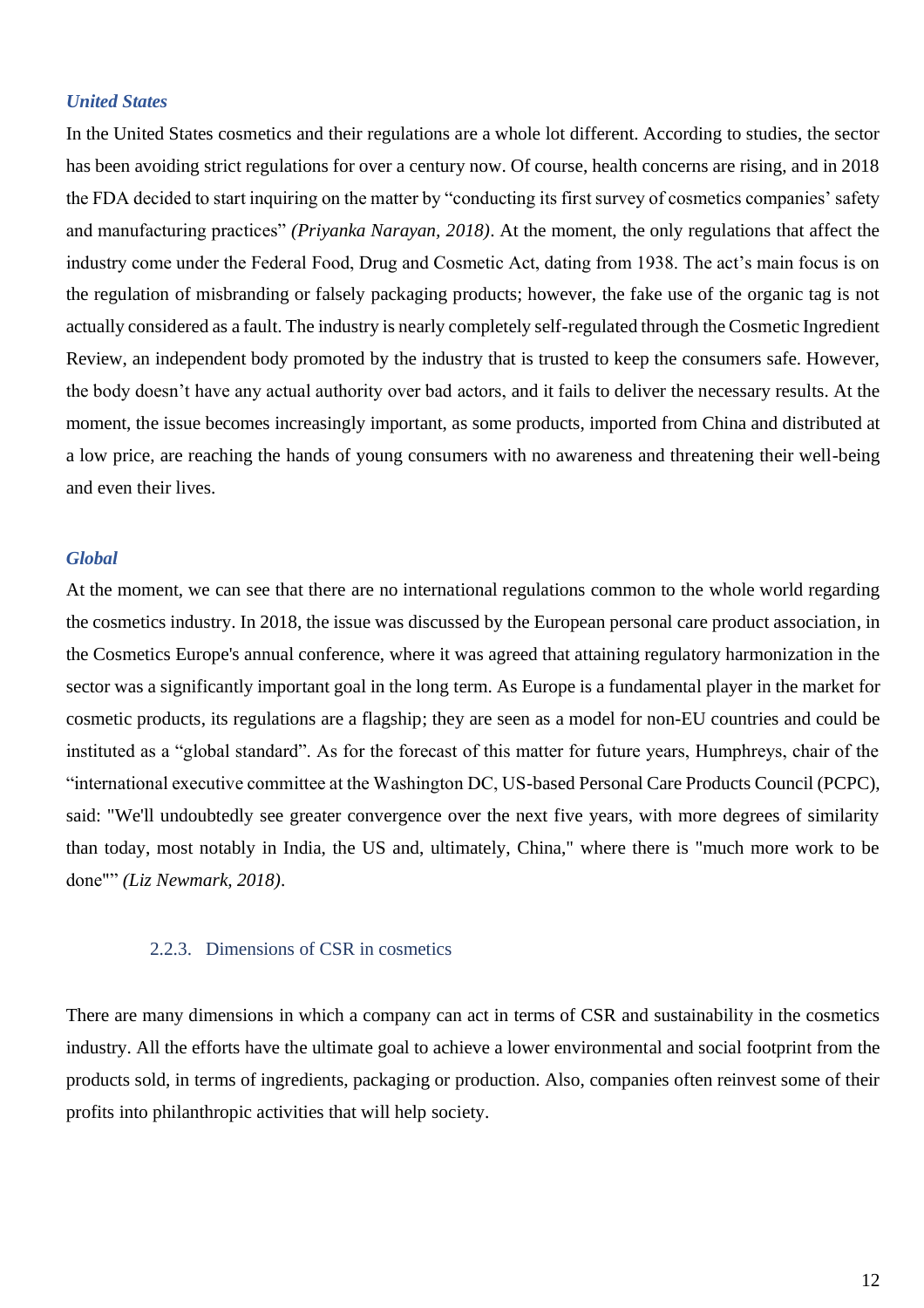## *Sustainable and ethical ingredients*

The ingredients used are part of an important aspect that affects the products' sustainability and ethical nature. Because of the consumer's influence and demand, the ingredients used in the products have to be looked at with a lot of detail and care. The ingredients can be certified with different labels considered sustainable and/or ethical, however there is a certain level of uncertainty about the ingredients that don't always fulfil all the certification requirements. The labels that are most popular for ingredients are cruelty-free, vegan and organic. The palm oil free label, which is very recurrent in the food industry, can also be used in cosmetics but isn't as common as the others. Cruelty-free ingredients are the ones that haven't been tested on living creatures during the development process. Vegan products, which are well known due to their uprising trendy effect, are the ones that don't contain any animal ingredients. As per natural and organic, these products "do not contain any GMOs, manufactured herbicides, artificial fertilizers, artificial or synthetic colors, preservatives or chemicals" (*Sustainable Jungle*). Finally, the palm oil free products, don't contain this oil or any of the derivatives that may indulge in the environmental harm caused by its production and consumption. Brands claiming to be using truly sustainable and ethical ingredients should actually tick a maximum of these ethical requirements, as contradicting the different labels might be seen as lacking coherence. In terms of sustainability and ethics, a vegan product that is tested on animals and therefore not cruelty free or has used chemicals and palm oil, could be seen as fake ethics used for marketing purposes, having a negative effect on the success of such products and the brand itself.

#### *Ethical sourcing*

The sourcing of not only of ingredients, but also other materials to develop and produce the final product, is also a key aspect that should be considered by the businesses' CSR. "A brand that is committed to ethical ingredient sourcing is one of the single most important signs of a sustainable and ethical company" (*Sustainable Jungle*). In order to ensure sustainable sourcing, the company must have a thorough monitoring of the supply chain processes and the provenance of the materials from external suppliers. This is a difficult activity for companies and it requires a great engagement. For the sourcing to be ethical, a few requirements need to be satisfied: the price paid for the raw materials should be fair and the suppliers should be "committed to positive environmental and social impact and providing safe working environments" (*Sustainable Jungle*). For some products, the fair-trade mark ensures the ethical sourcing of their ingredients, from small-scale farmers from more than 50 different countries. In the beauty industry, the number of fair-trade products has increased and there are now more than 150 products that can be found in different retailers online and offline. SpendEdge, an important global procurement and sourcing intelligence advisory firm, issued a report that listed the main advantages that ethical sourcing brings to companies. In the first place, through ethical sourcing, companies are sure to comply with the regulations imposed by regulatory bodies and avoid entering in any kind of legal conflict. They also mention, that ethical sourcing has a positive impact on the brand's value and therefore improves the reputation of the company, not only for customers but also employees.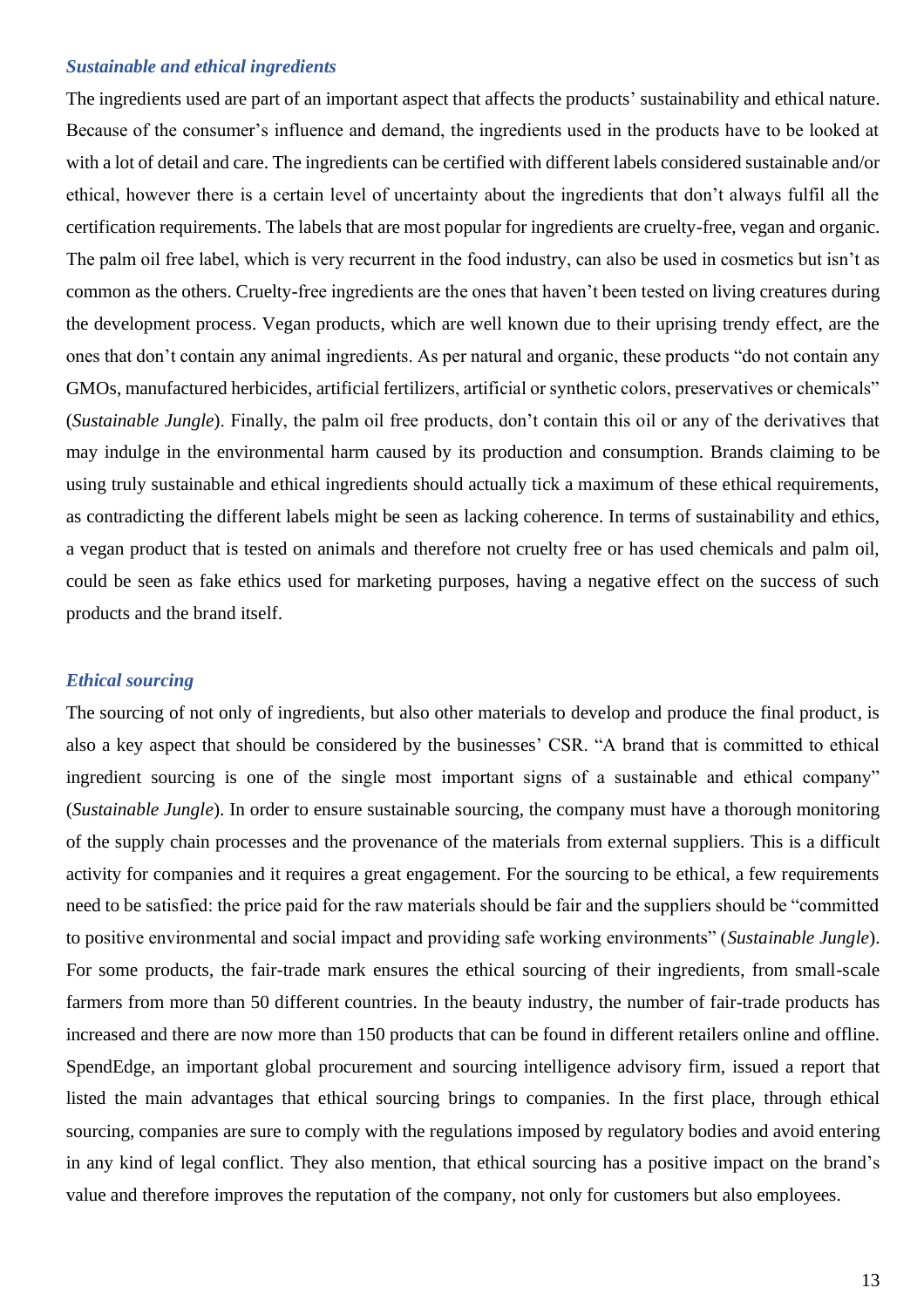#### *Packaging*

One of the main environmental issues the planet is facing concerns the production of waste by the population. According to National Geographic, "The amount of plastic packaging on U.S. products (not just on personal care items) has increased by over 120 times since 1960—with almost 70 percent of that waste piling up in landfills. Globally, the packaging industry for beauty and personal care products, which primarily reflects plastic packaging, makes up nearly \$25 billion in sales" (*A. Borunda, 2019*). It is for this reason, that being conscious about packaging and trying to reduce waste is now a particularly important challenge for companies that are socially responsible. At the moment, it is very difficult to attaint zero waste in the packaging of cosmetic products and this option is not broadly accessible in the market. For brands that want to develop packaging options in line with an ethical CSR strategy, it is usual and strongly recommended to use recycled materials such as glass or aluminum in the packaging. Also, it is now becoming more common to find options with a packaging that is reusable and many brands are starting to propose refill stations for their products. Brands in the sector are constantly working on new packaging options to reduce their carbon footprint and the excess of non-recyclable materials in their products.

#### *Production processes*

As important as the sustainability of products and their origins may be, it is also crucial to ensure that the products are being produced in an ethical and sustainable way. The way that offices and factories are run can have an immense impact on the environment and society. The waste and resource management policies have to be well though and strict measures should be in place to ensure that the negative impact from their production is as little as possible.

Some companies such as L'Oréal, committed in 2005 to reducing water consumption in their sites by 60%, minimizing it's used to a "needs-only basis" and implementing a water reuse and recycling project all over the world. The use of energy should also be monitored, companies should purchase the energy used from sustainable suppliers, if possible from renewable sources, like solar or wind energy.

As well as resources, the production sites have to comply with the ethical standards of labor, even if the production takes place in countries with a lack of regulations protecting the workers. Companies have to ensure that the employees working in factories are paid fairly and working in a safe environment.

## *Philanthropic actions*

Finally, companies with a well-developed CSR strategy should also put in place some philanthropic actions, reinvesting some of their profits into society. Philanthropic actions don't necessarily have any direct link with the products produced by the company and this is the dimension of CSR that companies have the most trouble identifying as strategic. However, the philanthropic dimension of CSR plays an important role in Caroll's definition of the concept and it shouldn't be put aside because "the effect of philanthropy is indirect and hard to evaluate*" (Namin Kim, EuiSik Chob, Youngchan Kim and Moonkyu Leec, 2011)*. The use of corporate philanthropy actually has an undervalued positive effect on the brand's reputation and image, creating a certain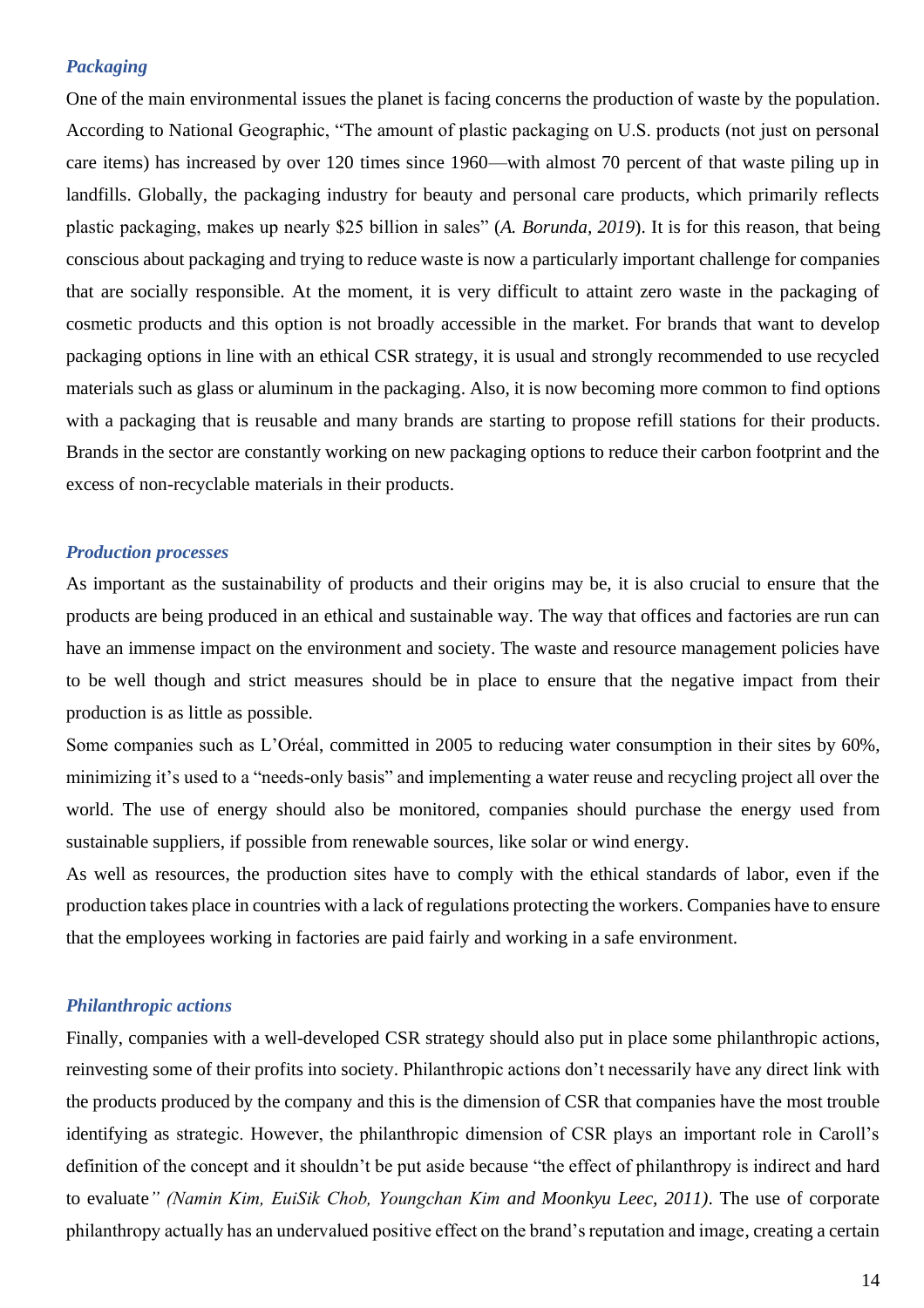shift in the minds of consumers. There are scholars, such as Namin Kim, EuiSik Chob, Youngchan Kim and Moonkyu Leec that have studied the way that companies should strategize their corporate philanthropy to make the most of it. In their article "Developing an effective strategic mix of corporate philanthropy", they explain that the choice of such activities shouldn't be left to hazard, but rather closely selected to make sure that the activities are well "fit" to the brand's culture and long-term objectives. This is done by helping the causes that are most meaningful for the largest segment of customers. Some examples of cosmetic brands that have undertaken philanthropic activities are L'Occitane, with their solidarity balm supporting women leadership initiatives in Burkina Faso or Garnier, that partnered up with UNICEF and donated a part of the product's benefits to help educate children in emergency situations. These are only two examples, but there are many others from brands that want to support society by giving a part of their sales to necessary causes.

## <span id="page-15-0"></span>2.3.Integrated reporting and performance

#### 2.3.1. Sustainability and integrated reporting

<span id="page-15-1"></span>"A broad array of stakeholders are continually demanding companies to provide transparent disclosure on multiple dimensions of economic, social, and environmental performance (*Logsdon and Lewellyn [2000;](https://link.springer.com/article/10.1007/s10551-015-2634-0#ref-CR34) Rasche and Esser [2006](https://link.springer.com/article/10.1007/s10551-015-2634-0#ref-CR53)*), commonly known as sustainability reporting" (*Irene M. Herremans, Jamal A. Nazari & Fereshteh Mahmoudian, 2016*). This represents a large step that many companies have started to take towards sustainability and is used as the major tool to assess and communicate on the sustainability efforts and progress of the firms (*Rodrigo Lozano, Benjamin Nummert and Kim Ceulemans, 2016*). Sustainability reports are issued by companies in the aim of putting forward the impact of their activities on society and the environment, as well as spreading their values and their management ethic. KPMG conducted a survey to the 250 largest multinational companies worldwide, that showed that the percentage of those companies that produced a sustainability report had increased from 35% in 1999 to 93% in 2013 (*KPMG, 2013*; *Rodrigo Lozano, Benjamin Nummert and Kim Ceulemans, 2016*). Also, the Global Reporting Initiative (GRI) has developed, and updated over the years, the general guidelines that are most commonly used for sustainability reporting and it counts with 14,541 organisations and 61,274 reports in their Sustainability Disclosure database (*GRI, 2020*). Legally speaking, many governments have already started to put into place regulations that promote sustainability reporting and the transparency of public information. In the EU, companies with more than 500 employees' knowns as "public interest entities", will be required to release reports "on environmental, social and employee related, human rights, anti-corruption and bribery matters" as well as information on their business model and policies. This "directive introduces measures that will strengthen the transparency and accountability of approximately 6000 companies in the EU" *(European Union Directive)*. In France, the law of "duty of vigilance" was implemented in 2017, to create a legal standard that the parent companies had to demand to their subsidiaries and suppliers. It creates an obligation for French companies to elaborate, publish and put in place measures that identify and prevent the risks linked to human rights,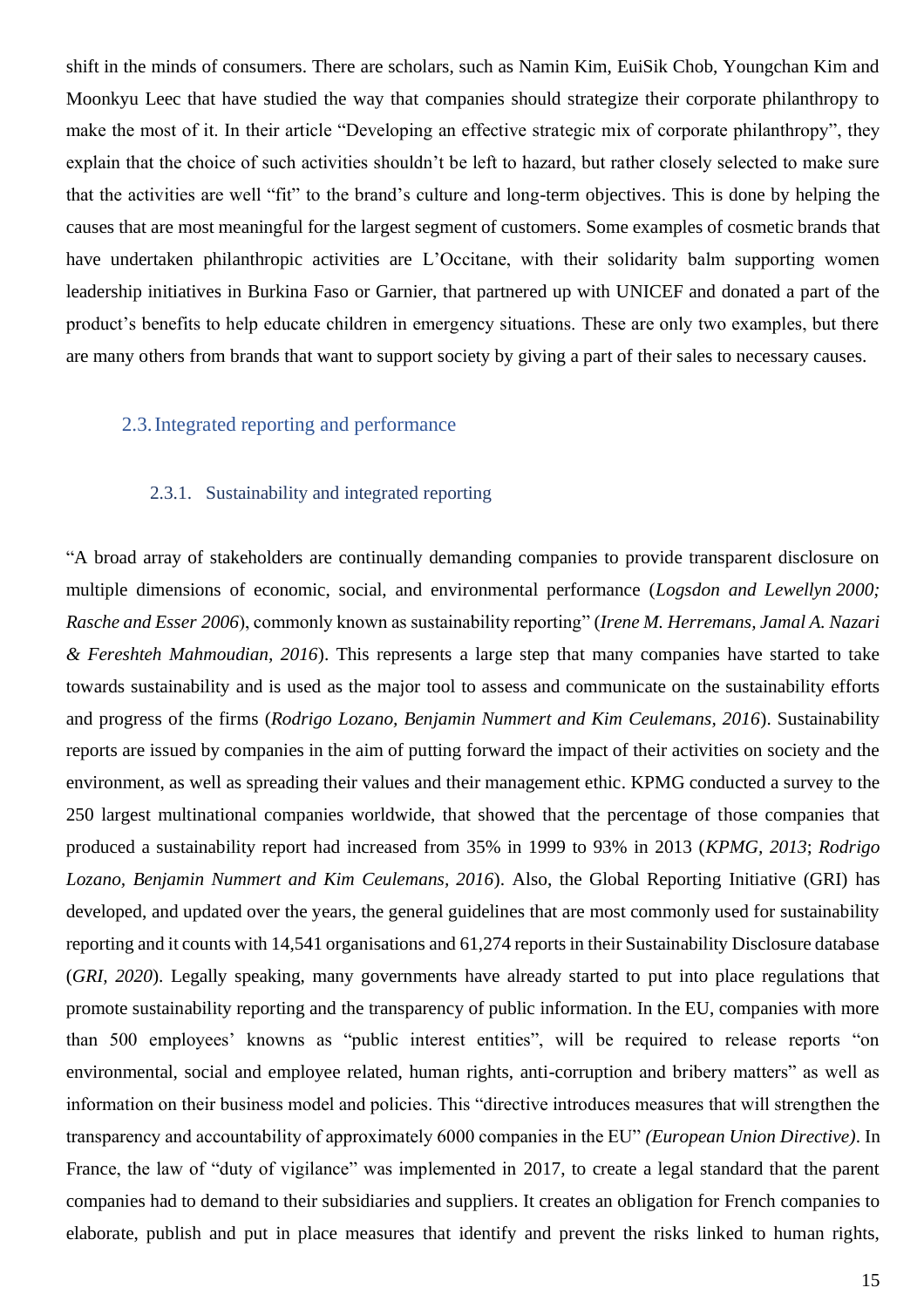fundamental freedoms, health and safety of people and the environment (*The Law of Duty of Vigilance, 2017*). This model is being studied and taken as example for other countries going in the same direction, according to Beatrice Madeline, for "Le Monde", this law will surely be extrapolated to the European Parliament and could even reach the scale of the United Nations. This is only the start to achieve the wider objective of smart and sustainable growth of businesses, improving society as a whole and protecting the environment.

On the other hand, the more recent practice of "Integrated reporting — the combination of a company's financial and nonfinancial performance in one document — is a crucial step to creating a more sustainable society. It has started to be practiced around the globe by companies as varied as Philips, Novo Nordisk, PepsiCo, and Southwest Airlines" (*R.G. Eccles & D. Saltzman, 2011*). Although sustainability reporting has a larger history than integrated reporting, now-a-days they are both closely linked, and sustainability reports have started to be part of a wider integrated report that includes not only the company's financial performance, but also their non-financial achievements. "The Danish company Novozymes, whose core business is industrial enzymes, microorganisms, and biopharmaceutical ingredients, is generally considered the first company to issue an integrated report, which it did in 2002" *(R.G. Eccles & D. Saltzman, 2011).* After this, many other companies followed between the years 2004 and 2008, including United Technologies, who was the first company in the US to take the initiative of producing an integrated report. In fact, the companies that were pioneer in the issuing of integrated reports were very different in terms geography and sector. However, what they all have in common is the fact that they decided to take a step further in the implementation of CSR, due to their common interest in sustainability issues and their wish to ensure that CSR was a part of their business strategy. At first, Integrated Reports were known as One Reports, and there was no literature issue about the theory behind this practice. However, the practical use of integrated reporting was progressively followed by many literature pieces that analyse the use, issues and implications for companies and society of the use of this new method of reporting. Among these implications, we can count important benefits that can be separated in three classes, internal benefits, external market benefits and regulatory risks benefits. On one hand, internal benefits are related to stakeholder's engagement and reputational risk; on the other hand, external market benefits, such as satisfying mainstream investors, being present in the sustainability indices and much more. Moreover, these companies will also be prepared to deal with the future regulations concerning sustainability, as well as take place in their actual development and implementation *(R.G. Eccles & D. Saltzman, 2011)*.

## 2.3.2. Improvement in performance

<span id="page-16-0"></span>It is undeniable that a businesses' principal mission is to be profitable and to produce and offer the most competitive products to consumers. Therefore, it is necessary to analyse how CSR affects a company's performance and profit in the long run. In general, it is commonly though that acting with social responsibility is incompatible with a company's ultimate goal of profit making. "The marketplace puts one's convictions to the test. A business is not a philanthropy, social aid service or school. And if it tries to be all things to all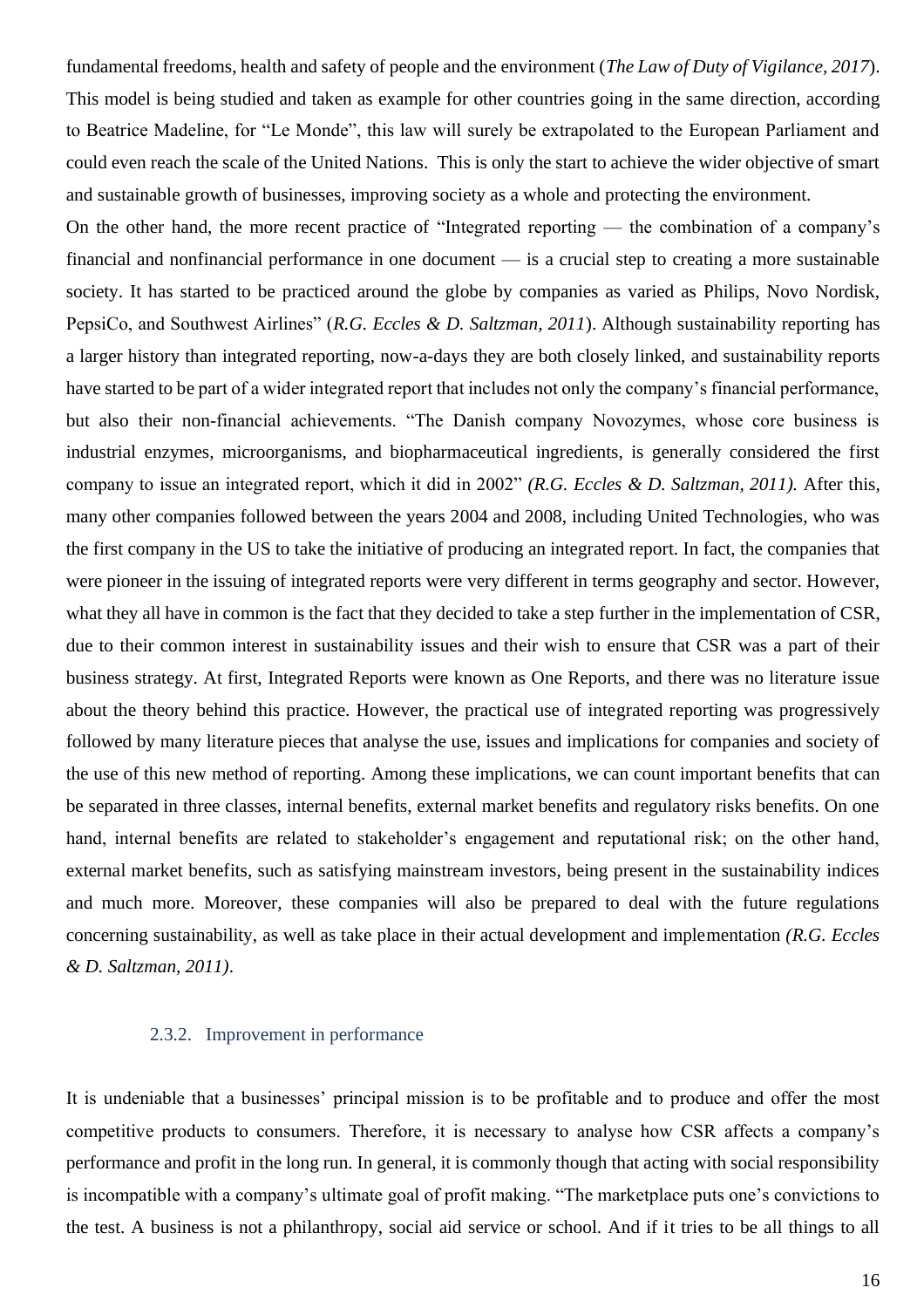people, it won't be able to fulfil its mission" *(Vaughn, 1997)*. This polemic debate has motivated the development of many studies and researches that seek to understand if the relationship existing between CSR and financial performance is negative or positive. Unfortunately, the results of such studies don't all reach the same conclusions, as some argued the positive relation, others defend that there is a negative correlation, or even none at all. Nonetheless, most studies, have succeeded in proving that good ethics is the best possible path to good business and more particularly a sustainable business. "In effect, socially responsible corporate action is increasingly argued to be a prerequisite for protecting the bottom line and boosting shareholder value" *(Epstein & Rejc-Buhovac, 2014)*. Although implementing a strong CSR policy can incur in additional costs for the company, it is known that it will also contribute to satisfying shareholders, which is one of the main goals of any company. "If managed properly, CSR will not only improve the satisfaction of these stakeholders but also lead to improved financial performance" *(Aver & Cadez, 2009)*. "For example, satisfied employees will be more motivated to perform effectively, satisfied customers will be more willing to make repeat purchases and recommend the products to others, satisfied suppliers will provide discounts, etc." *(Galant & Cadez, 2017).* 

The measurement of financial performance has been done for a very long time now, therefore there are very thorough indicators that will give a clear image of a firm's financial situation. These indicators can be based on accounting, on the market or on both factors. Despite some inevitable limitations that could bias the results, the approaches used are fairly reliable and standardised according to sectors and characteristics. However, the effect of CSR can be more difficult to measure, due to the ambiguousness and subjectivity of its definition and dimensions. "Due to the lack of consensus and complexity of the concept, it is not surprising that many different approaches have been used in the literature to measure CSR" *(Galant & Cadez, 2017).* The different measurement methods include reputation indices, content analyses and questionnaire-based surveys. On one hand, reputation indices are issued by rating agencies and they measure the company's reputation with public data available and information of management – this is particularly useful for big companies that disclose a lot of information about their business strategy and performance. The reliability of the different indices is uncertain, but MSC KLD 400 social index and Fortune magazine reputation index, are among the ones considered the most complete and trustworthy. However, this reliability strongly depends on different factors, such as the firm's sector, country, size… Content analysis, on the other hand, focuses on the constructs of interests, "codifying qualitative information to derive quantitative scales that can be used in subsequent statistical analyses" *(Galant & Cadez, 2017)*. Questionnaire-based surveys are the last resource, when no other CSR measurement information is available, and it relies on public opinion about the ethical and environmental behaviours of the company.

## <span id="page-17-0"></span>2.4.Synthesis

The objective of the theoretical research done on the subject of CSR and more particularly its importance in the cosmetic sector was achieved through the study of different literature pieces published over the years. As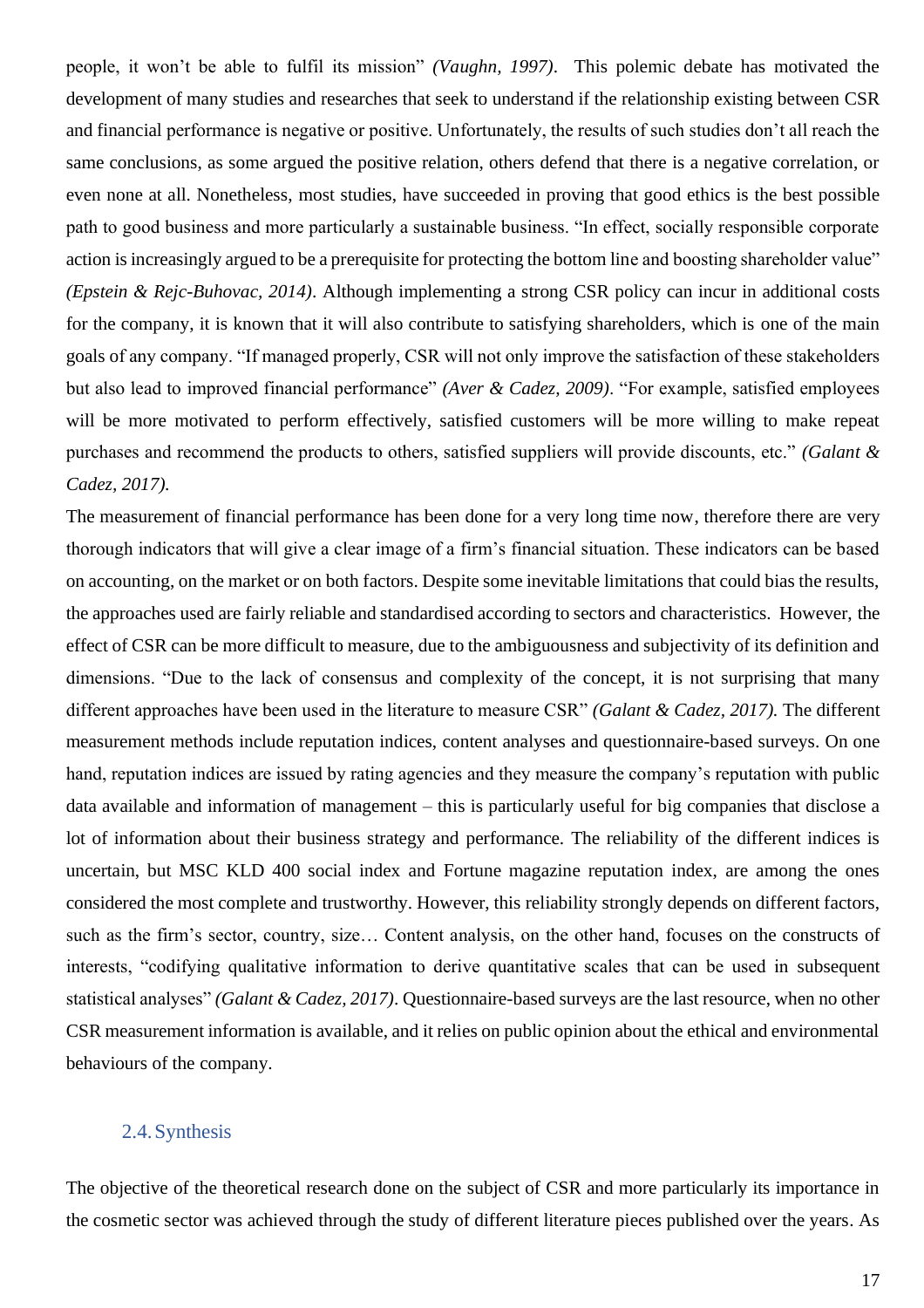the matter has been widely studied, the research allows to get a better understanding of CSR, its evolution and the way that it found its way into the cosmetic industry. Although the opinions exposed on the subject are different and the researchers haven't always agreed on a single conclusion, there are some points that seem important to accentuate for the purpose of supporting the research that will then be exposed.

Since the beginning of the research on CSR, in 1938, scholars weren't able to agree upon a single definition for the concept. It is in 1991, that the contribution of Carrol's research and the pyramid of CSR, started giving a more explicit frame to the idea of CSR. However, the evolution of CSR has been great, and it is still happening at the moment: there are many things that have changed since it started and many that will continue to change, gaining more a more importance, regardless of the sector. With this evolution, it is true that the concept is still unclear, however, something that everyone can agree upon is the fact that it has become an essential practice among multinational firms as well as smaller companies.

In the cosmetic industry, the main factors that have contributed to the development of CSR are public opinion and consumer demand, as well as regulatory bodies that are becoming increasingly strict regarding cosmetic products, making sustainability a key concern for the sector. The literature pieces on regulations and sustainability in cosmetic firms analysed in the theoretical section are fundamental to develop the knowledge needed to be able to understand the findings of this study.

However, in terms of business, there are some factors that might seem unclear to succeed in the implementation of CSR. Past researchers have dedicated a number of resources to the development of theories on sustainability reporting, integrated reporting and the link of CSR and financial performance. Although the opinions are not always aligned, there are many studies that have provided proof for the theory that acting sustainably will eventually impact the performance of companies in a positive way. From these literature pieces, the most important piece that should be retained is that "Integrated reporting — the combination of a company's financial and nonfinancial performance in one document — is a crucial step to creating a more sustainable society. It has started to be practiced around the globe by companies as varied as Philips, Novo Nordisk, PepsiCo, and Southwest Airlines" (*R.G. Eccles & D. Saltzman, 2011*).

The whole research section that will now be presented relies upon the theory that CSR, achieved through sustainability reporting and even more through integrated reporting, is an essential advancement that companies need to achieve if they want to make sure that their performance is on top of its game financially as well as ethically.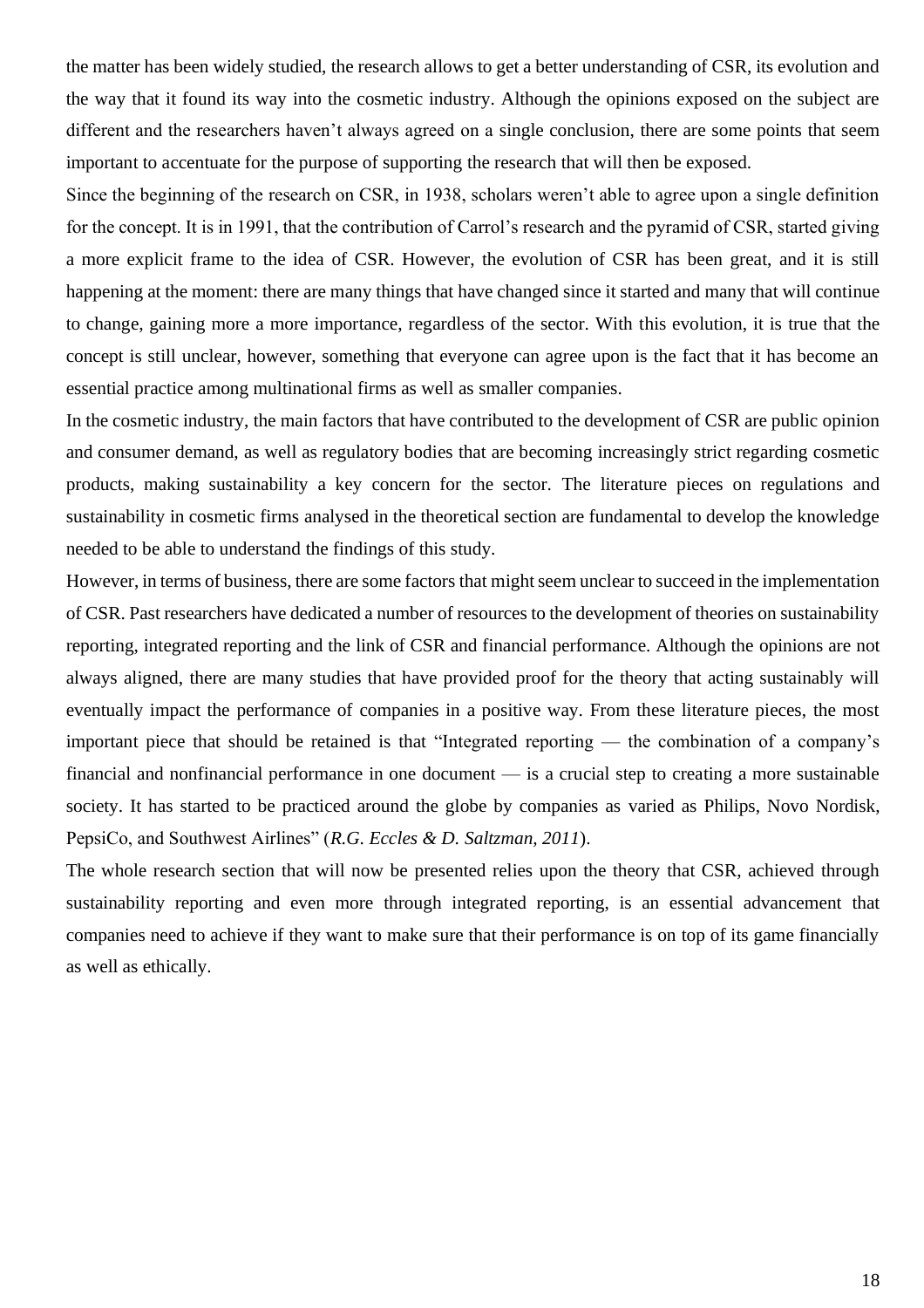## <span id="page-19-0"></span>3. Research section

## <span id="page-19-1"></span>3.1.Research Method

The research methods for data collection in Business Administration are very vast and they can be grouped into two main categories, which are quantitative methods and qualitative methods. The quantitative methods are expressed as numerical data, that can be quantified in graphs, they are used to test and compare the data collected about a theory, through the opinion of certain population. On the other hand, qualitative research centers on detailed information provided by a person, that shared their specific view and knowledge on concepts, thoughts and their own experience on a certain topic. In order to choose the methods that are more suitable for a research, it is important to compare and analyze the advantages of each one of them and then retain the methods that are more adapted to the topic.

| <b>Qualitative research: A focus on text</b> | <b>Quantitative research: A focus on numbers</b> |
|----------------------------------------------|--------------------------------------------------|
| Action research                              | <b>Surveys</b>                                   |
| Case study research                          | Laboratory experiments                           |
| Ethnography                                  | Simulation                                       |
| Grounded theory                              | Mathematical modelling                           |
| Semiotics                                    | Structured equation modelling                    |
| Discourse analysis                           | <b>Statistical analysis</b>                      |
| <b>Hermeneutics</b>                          | Econometrics                                     |
| Narrative and metaphor                       |                                                  |

*Fig. 3 – Comparative of qualitative and quantitative research (Source: Myers, 2008)*

In the case of this research, a mixed method research has been made, which is the combined use of quantitative and qualitative methods in a single study. According to researchers R. Cameron and J. F. Molina-Azorín this mixed method wasn't as widely popular in the field of Business and Management as in Education, Sociology, Psychology and Health Sciences. However, there has been an increase in the literature that proves the success of this more complex research method in Business and Management studies. In fact, the results of their "study point to a growing use of mixed methods in applied postgraduate business and management research. The authors anticipate major shifts in the teaching of research methods and the building of research capacity in applied business and management research in the future" *(R. Cameron and J. F. Molina-Azorín, 2011)*.

My intention through the quantitative research was to analyze the sensitivity of customers towards the different dimensions of CSR, mentioned in the literature review. Testing the purchase intentions on a wider set of population would provide evidence of the importance of CSR initiatives, not only in the most evident aspects, but also in ones that are least used, such as philanthropic activities. This quantitative research was important to make a point on the relationship between the CSR implementation and the increase in sales and financial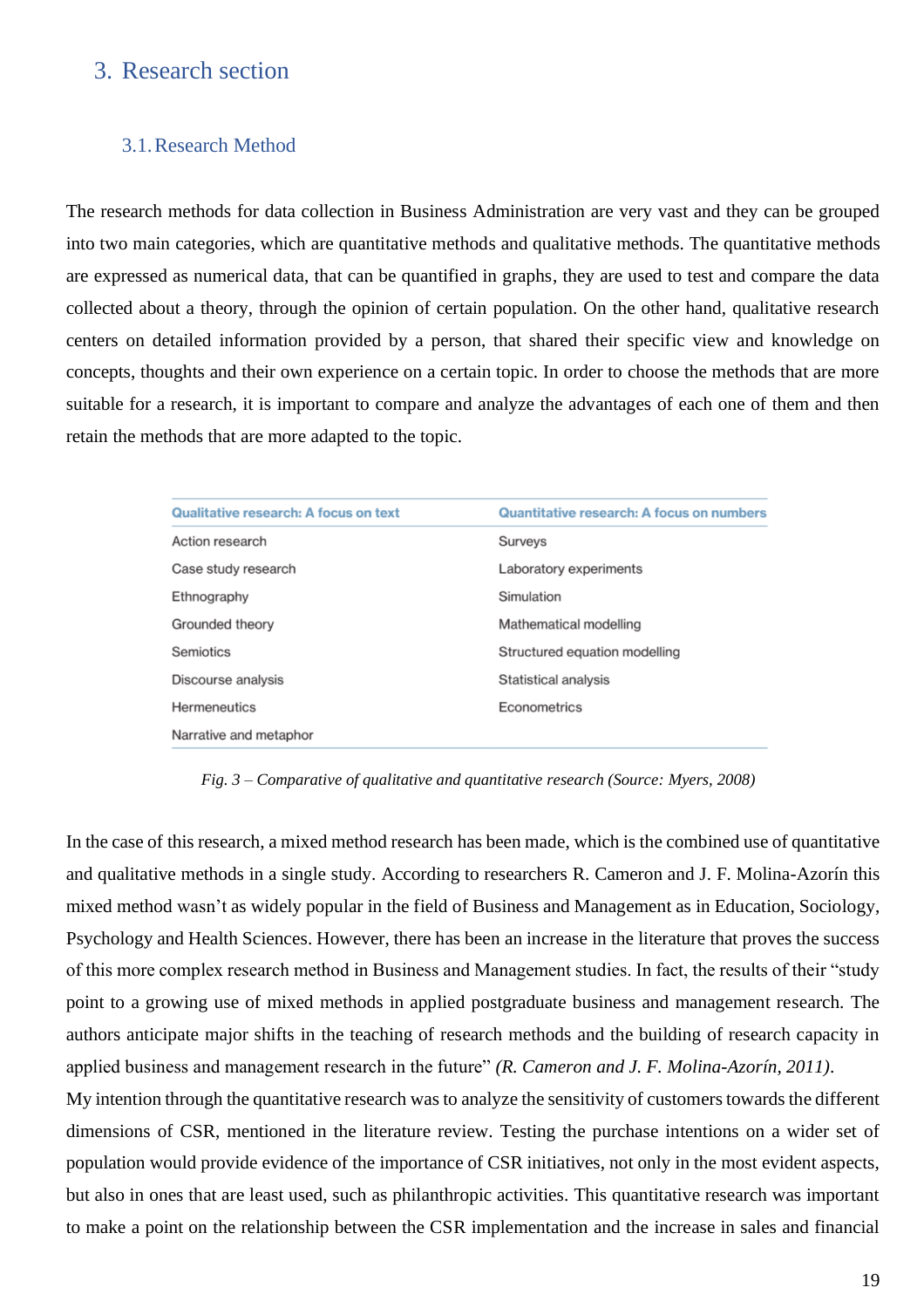performance of companies. In addition, I wanted to conduct qualitative research on the topic, to get a better understanding of the way that Shiseido had implemented their CSR strategy, the way that it had affected their performance and also, compare it to the competitor's approach.

## <span id="page-20-0"></span>3.2.Research Material

## 3.2.1. Quantitative Method

<span id="page-20-1"></span>The data for the quantitative research was assembled using an online questionnaire with questions about the awareness and sensitivity of customers towards the sustainable and ethical dimension of their cosmetic products. As surveys are one of the most effective methods to obtain relevant data for a research paper, I gathered a series of questions and collected the answered with the aim of analyzing the results. According to Guosheng Zhao's research, questionnaires are a useful tool to obtain the individual opinion of the respondents on the research topic. These opinions will then be suitable to make a quantitative analysis based on a fairly vast sample. A well-designed survey should consider various essential factors. In the first place, depending on the population sample to be interrogated, the terminology should be adapted. In the case of this research, the survey was addressed to any English-speaking individual, no particular knowledge on CSR was necessary, therefore the wording used was simple and didn't include any technical words regarding the topic. The importance of language for an online survey shouldn't be underestimated, as in some cases the confusion of the respondent can lead to inaccurate answers. The terms used should also be clear and simple to understand for non-native speakers that will answer the survey, which in this case, represented the vast majority of them. Secondly, the questions should be well structured and have a coherent development throughout the survey, making it easier for the respondent to answer logically and as accurately as possible. Also, this will help in the analysis to be able to draw conclusions from the answers. Finally, the questionnaire should have an introduction explaining the topic and the objectives of the research. This foundation will establish a direct link with the population and engage them in the research.

For this study, the survey fist included questions to collect information about the respondents, which is important to understand the characteristics of the population and analyze them. This demographic information was, for example, the gender, the age, the nationality and the familiarity of the respondent with cosmetic products in general. This information provides an overview of the population and variables such as age or gender can have an enormous impact on the consumption habits of people and their sensitivity to sustainability. After that, there were questions that tested how conscious the respondents were when purchasing cosmetics products. The questions followed the dimensions explained in the literature review: sustainable and ethical ingredients, ethical sourcing, packaging, sustainable production and philanthropic activities.

The main purpose of this survey was to understand the factors that impacted most consumers when shopping for cosmetic products and how much importance is given to the sustainable dimension of the brands they purchase.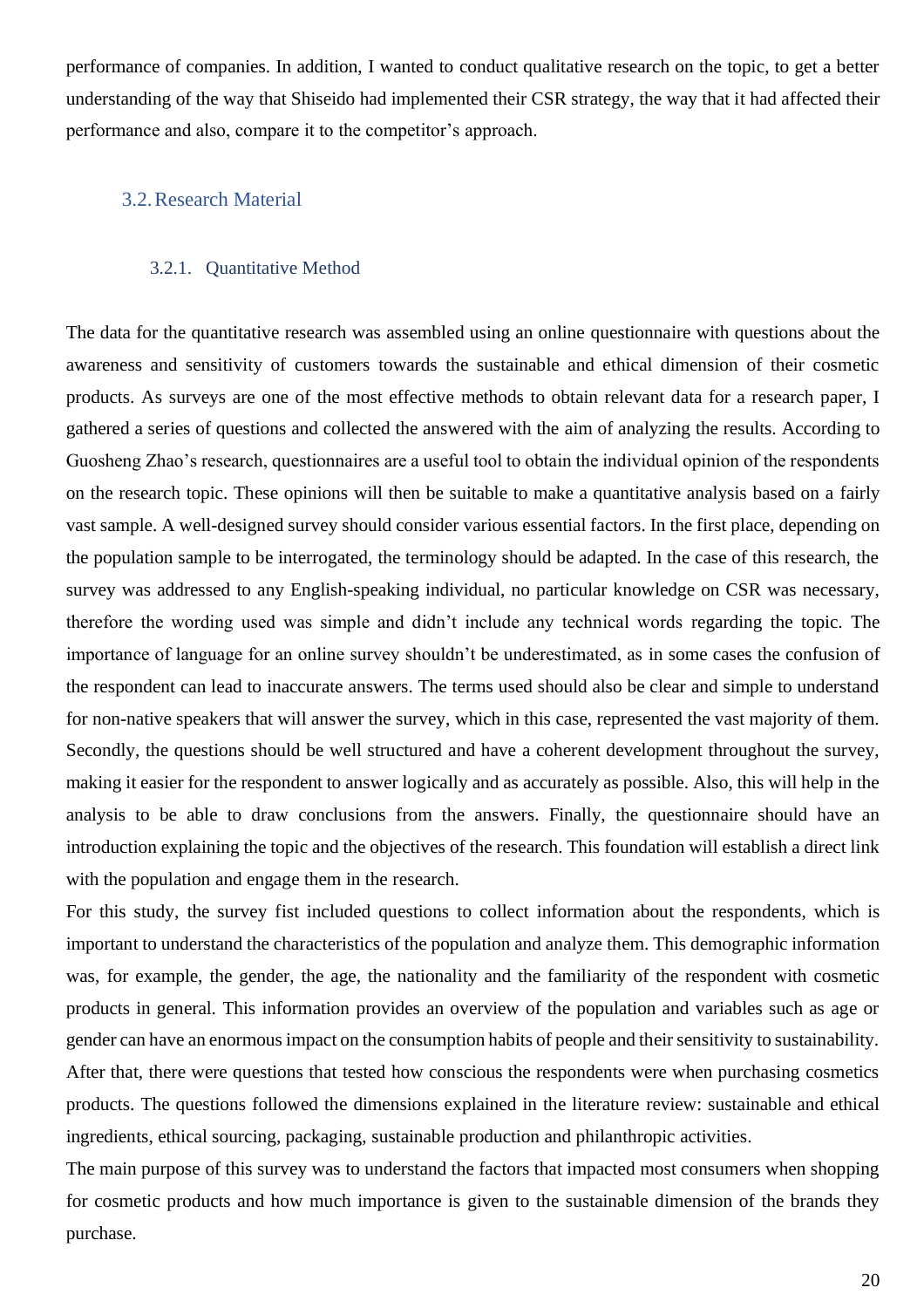The questionnaire for this study was distributed through email, phone and social platforms, from April 19th, 2020 to April 26th, 2020. The total number of respondents was 161. The full questionnaire can be found in the Appendix 1.

## 3.2.2. Qualitative Method

<span id="page-21-0"></span>For the purpose of this work, it was also highly important to obtain qualitative information from experts in the field of CSR. "Qualitative research methods are designed to help researchers understand people and wat they say and do. They are designed to help researchers understand the social and cultural context within which people live" (*M. D. Myers, 2008)*. This kind of research is, according to M. D. Meyers, "the best way of research in business and management to become both rigorous and relevant at the same time". When looking at the CSR strategy of companies and studying the case of Shiseido, it is important to understand what happened and how it worked in reality, getting the insights of professionals that were directly implicated in such projects. That is why, the interviews made for this study engaged directly people at Shiseido and other organizations as well as experts in the sector. Through their experience, I will be able to analyze the different ways that companies implement their CSR strategies, drawing some conclusions and setting a personal perspective on the matter, that will help managers, entrepreneurs, policy makers and future researchers on the topic of CSR.

Designing the qualitative research method was the starting point of this study. "All qualitative researchers need to decide how they are going to investigate the social world. How are you going to answer your research questions? For example, do you need to study organizations in the public sector, consumers, or managers? Do you want to study one case or many?" (*M. D. Myers, 2008)*. All of these questions were very helpful in order to determine which information would be most useful to answer my research question and therefore which people I had to interview. Therefore, I decided to base this research on the case study of a private company, Shiseido Group, one of the main cosmetic groups in the world. For this case study, the interviews were addressed to people that were implicated in the developed or implementation of the CSR strategy in the group. Also, in order to obtain some further knowledge on the topic of integrated reporting, I interviewed an expert in CSR and sustainability reporting and finally for the purpose of comparison of the strategy against its competitors I also interviewed some professionals from the group's competitors, L'Oréal and Chanel. In the table below, are the details of the professionals that participated in this qualitative research: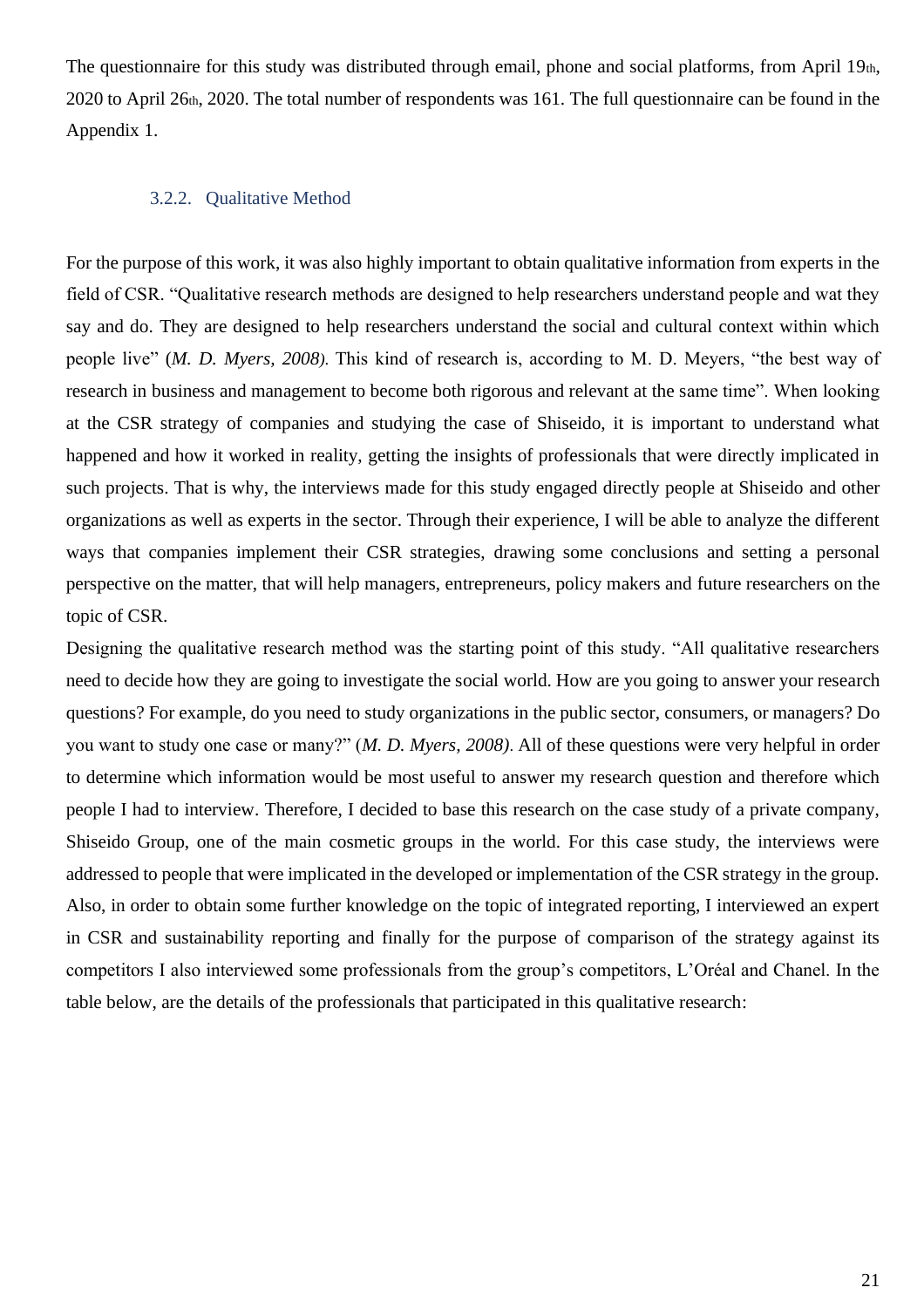| Name          | Position                                                                | Connection       | Interview time |
|---------------|-------------------------------------------------------------------------|------------------|----------------|
| Interviewee 1 | Project<br>Officer<br>Sustainability<br><b>EMEA</b> at Shiseido         | Work colleague   | 45 minutes     |
|               |                                                                         |                  |                |
| Interviewee 2 | <b>RHQ</b><br>Manager<br>Eagle<br>Project<br><b>Finance at Shiseido</b> | Work colleague   | 45 minutes     |
|               |                                                                         |                  |                |
| Interviewee 3 | Supervisor<br>Merchandising<br>at<br><b>Chanel Spain</b>                | Work colleague   | 60 minutes     |
| Interviewee 4 | CSR/Sustainability<br>and<br>expert<br>Senior Consultant at ITG Group   | LinkedIn contact | 75 minutes     |
| Interviewee 5 | Global Communications and Event<br>Project Manager at L'Oréal           | Master alumni    | 60 minutes     |

Finally, I was able to assist to Givaudan's "Be.Do.Feel.GOOD" Webinar. Givaudan is a Swiss company producing scents, perfumes and ingredients for cosmetic products, the biggest in the sector since 2007, it supplies scents and perfumes to some of the most prestigious brands in the cosmetic sector. Since a few years, they have taken an interest in clean beauty and they discussed it during this very interesting Webinar.

## <span id="page-22-0"></span>3.3.Limitations of methods used

#### 3.3.1. Quantitative research limitations

<span id="page-22-1"></span>Regarding the quantitative research, there are some research limitations of the results that have to be considered in this study. The survey was completed by a fairly vast sample of population, 161 people. However, the geographical origin of the respondents was mainly France and Spain. In the aim of obtaining more accurate results, it would be appropriate to question a wider population, in terms of geography. Also, 82% of the respondents were aged between 18 and 25 years old and belonged to the generation Z (from 1995 to 2010), therefore it's expected that their consciousness towards sustainability is higher to the one of older consumers, that might be less familiar with the trend of sustainability. Finally, the income conditions of the respondents should also be examined, as "accurate knowledge of product features, credible information to consumers, and deliberate education of consumers play an important role in decision-making" *(N. Amberg and C. Fogarassy, 2019)*.

#### 3.3.2. Qualitative research limitations

<span id="page-22-2"></span>As all the research methods that exist, the qualitative research in the study can also have some limitations, as the number of people interviewed is limited and they couldn't always provide the desired answers or the right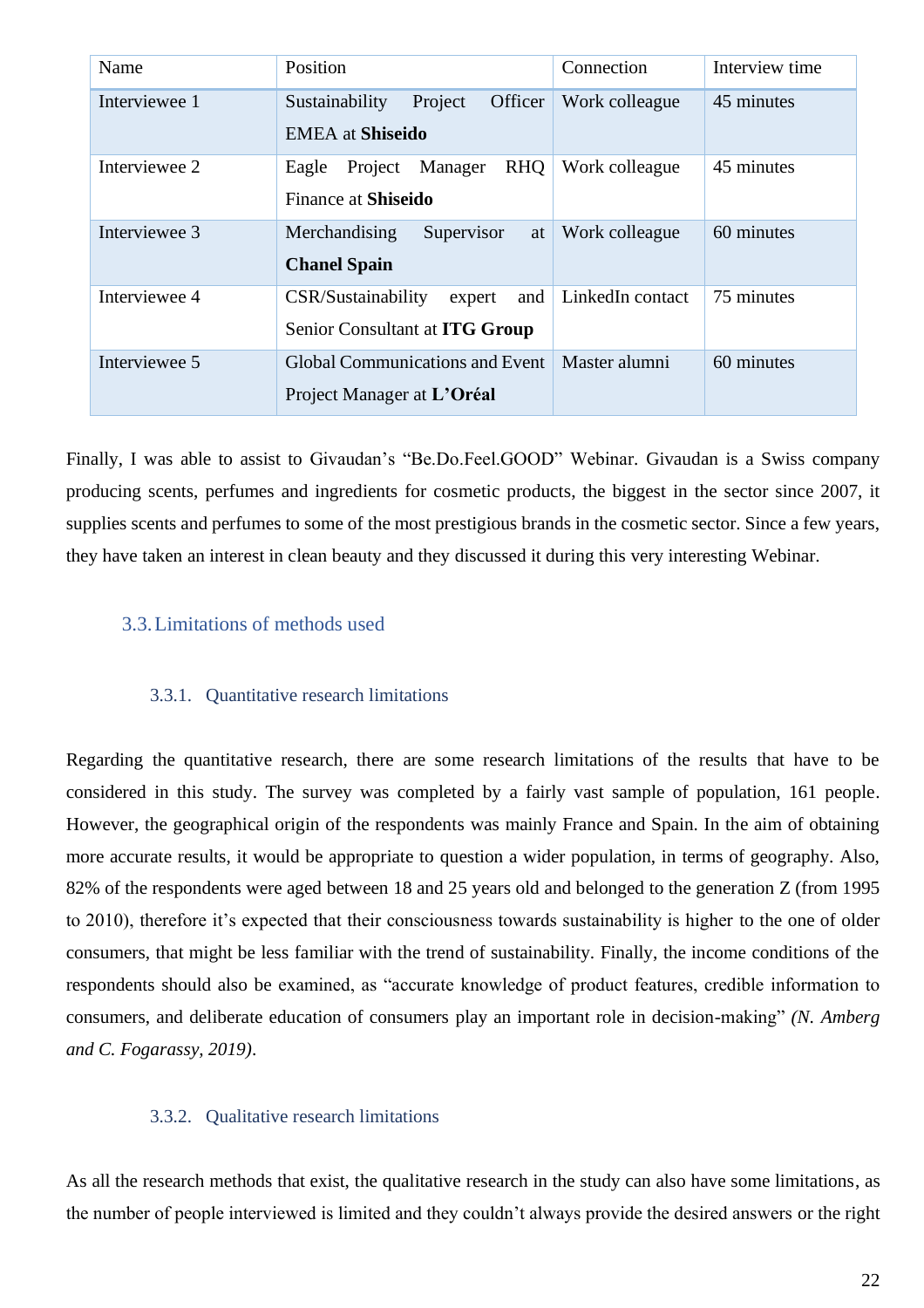person to answer is not available. In fact, the qualitative research method has very many advantages, but the main disadvantage is that it is not always possible to reach the person that will give you the most pertinent information. For example, in the case of this study, it would have been very enlightening to share with the person in charge of producing the worldwide sustainability report for Shiseido group, as well as professionals with positions closer to the sustainability department in the headquarters of the competitor's studied. However, these people have very many responsibilities and it's very difficult to get in touch with someone in such power positions. For this reason, it important to bear in mind the fact that the knowledge acquired through this qualitative research could have been greater if the people to be addressed were available for interviewing.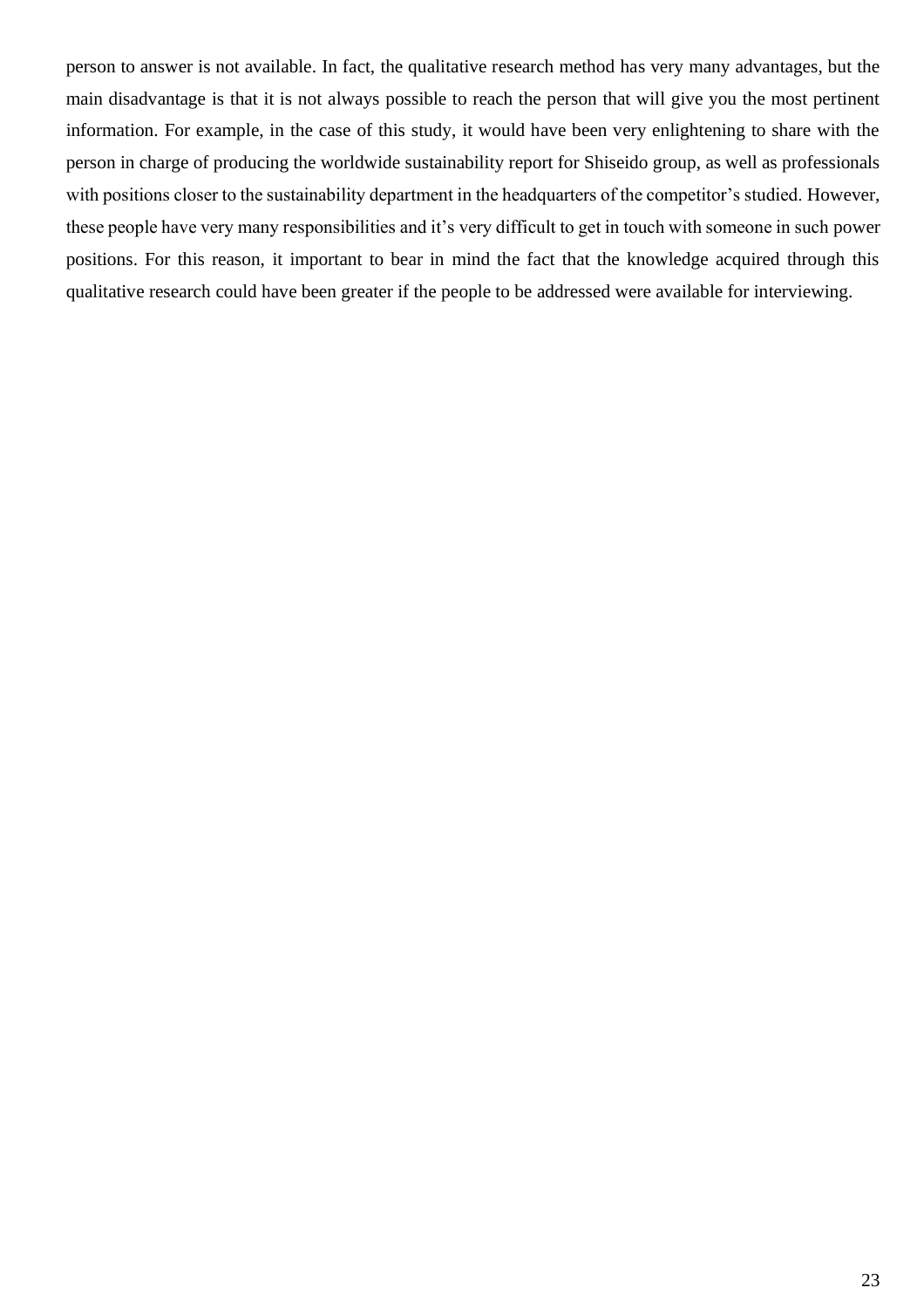# <span id="page-24-0"></span>4. Results and analysis

## <span id="page-24-1"></span>4.1.Consumer behavior towards sustainability

In the aim of getting a better understanding of the importance that consumers award to the sustainable dimensions of their beauty products, I conducted a survey. This survey tested the consumers with different questions regarding their consumption habits for cosmetic products and their sensitivity to various facets of sustainability, identified in the literature review. With this information, we will be able to draw some conclusions on how important it is for companies to make their products and their practices more sustainable. Also, we will see the impact it will eventually have on their perception of brands and therefore their likeliness to consume products from these brands. This will ultimately affect the total sales and the performance of a business.

## 4.1.1. Demographic information

<span id="page-24-2"></span>The demographic information, about the gender, age and nationality was important to collect to get more knowledge about the people that were answering the survey and their habits. We expect the consumption habits and consciousness to be different according to the age-group and nationality, so analyzing this is an important task as well.

The total number of answers received to this survey was 161. Out of the respondents, 147 were women and 14 were men (this represents 91.3% women vs 8.7% men). The survey was answered by a lot more women than men, however, this doesn't seem like an issue, as, at the moment, the most common consumers in the cosmetic industry are women, according to the survey, 71% of the men that answered considered themselves as rare consumers of cosmetic products, while for women only 33% consumed cosmetic products rarely. It is for this reason that having a greater number of opinions from women is actually relevant in this case.

The age distribution of the respondents was also uneven, as the majority (132 respondents) were aged between 18 and 25 years-old, which represents 82% of the answers. The rest of the respondents were mainly aged between 26 and 35 years old (25 respondents) and finally, a small number of respondents was aged between 46 and 55 years-old (5 respondents).

Nationality was also an important factor, most of the respondents are from Spain (47%) or France (42%): There were also answers from other many nationalities that count for 11% of the total, these included for example Chinese, Italian, Dutch, American…

In the graphs below, you can appreciate the distributions in the categories of age and nationality.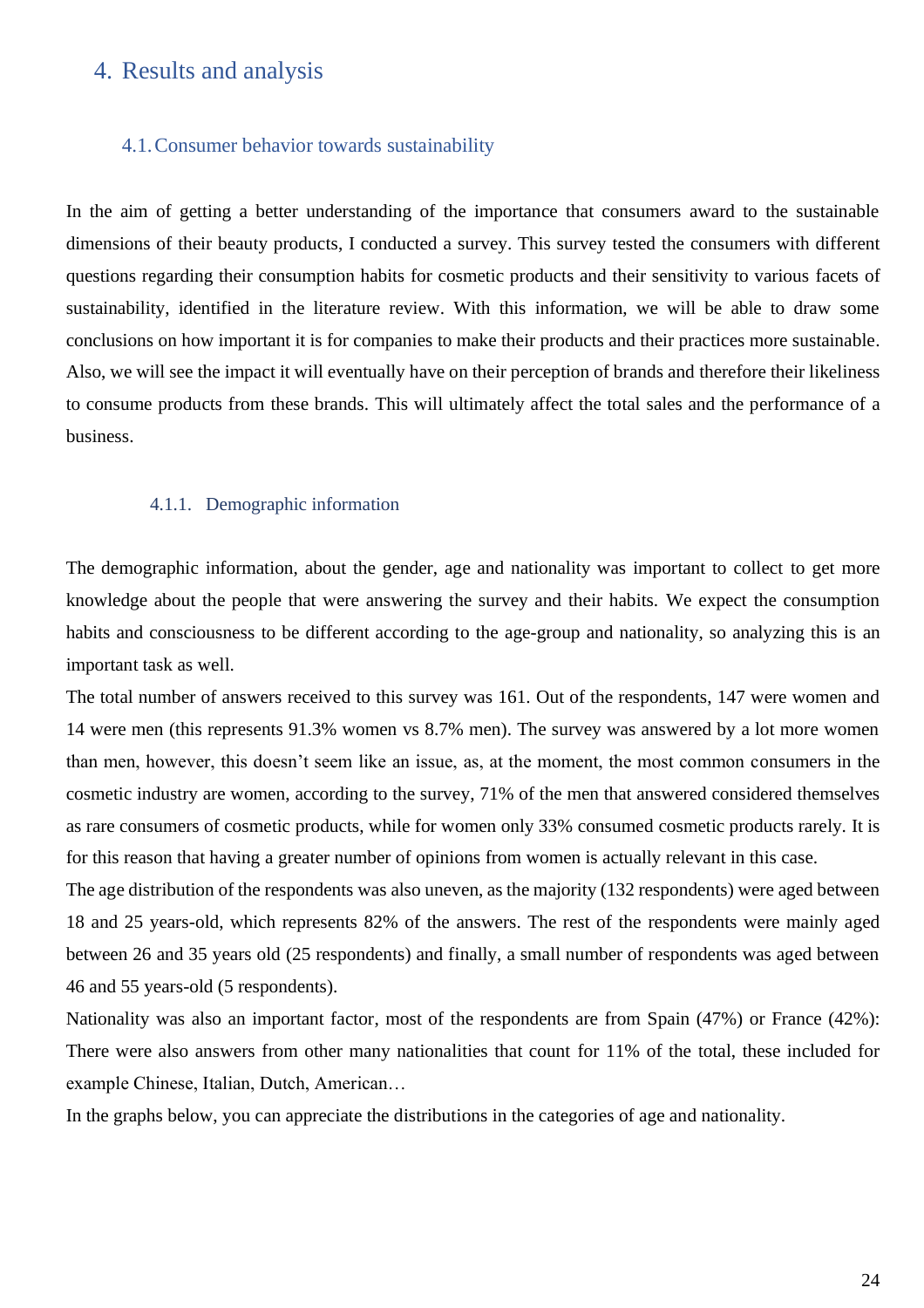

*Question 2: How old are you? Question 3: What is your nationality?*

## 4.1.2. General consumer behavior for cosmetic products

<span id="page-25-0"></span>Afterwards, the respondents were questioned about their usual consumption habits for cosmetic products. These questions were used to identify how many of the respondents are usual consumers, what is the kind of products they consume most. Finally, they shared their opinion on the most important factors that influenced their purchases.

For 161 people that answered, 25 of them said they consumed cosmetic products "very frequently", representing 15.5%, 78 said they consumed this kind of products "frequently", representing 48.4% and finally 58 did it rarely (representing 36%). No respondents considered they didn't consume any cosmetic products at all. When looking at the age of the consumers and the frequency of consumption for cosmetic products, I didn't perceive any specific pattern, it was relatively aleatory. I expected to see that consumers increased the consumption of cosmetic products with age, due to higher purchase power, however, it wasn't the case at all and this appeared to uncorrelated.

As per the products consumed, the most commonly purchased are skincare products, which 72% of the respondents consumed, followed by make-up, for 63.4% of respondents and finally fragrances that are consumed by 40.4% of respondents.

In question number 6, the respondents were asked to determine the factors that they considered the most when purchasing cosmetic products and the results showed that the quality, the price and the recommendations were the most popular factors. In the graph below, all the results are listed.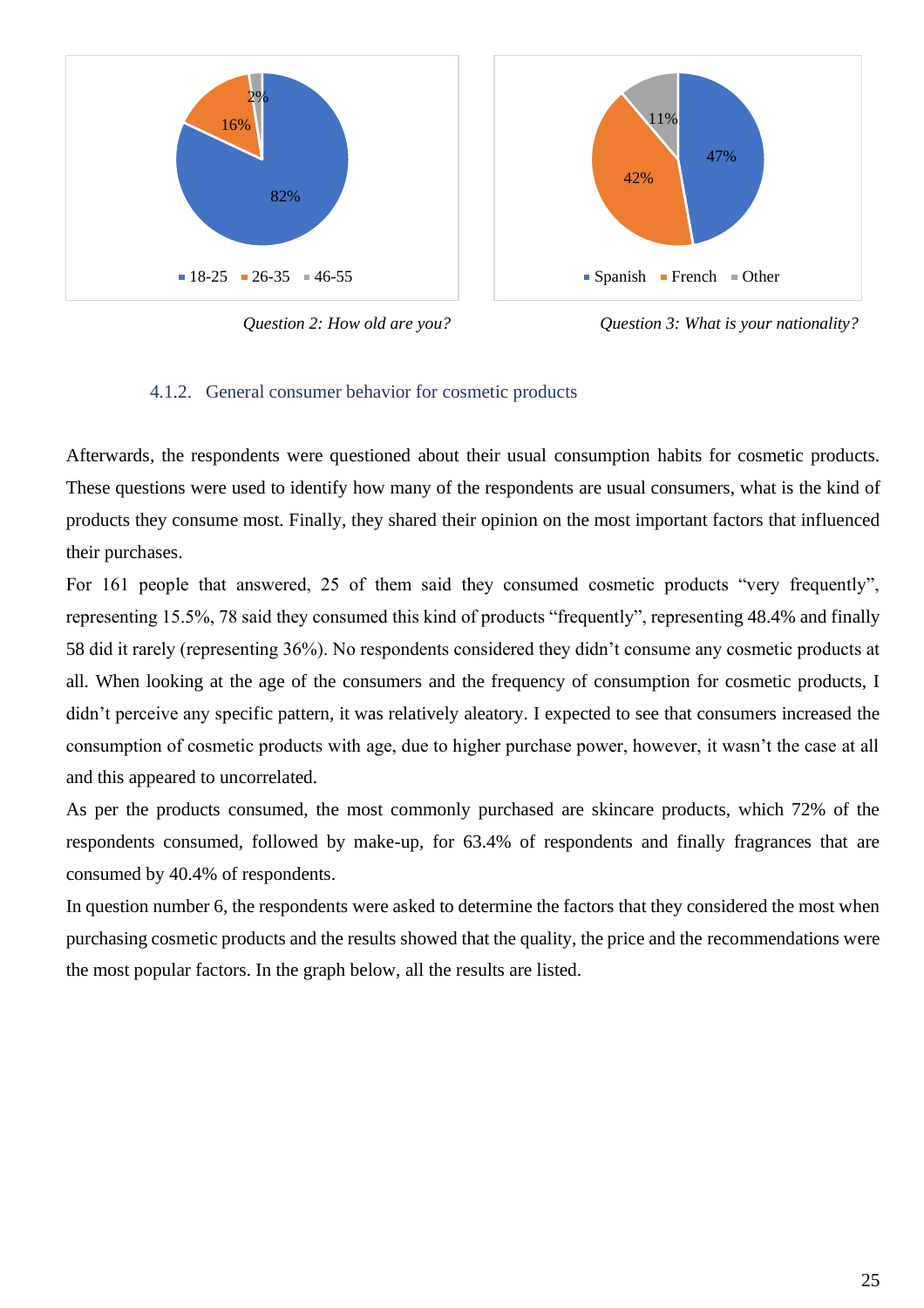

*Question 6: When choosing cosmetic products what factors do you consider most?*

This graph is very enlightening to understand what are the factors that will impact most consumers in their behavior. For any product, it is essential to bear in mind that quality, price and recommendations are the factors most impactful for consumers, therefore any brand that produces cosmetic products has to ensure that their products are high quality, have a decent price and that the results will lead to consumers recommending it. For a decent number of consumers, other factors such as the brand, the ingredients used or the impact of the product on the environment would also affect their purchase behavior, however for the vast majority, these clean attitudes will not actually ensure a sale, unless the main conditions of quality, price and recommendations are fulfilled. This is an important thing to consider for the development of products that are sustainable, as sustainability is not the only constraint.

#### 4.1.3. Sustainability of the products

<span id="page-26-0"></span>In this section, we will analyze and interpret the results from the questionnaire regarding the sustainability of cosmetic products, as well as the companies that produce them.

As introduction, the respondents were asked two brief questions about their general sustainability consciousness and the ecological and ethical aspects of the products they considered most important. In general, the majority of the respondents, 54%, consider themselves as "fairly" conscious about sustainability. For the remaining, there were 10.6% of the respondents that are "very" conscious, 32.3% that are "a little bit" conscious and only 3.1% that are "not conscious at all". This data is important to be able to see the approach that these different categories of consumers will have towards the sustainability options that will be studied from other questions.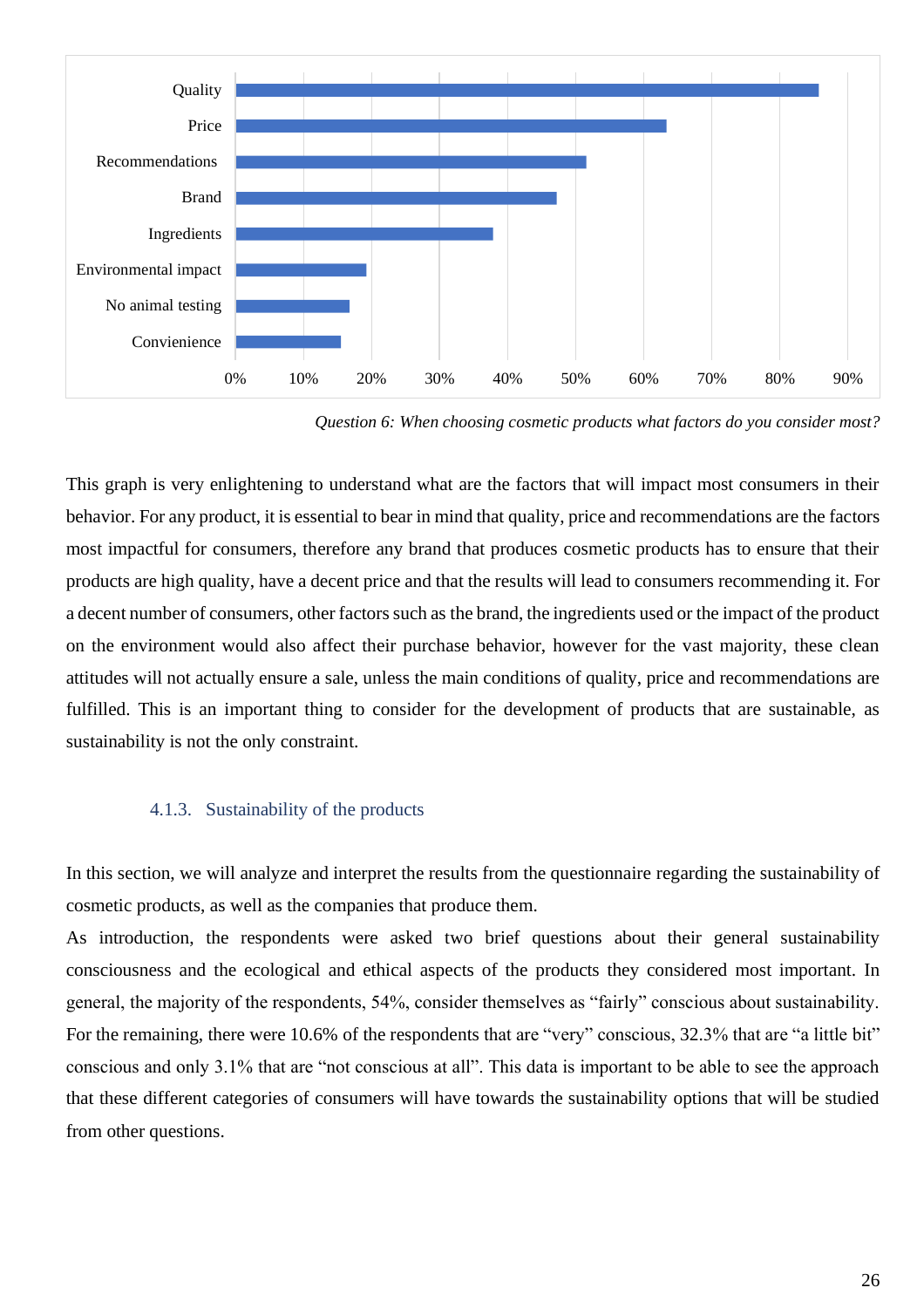

*Question 7: How ecologically conscious are you?*

Finally, the respondents were questioned about the aspects that seemed the most important to them, from the dimensions of CSR that were identified earlier in the study, during the theoretical research. From these different dimensions of CSR practices, the one that was more important for the respondents was the fact that the ingredients were sustainable and ethical, selected by 70% of them, followed by the packaging selected by 47% and ethical sourcing that was an important factor for 43% of the people that answered.



*Question 8: What are the most important ecological and ethical aspects of a product to you?*

We should note that not all respondents were fully familiar with the initiatives that corresponded to each of these terms, as I was questioned in multiple occasions on the real meaning and the actions that took place behind some of the dimensions.

We will now look further into the consumer's opinions and perception of the different dimensions of CSR that companies can put into place, the aim is to understand which are the most important to develop and what impact they will have on the consumers' behavior.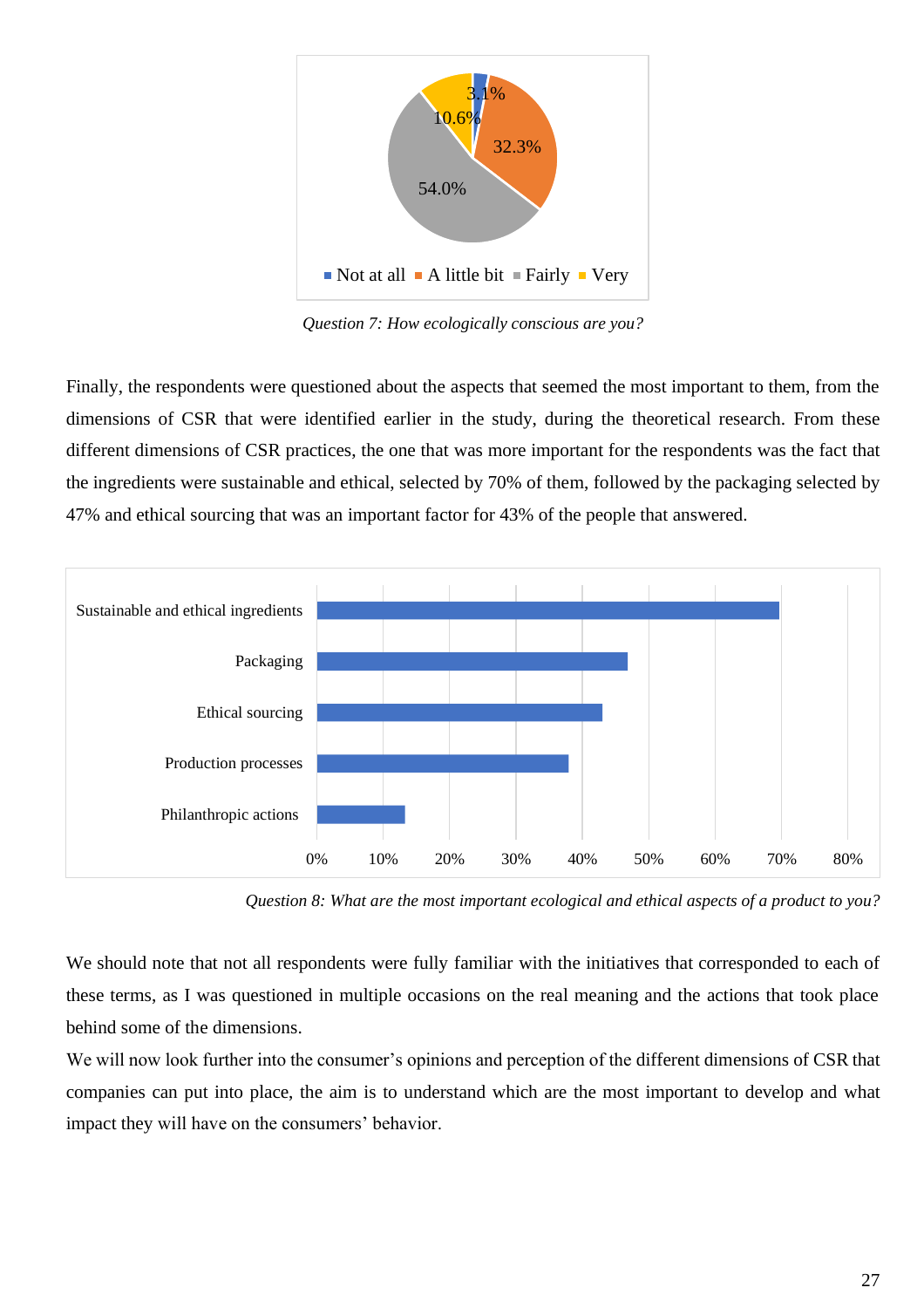#### *Sustainable and ethical ingredients*

The sustainability of the ingredients used for the conception of the products seems to be a factor that particularly concerns the consumers, which is not surprising as the products are all destined to be applied on their skin or bodies. In fact, the importance of this factor in not only due to the sustainability itself, but unconsciously also to their own well-being, as sustainable and ethical ingredients are perceived by the consumer as better for their health.

The first question that was asked concerned the real interest that consumers take in the ingredients that are present in their products. Now-a-days, most people are used to looking at the ingredient list for their food and actually, the same trend is starting to spread among consumers when purchasing cosmetic products as well. When questioned about this, 23% of the respondents claimed that they always looked at the ingredients before purchasing a cosmetic product, 49.1% do it sometimes and finally 28% never look at the ingredients.

As we can see, the vast majority of the respondents, 72.1%, would look at the ingredients in their cosmetic products at least sometimes. Out of these respondents, 75% of them had included sustainable and ethical ingredients in their top priorities when it comes to the sustainability of their products, in the previous question. It is through this simple information, that we can see how important it is for consumers to know that the ingredients in their beauty products are sustainable and ethical and that most consumers will actually verify this information.

Ingredients, however, can be quite tricky to manage for cosmetic products. In many cases, as animal testing or containing animal ingredients, it is straight forward and simple, but in many other cases, for example when it comes to natural and synthetic ingredients or the origin of the ingredients, it is not that simple.

Regarding the animal testing, the respondents were actually quite split in their opinion, 38.5% said they wouldn't purchase a product that was tested on animals, 44.1% said they would maybe do it and 17.4% said they would do it. These results seem to be quite surprising, as animal testing for cosmetic products in the EU has actually been banned since 2009, and any kind of commercialization of such products in the Union is prohibited since 2013. The most logical explanation for these results might actually be the lack of information and knowledge that most people have on the matter, thinking that animal testing for cosmetic products is not something illegal or dangerous. It is for this reason that cosmetic brands and institutions should also invest some resources to educate the customers.

As per the animal ingredients in the cosmetic products, the respondents were also not that skeptical about the factor that their cosmetic products contained animal ingredients. There were 40.6% of the respondents, that wouldn't purchase products that contained animal ingredients, however, 43.1% said they would maybe do it and 16.3%, a total of 26 people would purchase these products without problem. Animal ingredients in cosmetic are usually disguised with unknown names and customers are not fully aware of their origins, which leads consumers to think that it is not a problem, as shown by the survey. In most cases, the consumers might purchase these products, without actually paying attention to the animal ingredients, however brands should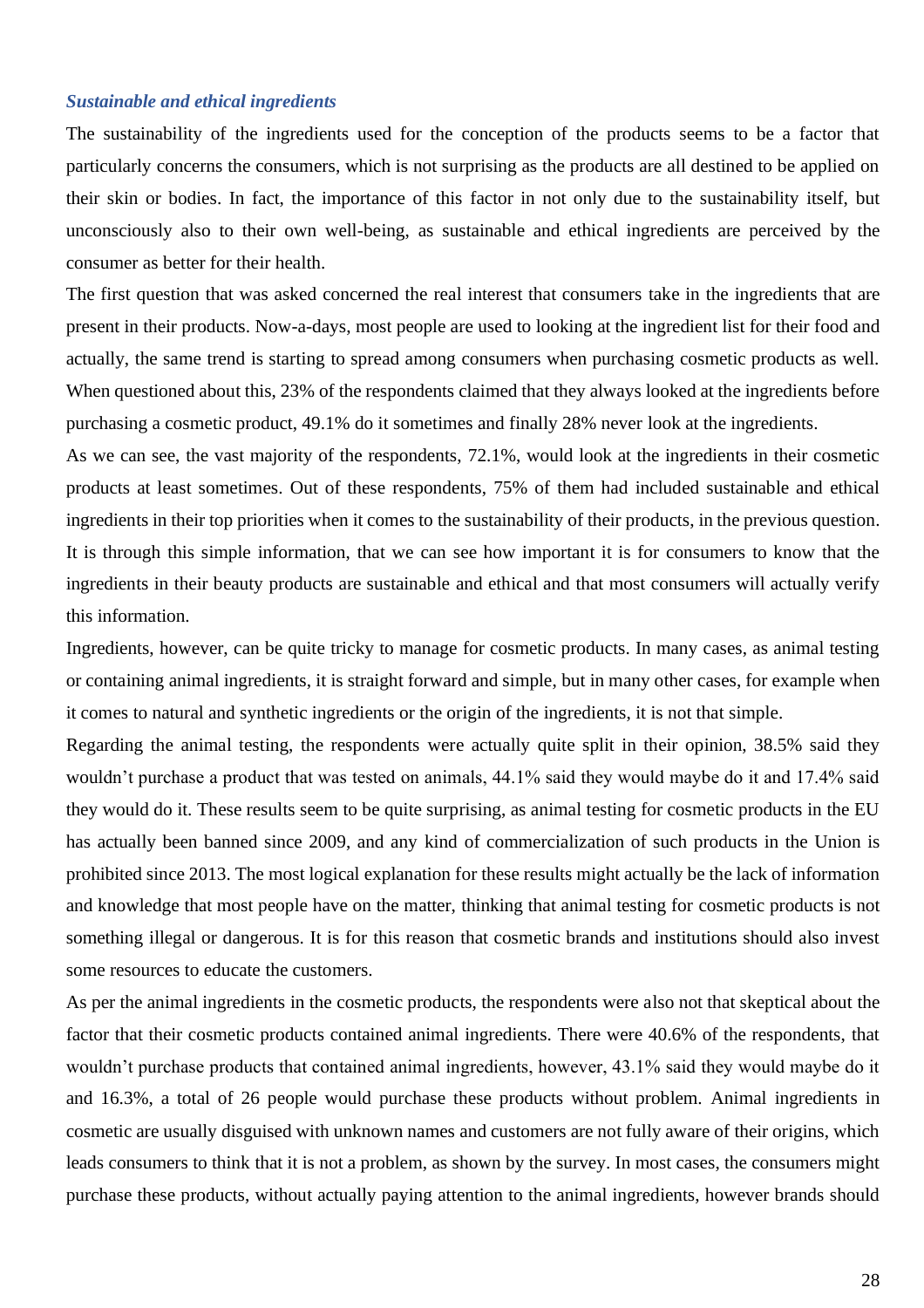actually watch out for these ingredients, as there is an important risk that consumers might become more aware of the kind on animal parts in their cosmetics and a trend for vegan cosmetic products arises.

For synthetic ingredients, on the other hand, most respondents, 67.7% of the them, would buy cosmetic products with synthetic ingredient, if these were not harmful. On the other hand, 24.2% would buy them independently from the fact that they are harmful or not, and 8.1% wouldn't purchase these products at all. There is a common belief that has been transmitted to consumers through the marketing of claimed natural products with a high percentage of natural ingredients, that makes the customers belief that natural ingredients are always better for them and more sustainable. It is important to note that not all that glitters is gold and natural product can also be damaging for the environment and the consumer itself. Actually, natural ingredients have allergens that are much more sensible than the products designed in laboratories and in some cases, the extraction methods for natural ingredients, which are often sourced in developing countries, can be damaging to the environment, as well as the population that extracts them. On the other hand, research and innovation has evolved impressively, and there are synthetic ingredients that are designed to be harmless to the environment, even biodegradable in many cases, and require many less resources to be produced. It is for this reason that nothing is all black or white, there are some natural ingredients that are precious and some other synthetic ones that are also very important for the products and their effectiveness. The key is to ensure that natural or synthetic, the ingredient used are sustainable and ethically produced or extracted, taking the best of both worlds to propose good quality and sustainable products, at a decent price.

Finally, palm oil would, in most cases (47.2% of them), make the customers withdraw their purchase intentions. On the other hand, 39.1% of the respondents might buy products with palm oil, and 13.7% wouldn't have any problem buying them. Palm oil is also an ingredient that might cause confusion to the customers, as there was a lot of environmental issues linked to deforestation and the use of palm oil, especially in food products. It is true that conventional palm oil is an important red flag when looking for sustainable cosmetic products, however, there are some companies that use certified palm oil that doesn't contribute in any way to deforestation. It is important for brands that use this certified palm oil in their products, to claim it and inform the consumers, as otherwise, it might impact their purchase intentions.

On the graph below, you will see these results summarized.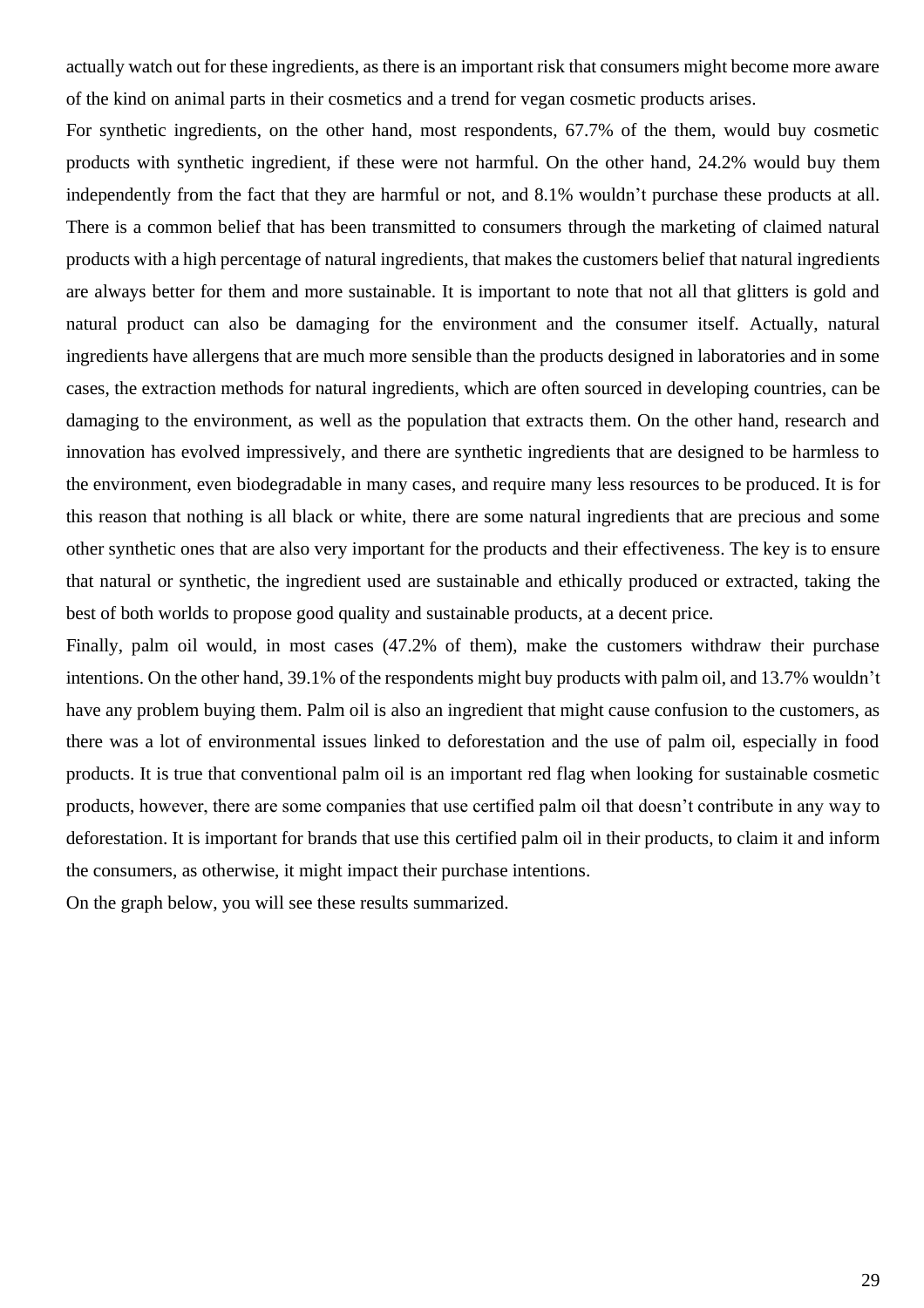

*Question 10: Would you buy a beauty product that contains ingredients that are tested on animals? Question 11: Would you buy a beauty product that contains animal ingredients? Question 12: Would you buy a beauty product that contains synthetic ingredients? Question 13: Would you buy a beauty product that contains palm oil?*

## *Packaging*

As we can see, companies tend to lean towards sustainable practices in order to address the increasingly important demands of customers on the sustainability standards of the products they purchase. In the case of cosmetic products, this is tending to be even more true, as the consumers are also deeply concerned about negative impact of their products. Packaging is actually one of the dimensions of CSR that is considered most important by consumers and where there are also many changes to be made.

There are many options to improve the sustainable aspect of the packaging in cosmetic products. For the purpose of the study of sustainable packaging, the respondents were asked their opinion about refill products, recycling and reducing the size of the packaging.

In the first place, the respondents had a positive response to the use of products that could be refilled. The majority, 45% of the people that answered, said they would be very likely to purchase a product that can be refilled, 40.6% said they would be fairly likely to do so and 12.5% would be a little bit likely. Only 3 people said they wouldn't consume a refillable cosmetic product, which is 1.9% of the respondents. These results show how there are many consumers that would be ready to refill their cosmetic products, however, this is an option that doesn't seem to be widely available.

On the other hand, recycling cosmetic products is something that isn't done by the majority of the people questioned, 44.7% of them. Only 24.8% of the respondents said they always recycled their beauty products, the rest, 30.4%, did it sometimes. This data demonstrates the fact that cosmetic products are not always easy to recycle, as consumers don't know what parts go where and how to recycle certain products. It is in the hands of retailers and brands to create initiatives that incentivize the consumers to recycle their products and to educate them on how to do it.

Finally, reducing the size of the packaging is something that many cosmetic brands, especially in luxury, were quite sceptic to do. In the sector, it was thought that consumers preferred to have their products in large and adorned packs, as consumers perceived these packaging as more valuable and richer. However, the perception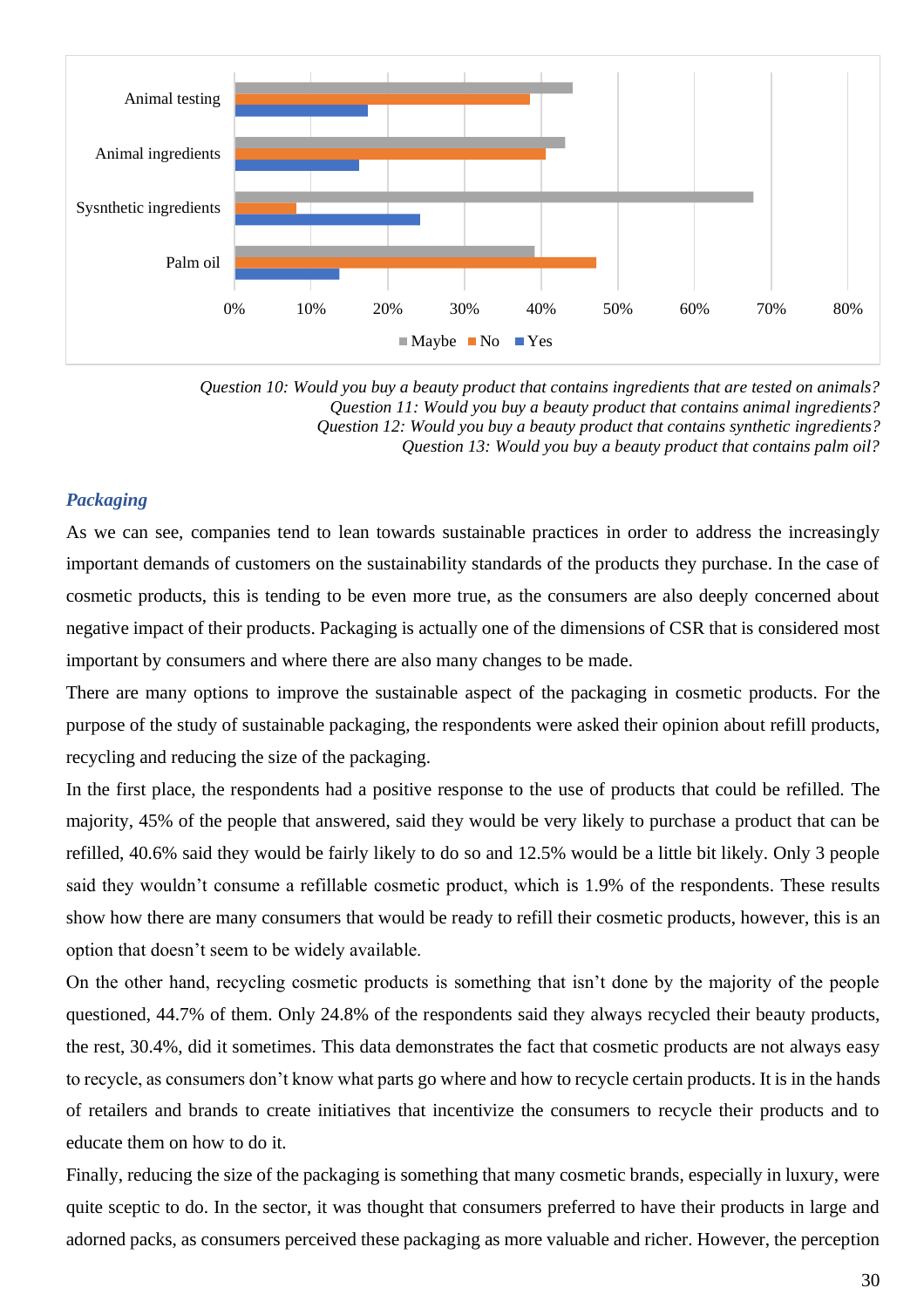of consumers has changed, and all the studies conducted show that consumers wouldn't choose a pack just because it is larger. In the survey, 73.8% of the respondents claimed that they didn't consider that a product was less valuable or luxurious if the packaging was lighter. There are many other consumer surveys from the different brands that have supported this theory. For example, Guerlain decided to change the packaging for their classic cream Orchidée Impériale: the weight went from 244g to 93g. The clients fully satisfied with this change as it was easier to carry the product on trips and it was more convenient for them. Also, at Shiseido, the Light Blue products have been repacked to achieve a lighter more sustainable packaging, and the returns were impressive as many clients perceived the new pack as more sustainable and better conceived.



 *Question 18: Would you consider that a product is less valuable or luxurious if the packaging is lighter?*

#### *Ethical sourcing*

As seen in the previous section of literature research, ethical sourcing consists on the way that the ingredients and materials are sourced to develop the products sold. When conducting the survey, ethical sourcing was the factor that caused the most doubts on the respondents, as I was asked for clarifications on several occasions. There were 68 respondents, representing 43% of the total, that considered ethical sourcing as an important factor of sustainability. Well, it is true that ethical sourcing is something that companies need to consider at all the points of their supply chain, specially to maintain a good reputation and to avoid scandal.

There is evidence that proves the fact that consumers are more likely to purchase products that are ethically sourced, in the survey 80.6% of the respondents said so. Ethical sourcing is, in many cases, a factor that is hard to claim, as it concerns many different suppliers at different points of development, however it is of capital importance, as there are many risks that arise from bad reputation and press, linked to the way that suppliers source their ingredients. It is for that reason, that companies are now analyzing and auditing their suppliers to make sure that ethical standards are respected at all levels.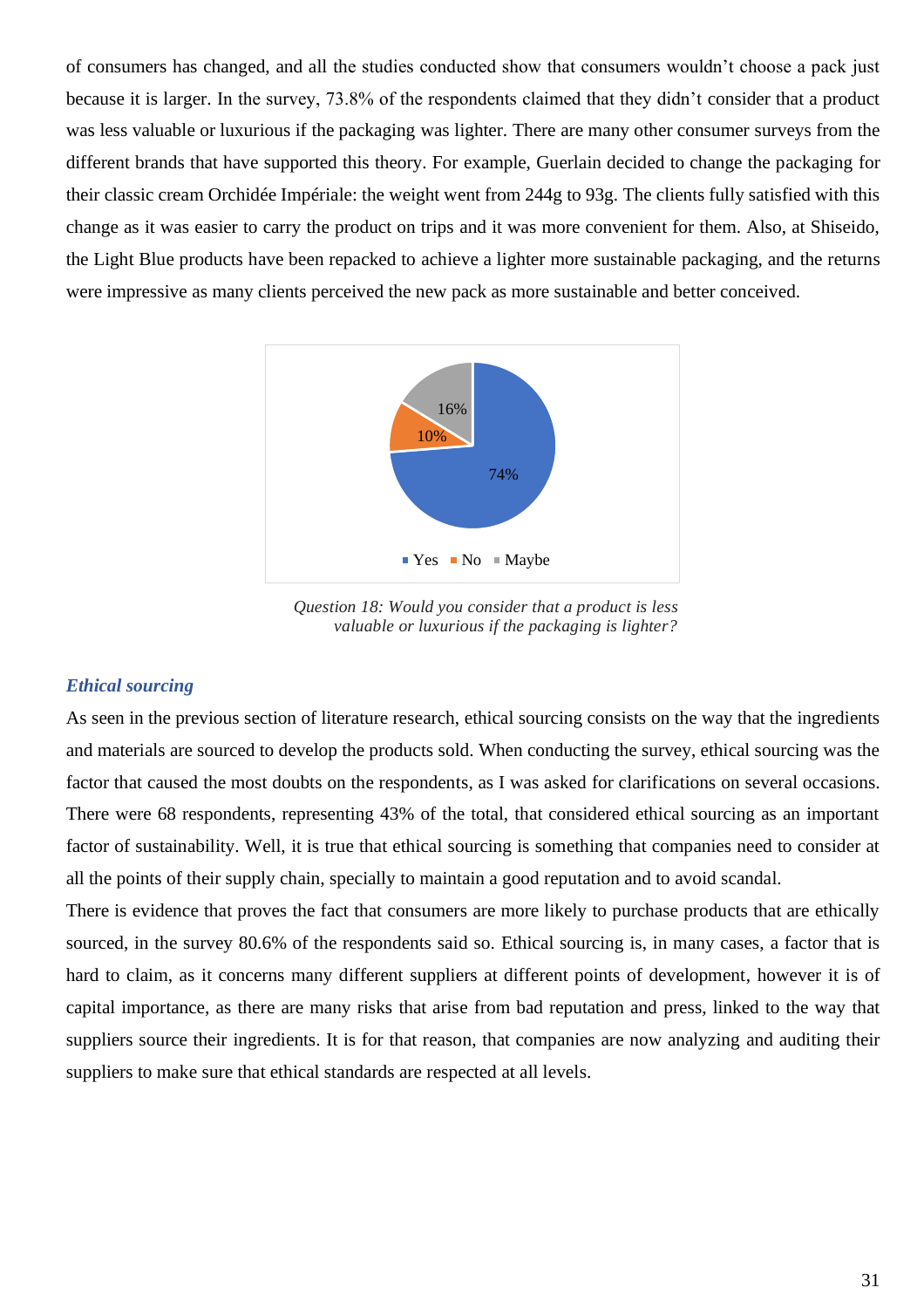

 *Question 14: Would you be more likely to buy a product with ingredients sourced ethically?*

#### *Production processes*

One of main objectives for cosmetic companies is to reduce the negative environmental and social impact in their production processes. This may not be a factor that is directly perceived by consumers, but there are many regulations in place to control it, such as regulations on carbon footprint or on the employment standards for the factory workers. In the case that these standards are not respected, the legal implications will also affect the reputation of the brand, affecting the perception of customers and the sales. On the other hand, companies that make sure they have sustainable production processes, will follow all the constraints given and also ensure that they have a good brand reputation. The respondents were questioned about their interest in products that are produced sustainably, and the results are actually really positive. There was an absolute majority of 62.1%, that not only would be more likely to purchase products that were made sustainably but would also be willing to pay more for these products. Then there was a 34.8% of respondents that would be me likely to purchase sustainable products, however, they expect to pay the same price for them. Finally, only 3.1% of the respondents claimed that they don't consider sustainability in any way when purchasing cosmetic products. These results succeed in providing proof of how important sustainability is actually becoming for consumers, not only in the product and the ingredients, but also in the way that they are made.

#### *Philanthropic activities*

The last dimension on CSR on which consumers were questioned, was the brand's philanthropic activities, the ones that are not directly linked to cosmetic the products, but aim to help honorable causes, in order to give back to society some of the profit obtained. The respondents mainly claimed that they would be more likely to purchase products from companies that undertook philanthropic activities to help society, there were 56.5% of them. Otherwise, 35.4% of the people surveyed said they might be more likely to purchase these products and finally 8.1% said they wouldn't.

As important as philanthropic activities may be, we can see that, for the customers, it is not as impactful as ethical sourcing or sustainable production on their purchase behavior. However, companies should always consider the value that these activities have to society and do it in an altruistic way, even if the ultimate gain is not to achieve more sales.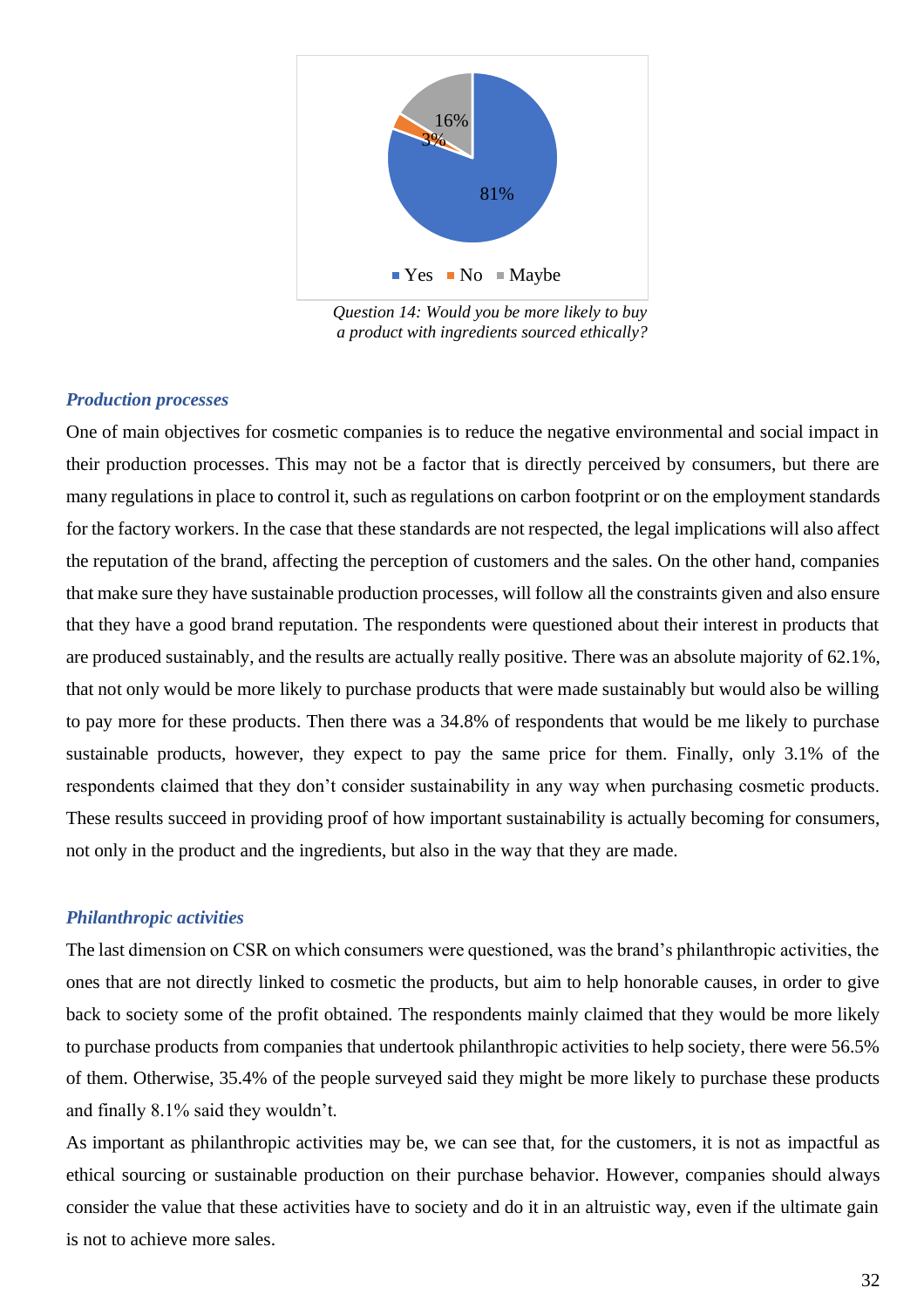#### *Brand reputation*

Finally, the respondents were asked about the interest they take in knowing if their favorite brands act sustainably. Most of the respondents check these standards occasionally, 57.1% of them chose the option "sometimes" and for the rest, there is an 11.8% that checks them on a regular basis or very often and then 31.3% that don't do it at all.

Also, 48.4% of respondents declared that they would boycott a brand that is using harmful ingredients or damaging the environment and 35.4% might do it, as well.

These results are quite enlightening as they show that companies have the duty to act sustainably and take care of their reputation if they don't want to lose on market share and sales, as more than 60% of respondents will check, at least sometimes, if the sustainability standards are in line and might boycott the brand if it is not the case.





 *Question 20: Do you check on the sustainability Question 21: Would you boycott a brand that is using standards of your favorite brands? harmful ingredients or damaging the environment?*

## <span id="page-33-0"></span>4.2.CSR strategy and Sustainability Reporting

Sustainability strategies and in particular integrated reporting are very new for many companies in France and the pioneer ones that have taken a step further into this kind of reporting, have only issued reports for the past two or three exercises. It is why, in many cases, sustainability and CSR strategies are unclear and they don't always have the right tools to ensure that the strategy will work.

I have been able to discuss on the topic with interviewee 4, who's an expert in CSR and sustainability and works as a senior consultant for ITG Group, explaining the many key elements that allow companies to implement the right CSR strategy for their business model. Over the years, she has worked as a consultant and aimed to "support companies to set up an efficient CSR and environmental strategy and define their Sustainable Development Goals (SDGs) compliant with all related legal framework" (*LinkedIn CSR/Sustainability Expert and Senior Consultant at ITG Group*). The insights coming from the interview with this person were essential to formulate a viable strategy.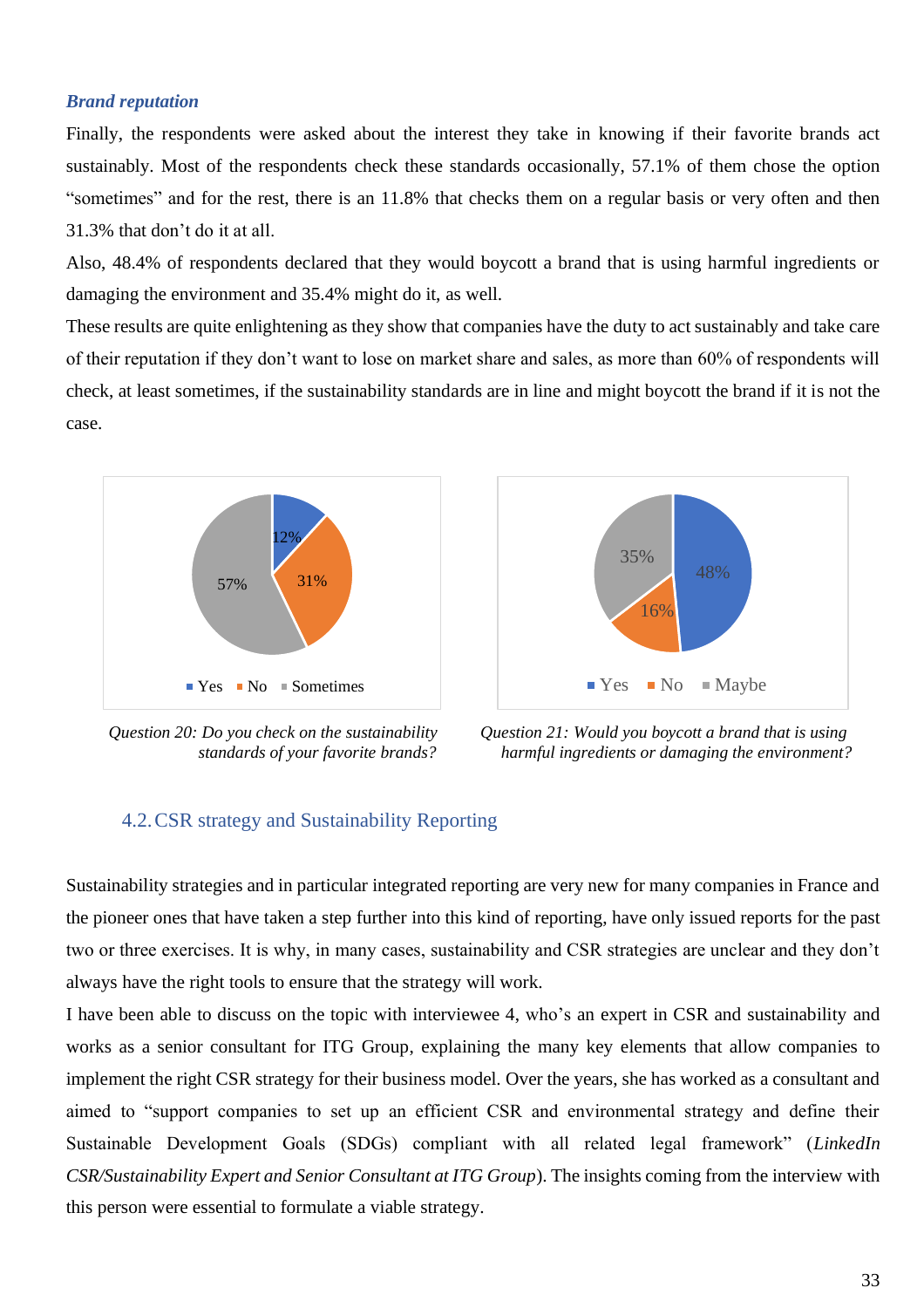As we have seen in the previous section, the interest that most consumers are taking in the sustainable aspect of the products they consume in increasingly high and companies have to make sure that their strategies are on point to be able to answer the demands of a set of consumers that is toughening overtime and becoming stricter. Society is changing, as seen in the survey, it is becoming more conscious and looking to purchase from companies that perform in different aspects, other than financially.

In the following part, we will see an analysis of the different factors that should be considered by companies when building a CSR strategy from scratch, with a particular interest on cosmetic firms, as well as guidelines on how to avoid failure in the implementation. It is important to know that any core transformation in a company takes time and resources to be fully impregnated in the company's foundation and results cannot be immediate, if they are going to be successful in the long-term. Over time, the company will not only attain an important financial performance, but it will also achieve sustainable performance, which is a value-added component. "The implementation might take some time, as the change journey is not easy, but once achieved, the goal is to have CSR strategy that is systematic and holistic, fully integrated, without even needing a CSR director, as CSR will no longer be a department, but a core value that is incarnated in the strategy, in all the departments, all the jobs and every little action" (*CSR/Sustainability Expert and Senior Consultant at ITG Group*).

## 4.2.1. Building a CSR strategy

#### <span id="page-34-0"></span>*Mission and values*

Firstly, and most importantly, the company has to have a strategy that is clear, as well as a vision and values very explicitly stated, in order to be able to vehiculate these in their sustainability strategy. The philosophy, vision and values have to come first, and they should be well thought, coming from a very deep place of reflection. For some companies, we have seen that sustainability has been fully integrated in their DNA and their commitment is very strong, while for others, this might not be the case. To find the correct philosophy, vision and values, the company has to make an extensive analysis of the business, what is represents and in what direction it wants to go. This philosophy, vision and values are not easy to change, so it is imperative that the right ones are chosen from the beginning, that they are simple to understand and can lead to a whole business and sustainability strategy. The company has to incarnate that philosophy and those values to be able to make a correct assessment of their attitude towards sustainability as well as the risks that may exist for the company (these could be, for example, air pollution, water pollution, water management, recycling, CO2 emissions, etc.).

#### *Roadmap and objectives*

The second step is to lay out a roadmap and objectives that are well thought and achievable. In order to do so, it is always recommended to use sustainability reporting and even better, integrated reporting, to ensure that the roadmap and objectives are being followed carefully and integrated in the business model.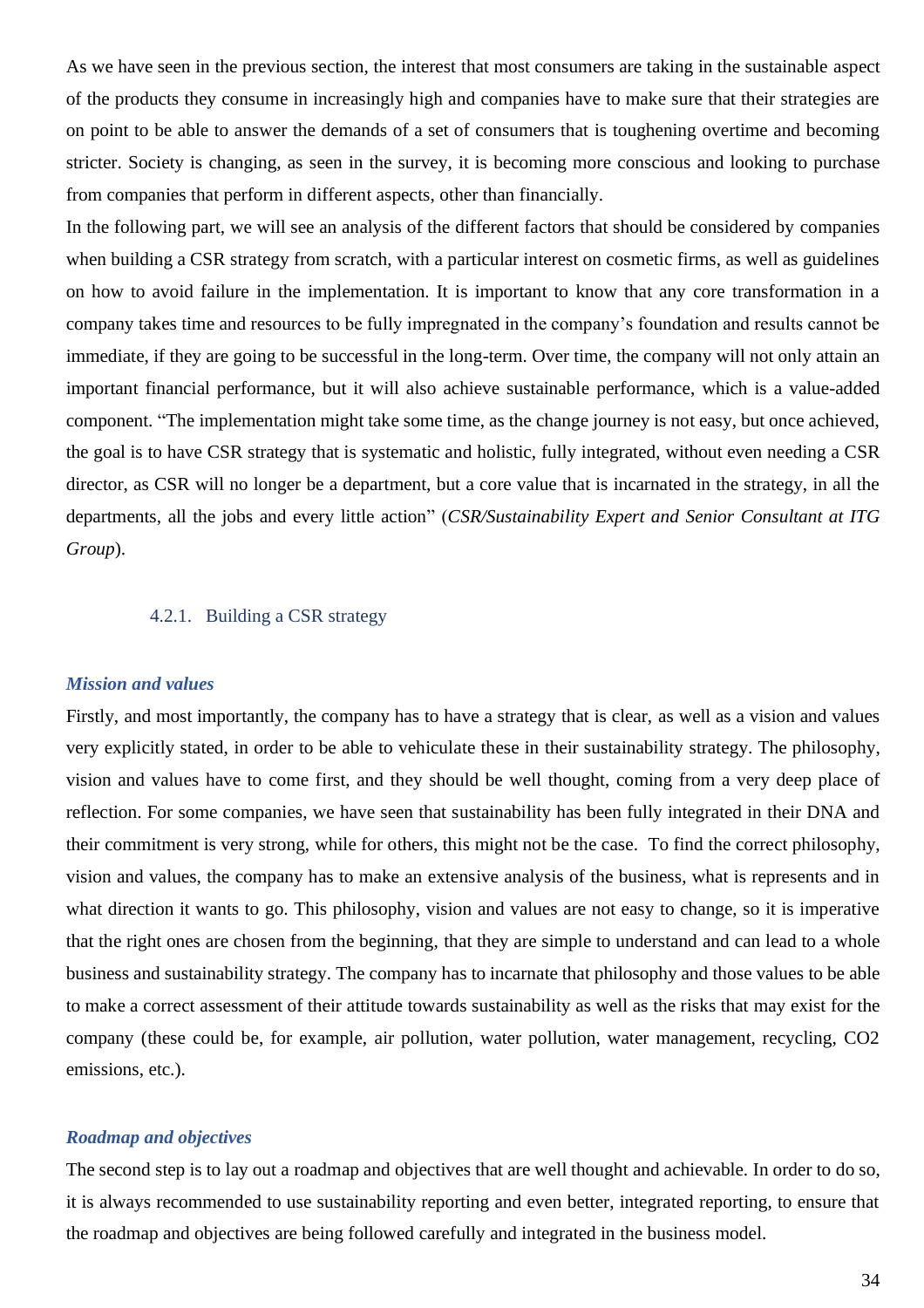In many cases, companies will be taking some strong commitments that will be measured with indicators and audits and in some companies, extra financial notation is done to show the improvements done from year to year. However, most companies are already aware of this methodology and the changes don't represent a real challenge for them. Companies need to understand that it is not only about putting into place some random KPIs and objectives linked to sustainability, but rather about questioning what stands behind each indicator and trying to integrate it as closely as possible to the business model. It is that work that has to be done by companies; looking for the challenging and constraining objectives, that are not easy to achieve, but will endup having the most effect. Looking for the things that are the most impactful, to directly act upon them, is a long-term commitment that has to be done.

In order to do so, companies should take a deeper look inside their business model and analyze what are the risks of the activity, to be able to integrate them, measure them and look for all the factors that impact them. Those risks can only be fully unified with the business model with the use of integrated reporting. As the risks are integrated and a strategy, with indicators and clear commitments, is put in place, the results can be monitored and audited correctly, which will deeply help the company in the path for becoming responsible. Through integrated reporting, companies can have a much clearer strategy and the approach to sustainability is more instinctive, as it is closely linked to the business itself and enables companies to go much further.

#### *Coherence*

In many cases, companies need to turn around their sustainability standards because they are attacked by ONGs and the press, losing their good reputation. For this kind of companies, it is not enough to make small changes in their actions, they have to act on all the different parts of the value chain, to achieve coherence in the strategy. In order to have that systematic and holist approach, there has to be an important coherence that is spread widely across the firm. However, we cannot only implement this coherence in the surface, it is important to go further and transform the company. It is a question of the firm's posture and, to be able to achieve the right posture, a lot of work from the inside needs to be done. It can take a long time for a company to regularize the whole value-chain, it depends also deeply on the size, the strategy and the business model, so it is important to make sure that everything is done correctly from the beginning.

For environmental matters, companies have to be very transparent now a days, it is representing a minimum standard that is demanded and to which people are most sensible to. Environmental standards were the first to be integrated in big companies, and they are now obliged to make assessments on their carbon footprint, end the use of harmful products, recycle, avoid pollution (in the air, the ground or water), analyze their impact on climate change and explain the measures that are being taken to avoid making the situation from getting worse. Social matters might be less considered, but they are just as important, and they shouldn't be forgotten in a consistent strategy. For the social measures, some of the most common ones are gender equality, training, the flexibility of work hours, fair pay or safe working conditions.

Overall, the most important thing is that the whole business model and their whole value chain is developed sustainably, as it is the only way that companies will be able to continue to operate whilst being actually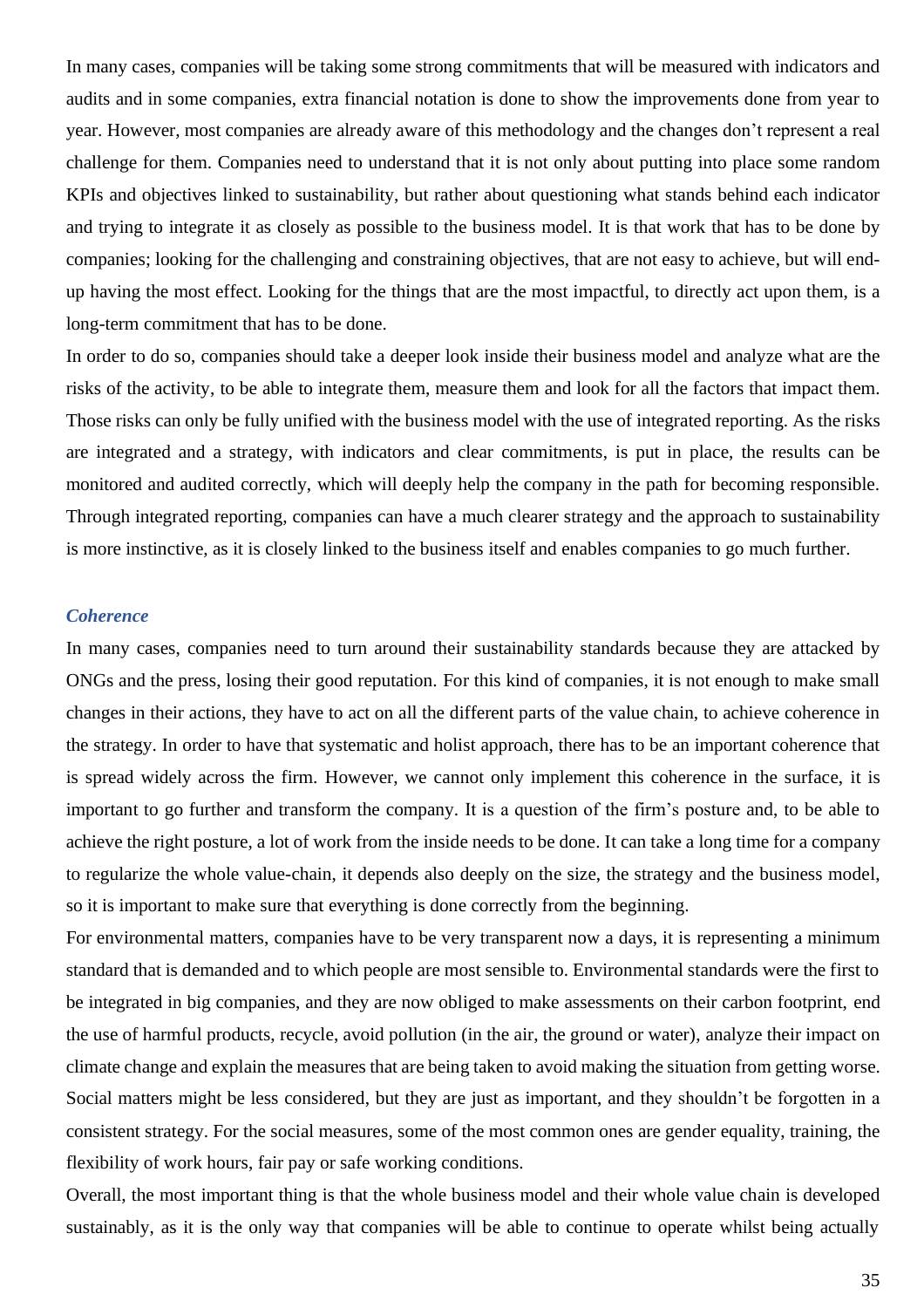responsible. According to a CSR expert working as senior consultant for ITG Group, "this is the most difficult way to do it, but it is the best way".

#### *People*

Finally, another important factor is the workforce that is in the company and I would even dare to say that it is one of the most important ones. The rhythm at which the directors integrate the change towards sustainability will be essential to determine how effectively the strategy will be implemented. The leadership team has to be onboard with the CSR strategy to make sure that it will be carried out correctly, otherwise it will not work. There are famous cases in which the CSR directors have even grown to become the main leadership team of companies, becoming for example CEO. This isn't something that will happen every day, but the fact that it has taken place in enormous groups, such as H&M, is proof of the fact that now-a-days CSR has become a key strategy for companies. Also, the flexibility of the employees towards change will be a major factor and this work isn't done overnight. The change has to be done from within, modifying their and their employees' behavior and approach, to make sure that there are real results afterwards.

#### 4.2.2. CSR Strategy for cosmetic companies

#### *Integrating the risks*

Integrating the risks in the business model and eventually, in an integrated report, might seem like a difficult task, but it is crucial, especially for companies in the cosmetic sector, that have many risks spread all over the value-chain that are sometimes difficult to identify. The first step is to make a mapping of the risks and how they can be integrated in the business model, such as environmental risks and social risks, and their impact. Making a link between the risks and the business model will make it easier to address the issues.

For cosmetic firms, some of the risks may include:

- Social responsibility standards followed by the firm and its suppliers, for example child or forced labor, paying unfair salaries or any other social standards that might not be respected, in relation to the communities in which they work and the local communities.
- Environmental standards in the sourcing and production processes, for example, pollutant raw materials (palm oil for instance) or producing with large amounts of fossil energy, water…
- Pollution from the packaging of the products sold, for example, plastic and glass can be an important source of pollution.
- Endangerment of public health, as some ingredients might be harmful for the consumers, in the short and long term, causing allergic reactions, poisoning or even important illnesses.

All of these risks have to be well integrated and the firm should go as far as possible to focus on finding the best way to avoid the risks from happening. With the use integrated reports, the risks are well-known and integrated, which is a helpful tool to ensure that they are always considered and addressed, to ensure responsibility in the actions of the company.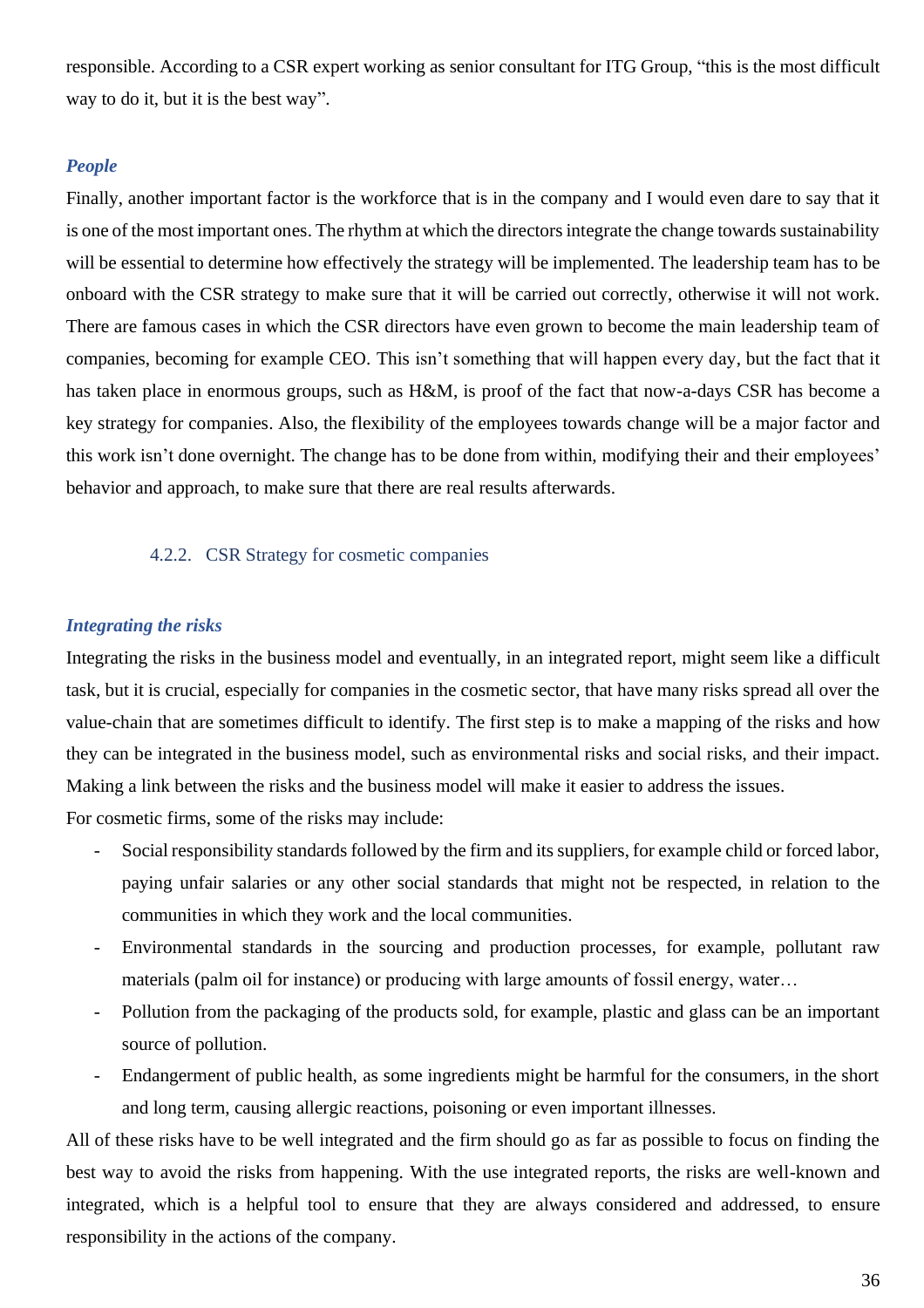#### *Looking into the whole supply chain*

When it comes to cosmetic companies, the sourcing and supply chain goes very far, so in order to be sustainable, the measures have to be taken all the way until the end of the business model and the end of the value chain. The path towards sustainability needs to start from the beginning, not only with the production and sale of the products, but also with each of the ingredients that are present in the products. Then, it needs to follow with the education of consumers: as seen in the results form the survey in the first part, consumers are starting to become more conscious about environmental issues, but all isn't done, and it is also de duty of the companies to educate their consumers to make more conscious choices.

Many of the risks listed in the previous part don't always concern the company itself or the final product sold, that is why it is so important not to have any loose ends on the value chain, on which the company can be attacked, but rather to have full control over all of its pieces.

#### *Objectives close to the business model*

Finally, one of the fundamental parts of a CSR strategy, seen earlier, is to put in place objectives, but, as it was discussed, not any objective is applicable. Each company has to choose the objectives and challenges that will have the most impact for their business model. Some of the objectives are common to most companies, such as reduction in carbon footprint; on the other hand, there are other objectives that should be particularly chosen for the company and seeking to attack on the most apparent risks that it has. For instance, for a company that uses flowers as one of the main raw materials, the objectives should be closely linked to the activities undertaken when growing and picking the flowers, making sure they are as efficient and sustainable as possible. The key is to be able to prove that the right indicator is in place, to control the impact of precise activities that are part of the value-creation chain: the suppliers, the producers of the raw materials, the conditions in which they are working, the conditions of the land…

#### 4.2.3. Mistakes to avoid

#### *Only doing what is asked*

An important part of sustainability standards is ensured though legal obligations, however, CSR has to go beyond the legal framework that is imposed and take further action in sustainability. The legal standards are the minimum rules that companies have to respect to avoid any legal conflict, but this is imposed and, in order to the socially responsible, they have to take a step further. There is a difference to be noted between the companies that just respect the legal standards and the ones that go further into that purpose of sustainability. However, in many countries, that step further of benevolence is also legally asked, for example, the French law on duty of vigilance, seen in the literature review, obliges companies to lookout for the right standards in their subsidiaries and suppliers. It provides legal requirements, in the whole value chain of global companies, to look out for human rights and sustainability standards all over the world, where the company operates. This is a start and a very big advancement in the fight for responsible business models, however, many companies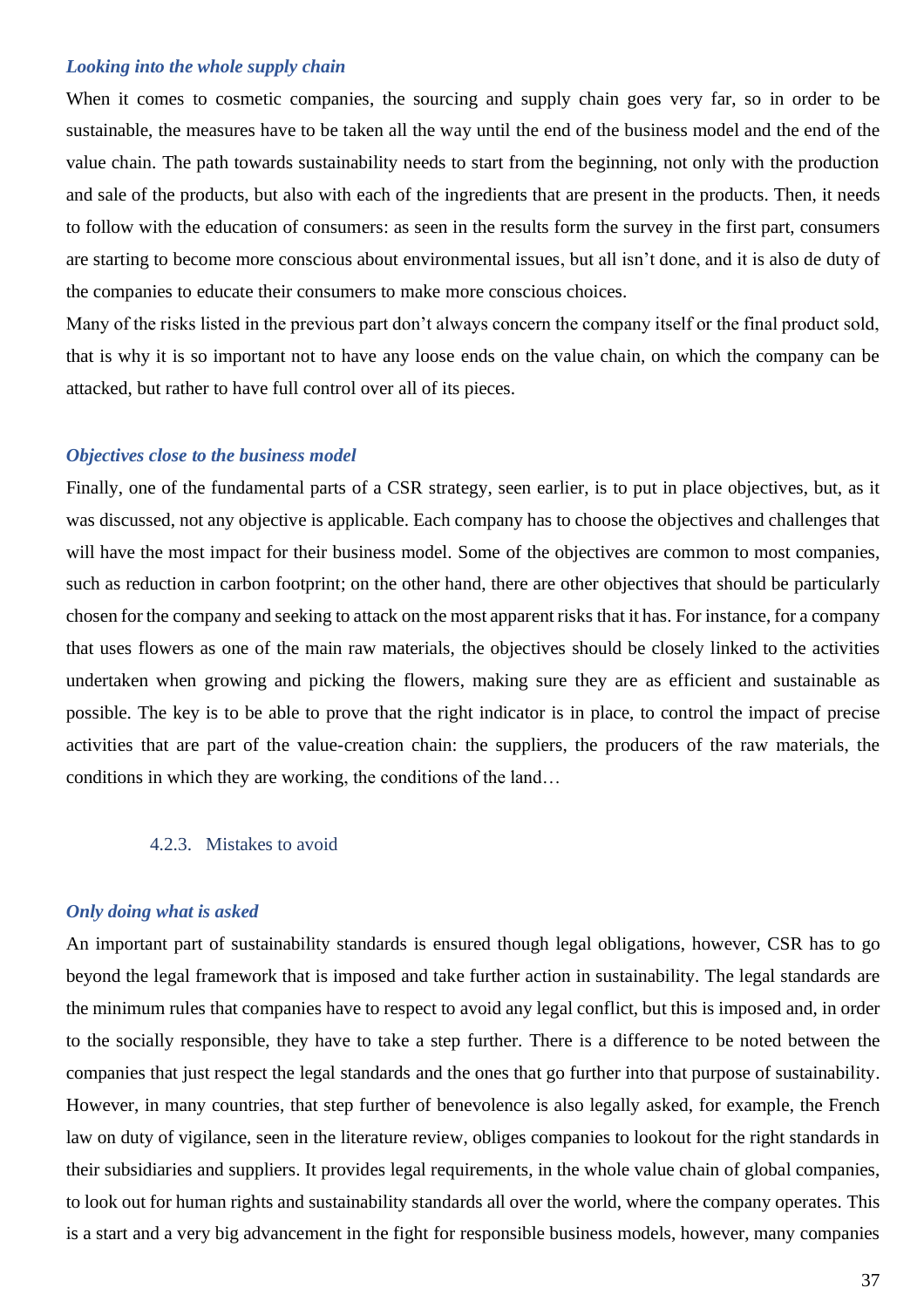still need to make more efforts and many countries are still far from implementing this kind of new legislation. Even the sustainability audit and notation mechanisms, such as EcoVadis, are usually not accurate enough. Actually, they fail to look into all the points of the firm's value-chain, and will only ask for certifications and a strategy, but they don't go look into the deep origins of the products and the conditions in which they are produced. If there is no one that digs deeper, the results will not be as worthy as they should, and this work should start with the companies, if they have adopted the right CSR strategy.

#### *Unformalized strategy*

There are many companies for which the CSR strategy is only starting to be implemented and things are not as formalized as for others. There are various reasons why having an unformalized CSR strategy can have a negative impact on the company, showing how it is always preferable to establish a clear plan, supporting it with the help of sustainability reporting or integrated reporting, which is more convenient to achieve a systematic and holistic approach.

For companies that have many subsidiaries or big groups that operate in an international level, especially if they have different brands and specialties, if the CSR strategy is not clearly formalized it will probably be very uneven. This is a major problem for companies, as the efforts that are made in some brands or territories can be very easily destroyed if the other brands or subsidiaries don't act in the same direction. This is also linked to the concept of coherence that was discussed and coherence can only be achieved in the strategy is formalized and shared by all, otherwise, the efforts and resources dedicated will not have the same valuable impact, and in some cases, they could even end up being counter producer for the whole business model and affecting negatively the reputation of the company.

On the other hand, we tend to believe that if companies don't formalize their strategy, it is because they don't want to be transparent about the standards of all their activities, which can be an image that is perceived wrongly.

#### *Trick public opinion*

Another big mistake that was commonly made, especially in the beginning of CSR, was to try to trick the public opinion into thinking that a company was acting sustainably, while in reality it wasn't the case. For instance, for energy consumption, some companies started to increase the amount of renewable energy they consumed and marketed it as being environmentally responsible, however, their consumption of fossil energy remained unchanged, so the real impact was hardly inexistent. On the other hand, the way to go would be to reduce the use of fossil energy until it reached zero, while increasing the consumption of renewable energy until it represents all of the energy used.

However, the internet and social networks have made information get around much faster and this fake greenwashing is no longer possible for the big companies that are carefully followed and watched, not only by regulatory bodies but also by ONGs and the public opinion. Transparency has increased importantly, and the bad examples are easily spotted and pointed out. This context has also obliged them to change their behavior.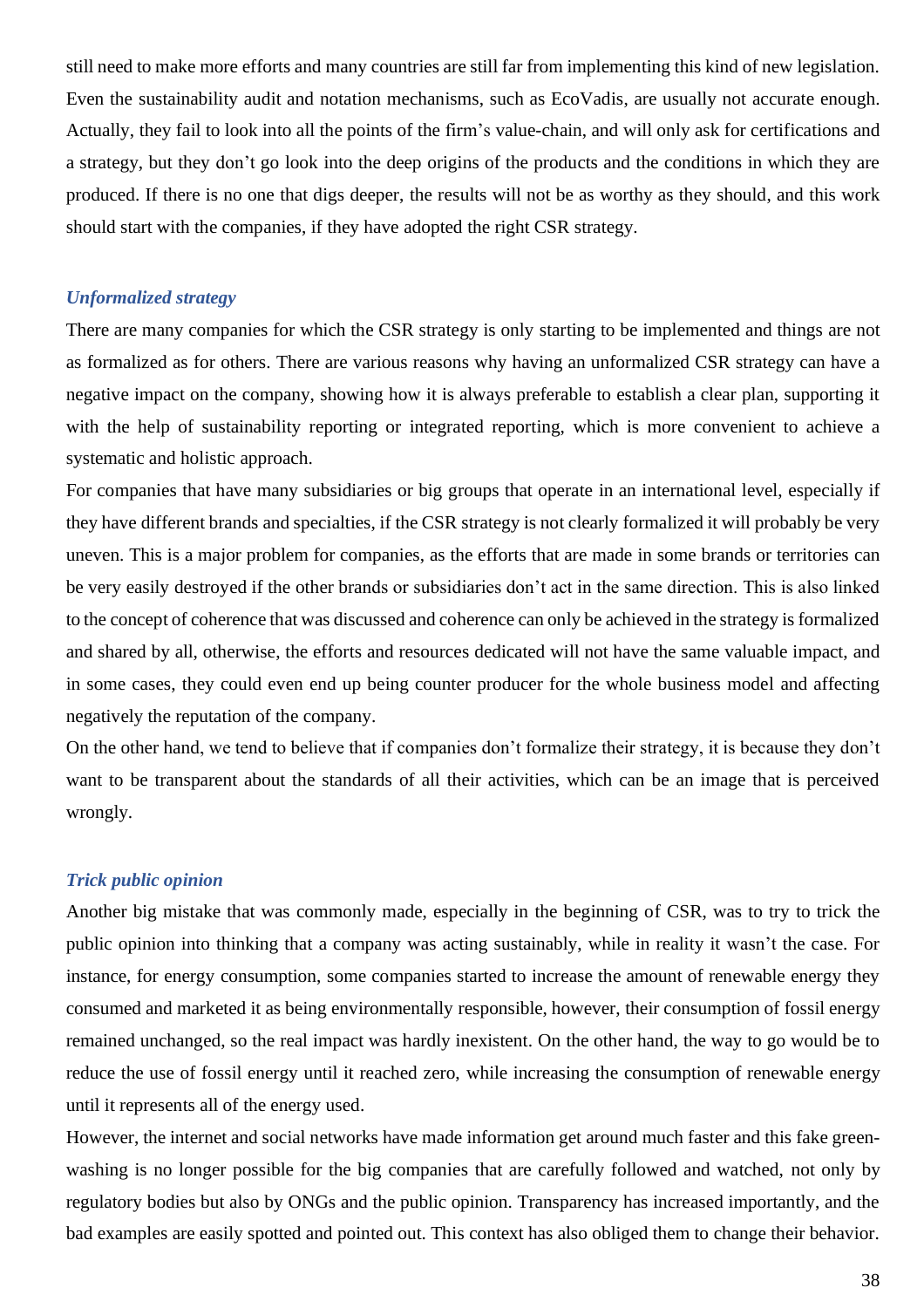Overall, companies need to be very careful with the way that they communicate on sustainability to avoid being attacked by the press, which will create a bad reputation. Once again, coherence between the strategy and public communication is essential, to make sure that all of the information that is published can be proved and that it won't be a source of bad press.

## 4.3.The case of Shiseido Group

Shiseido Group is a Japanese firm that produces and distributes cosmetics and luxury products internationally. Founded in 1972 by Yushin Fukuhara, it is the oldest cosmetics company in the world and it uses the traditional Japanese cosmetic habits, while taking advantage of the occidental technologies and adapting it to its culture. The French subsidiary of the company is known as Beauté Prestige International, it is in charge of Shiseido's perfume brands, on a worldwide level. The company counts with 46 thousand employees all over the world and is present in 120 countries. Ranked the N1 cosmetic firm in Japan and Asia, Shiseido has seen an 8.8% increase in revenue YoY in 2019.

In order to spread their international essence and develop products that are most adapted to the needs of the consumers, using the best resources, Shiseido has set its centers of expertise in the most qualified places. Skincare is developed in Asia, fragrances in France and make-up in the US.

Sustainability has become a central concern in Shiseido's business model. The worldwide headquarters, located in Japan, have an important sustainability department that is in charge coordinating the initiatives undertaken in the different centers of expertise, the global strategy and the production of annual sustainability reports. There are around 20 people working in the sustainability team and the department was created around 20 years ago.

On the other hand, the sustainability department at EMEA started in January 2018, under the direction of Armel Yver, who is in charge of directing the sustainability strategy not only in EMEA, but also globally, for the fragrance brands that are conceived in the Paris excellent center (Dolce&Gabbana, Narcisso Rodriguez, Issey Miyake or Serge Lutens, for example). When it comes to the make-up and skincare brands, the strategy will be defined in their excellence center, in line with the global strategy, and the EMEA managers will help the markets to follow the plan and work with the teams to help them with the sustainability activations.

Shiseido's Sustainability team leads the brands towards a more sustainable development and more responsible products. I was able to interview the Sustainability Project Officer for the EMEA region on the sustainability plan and projects that were being put in place, getting a closer insight into the practical implementation of a CSR strategy in an important cosmetic group. In the following part, we will analyze this strategy and its implementation and draw some best practices as well as axes of improvements in the case of Shiseido.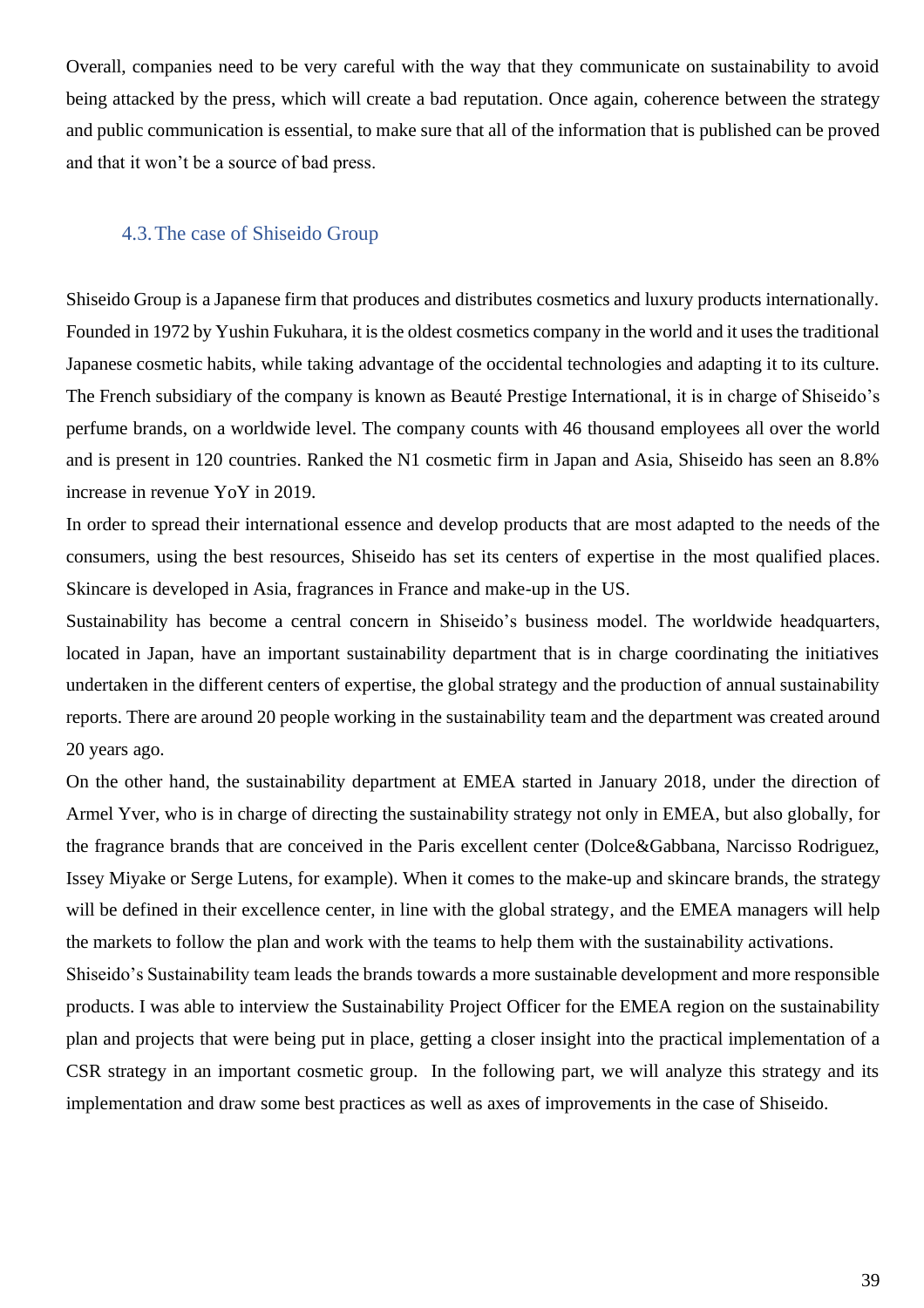#### 4.3.1. Sustainability at Shiseido

When developing a CSR strategy, as mentioned earlier, the first step is to have a mission that will help to draw the lines of the strategy and create that coherence that is key in the success of the strategy. At Shiseido, a new corporate mission, "Beauty innovations for a better world" was established in 2019, with a number of objectives that "will aim to realize a society where everyone can live the way they want to", through the creation of Social Value (*Jun Aoki, 2019*).

In line with the group's corporate vision, the way that Shiseido approaches sustainability is well consolidated in this affirmation: "The integration of sustainability doesn't mean restrictions or taking away possibilities, on the contrary, it is an innovation, a new way of working, new economy and new business opportunities" (*Sustainability Project Officer EMEA, Shiseido*). Combining sustainability and innovation, as the way to achieve Creating Social Value.

Through this CSR strategy, Shiseido is aiming to achieve three main objectives:

- 1. Diffuse the sustainability values
- 2. Educate all the collaborators
- 3. Reset the bases and standards

When discussing with the Sustainability Project Officer EMEA at Shiseido, three main rules that were followed by Shiseido were listed, to ensure that the sustainability plan is as coherent and successful as possible. These rules are in line with the observations made in the previous section, which indicates that Shiseido is working in the right direction with this CSR strategy. The three rules are, to protect the brands from the risks linked to sustainability, to think transparency and trust and finally, to commit. In the following part we will be having a deeper look into what these rules mean to the group and why they are so important to keep in mind at any time.

#### *Protect the brands from the risks linked to sustainability*

As seen in the previous section, it is essential to integrate the risks that are linked to sustainability and understanding the effect that these risks have on the company and society as a whole. For Shiseido, considering the risks and protecting their brands from that negative impact is the first and most important task.

The Sustainability Project Officer EMEA at Shiseido explained how all of the supply chain is concerned, as the business model requires to work with many different suppliers and any unethical behavior from the suppliers will end put impacting the group and the brands a well. To do so, they make sure that their suppliers don't work in bad conditions (child labor for example), which puts the brands at risk. It will also help to protect the image from the bad reputation, that actually depends on the suppliers as well.

Also, climate change represents an important risk for the group and they are always doing their best to protect the planet and its resources, that are essential for the company to operate. Climate change has an important impact on the way that companies produce, and it harms the ingredients used for their products. For example, 80% of the vanilla consumed worldwide is produced in Madagascar and due to climate change, the island is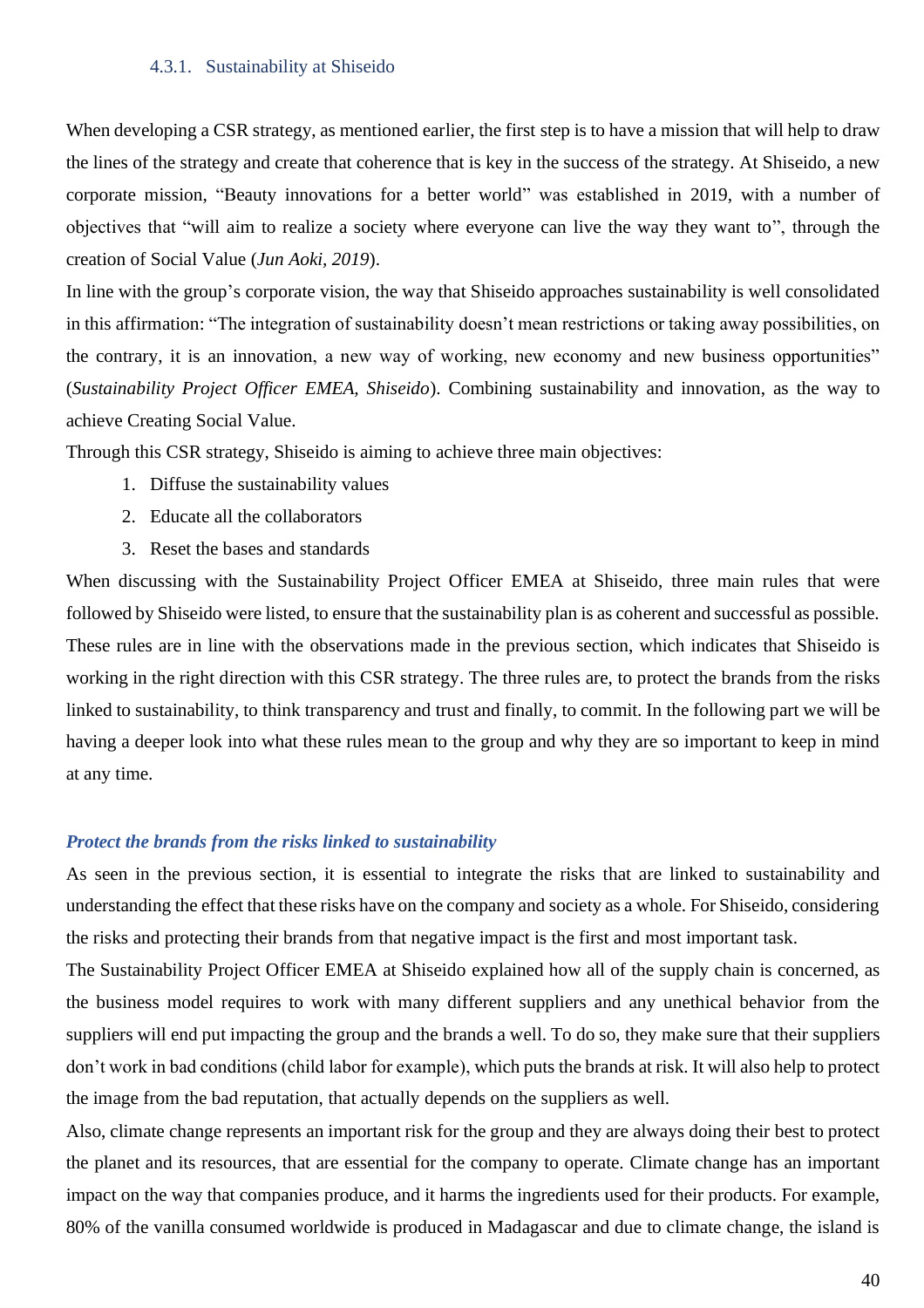being highly impacted by cyclones. This has had an important impact on the production of vanilla and it can harm Shiseido's brands that use the ingredient in many products and, if climate change doesn't slow down its pace, in some years it might no longer be available.

#### *Think transparency and trust*

Being transparent and trustworthy is also a key concern that Shiseido is constantly addressing, to be able to comply with, on one hand, the regulations and on the other hand the demands of retailers that are increasingly challenging.

Firstly, regulations in Europe have become very important and it imposes standards of sustainable development that are very high, in particular for cosmetic companies. As seen in the literature review, the legal framework that has been established not only for cosmetic products and their ingredients, but also for companies that have a certain number of stakeholders and operate globally, is very strict. Shiseido implements their sustainability plan in a way that is will cover any of the current demands and even comply with standards that go further, covering requirements that might be imposed in future regulations.

Also, retailers are constantly challenging the brands to have sustainable products and packaging to be able to sell them in their shops. In the cosmetic industry, retailers such as Sephora, Douglas or Ulta, are essential all over the world for the brands to market their products. It is for this reason that the brands need to comply with the standards they require.

Finally, the consumers are also more demanding. As seen in the survey presented in the first part, 48% of respondents would boycott a brand that is not acting sustainably. There are many applications like Yuka that have emerged for consumers to analyze the ingredients in the products they consume. They have a good side, because they allow transparency for consumers that didn't understand the ingredients, but they are also not fully accurate because they classify the ingredients as good or bad, but they don't really explain to the consumer how some products are only harmful at a certain level of concentration, for example, and most products will not exceed this dose, but are still considered as harmful in the application. The analysis is then considerable biased and doesn't always show the whole picture. Also, there are some ingredients that have to be included in the formulas to ensure that they work, and consumers in most cases, are not ready to give up on that effectiveness. For example, perfumes need to be stabilized with chemical ingredients to make sure that the color doesn't change. The consumer wants their perfume to remain the same over time, but with these applications, he doesn't understand that some of the ingredients listed as bad have to be present to ensure that the formula is stable. Therefore, it fails to educate the consumer on why the ingredients are present and what would be the consequences of removing them.

### *To commit*

The final rule, that is linked to the strategy as a whole and is necessary to see any kind of results, is to be committed to the strategy and the vision of sustainability. We already know that the path towards sustainability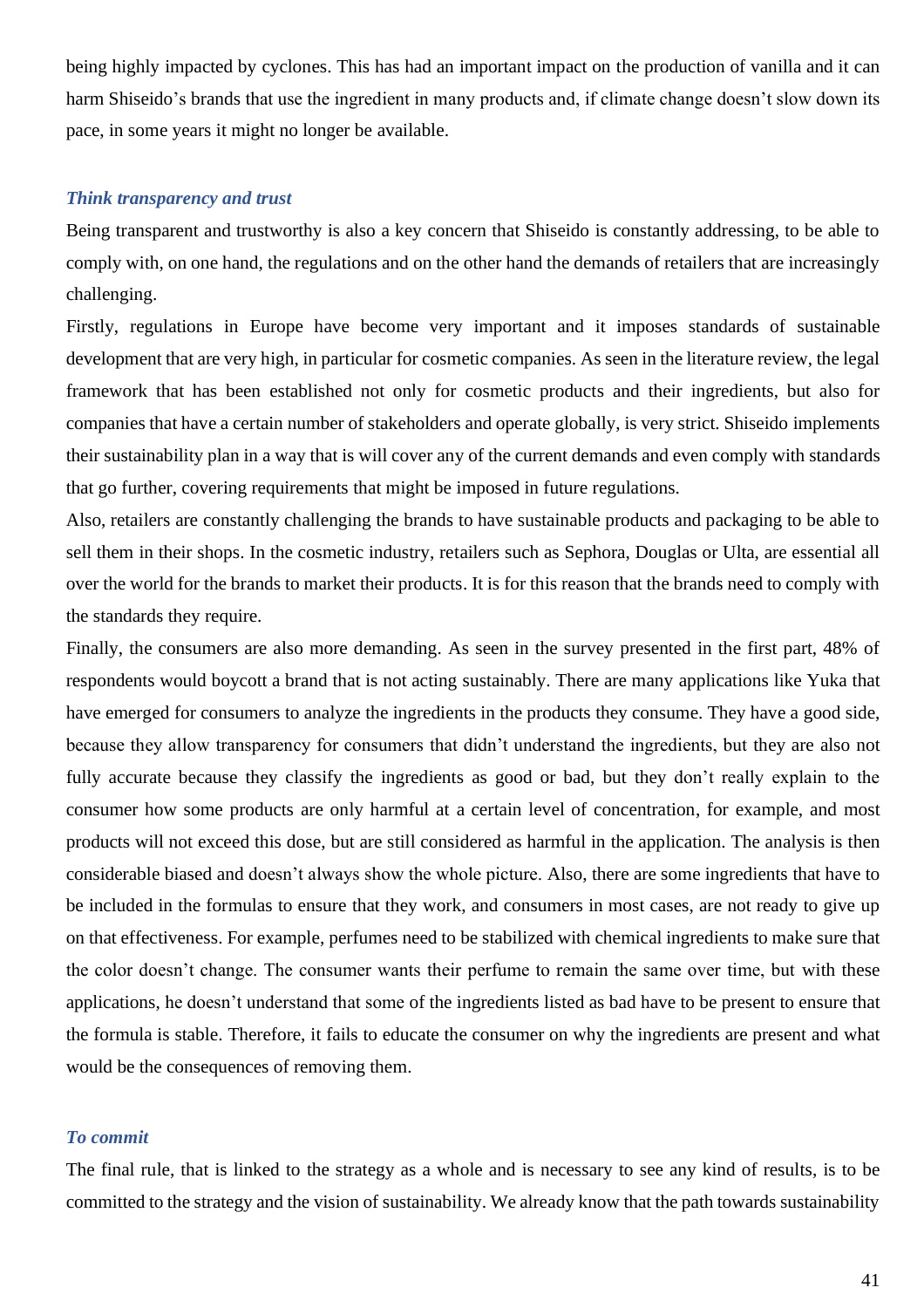is not an easy one, and the implementation can be difficult at times, however, it will be that strong commitment that will end-up achieving results.

Companies need to work hand to hand to attain the ambitions of sustainability, not each on their side, if they want to obtain a global result on climate change. A key attitude for Shiseido, is to think circular in terms of consumptions, following the concept shared by the Ellen MacArthur Foundation. There concept on the circular economy of plastic doesn't aim to eradicate the usage of all kinds of plastic but rather to change the idea that it is destined to a unique usage. The objective is to make it reusable, recycle it and integrate it into the circular economy. Shiseido follows this foundation, as eliminating all plastic would only lead to substituting it with another material, that will also contribute to pollution, if it is single-use. The most important commitment is to consume responsibly and reuse or recycle as much as possible.

With this commitment, Shiseido is also supporting the brands that want to be perceived by public opinion in a better way and develop sustainability actions that are in line with their codes and their DNA. The suitability department helps each of the brands to develop their sustainability strategy, bearing in mind their personal DNA and codes. In EMEA, the focus is set on the fragrance brands: Dolce&Gabbana, Issey Miyake, Narcisso Rodriguez and Serge Lutens, and they are all currently working on finding the right territory for their sustainability strategy. For example, for Dolce&Gabbana, sustainability is about the know-how and craftsmanship of the products, the Mediterranean origins of its ingredients, protecting the land that is the source of the raw materials and the inspiration for the products, protecting the values of people and family that are most important for the brand…

Finally, this commitment is also done for the employees, that are attracted by companies that are socially responsible and contribute with their actions to improving society. Acting sustainably will also have a positive effect on the workforce, that will feel more engaged and more comfortable working for a socially responsible company. It will also attract more talent and gain a better reputation among the potential employees.

#### 4.3.2. Shiseido's sustainability plan

"The sustainability plan followed at Shiseido relies on the analysis of concrete facts that allow to reduce any negative impacts on the basis of factual research, to be able to avoid going for fake good ideas" (*Sustainability Project Officer EMEA, Shiseido*). In order to do so, detailed research has been done, through the analysis of the life cycle of the some of the products, an environmental risk mapping and a societal risk mapping.

When making the analysis of the life cycle of Shiseido's iconic products, the whole life of the product is considered. For instance, for the analysis of the life cycle of two Dolce&Gabbana lipsticks was done, and they realized that the product with less ingredients and more natural ingredients had a higher environmental impact than the one that contained more ingredients in general and less natural ones. With this example, we understand that the perception that we may initially have can be wrong and it is not because a product has more ingredients that it is less sustainable or that natural ingredients are always better, as extracting natural products can also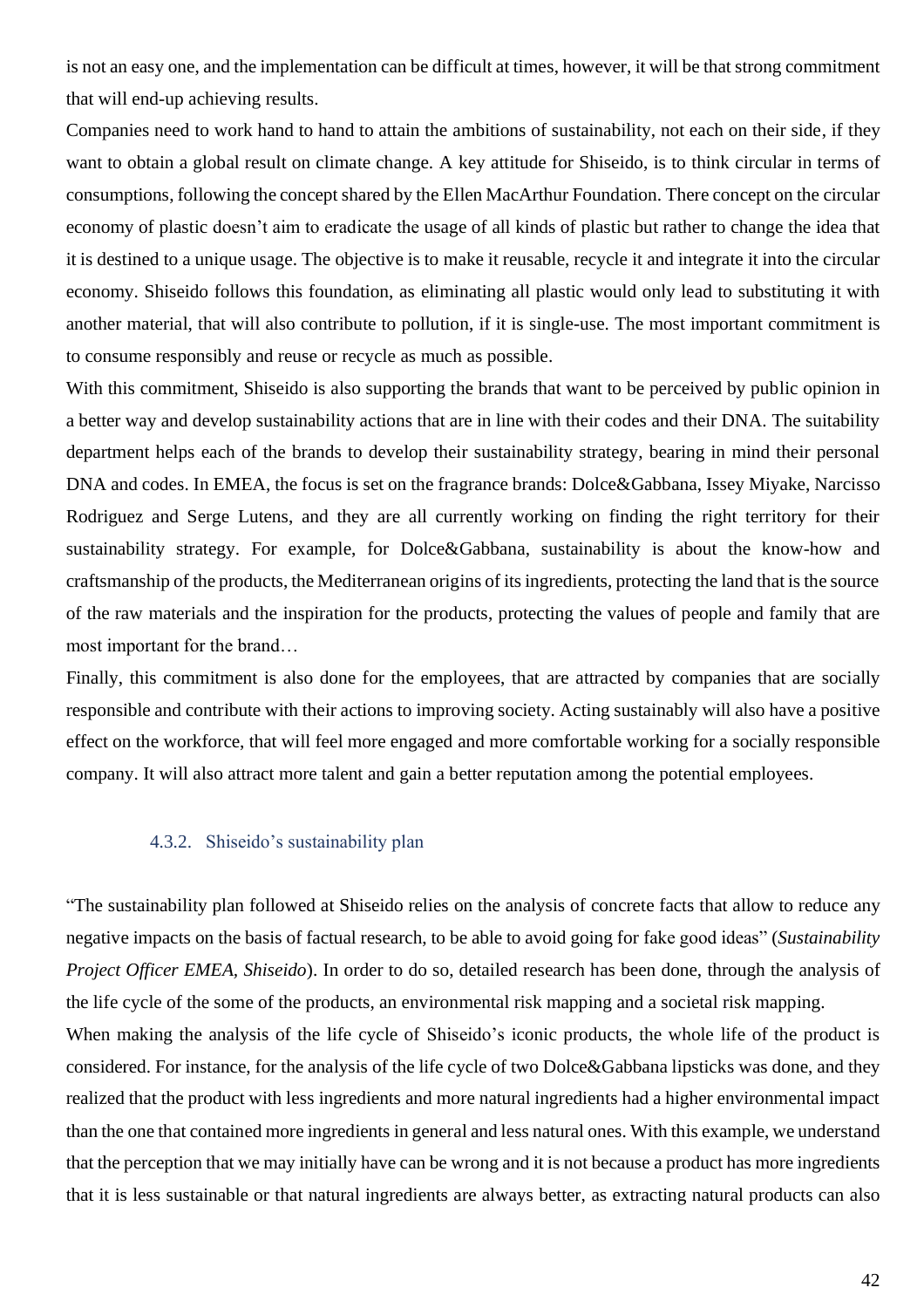endanger the environment. Each ingredient and each of the process has to be carefully studied to understand where to act and how to do it most efficiently.

Regarding the environmental and the societal risk mapping, it is an important step to understand what activities are affecting the most the environment and society, so that the right indicators are selected, and the objectives are set as closely as possible to the group's business model. This is something that is a basic requirement in a well-developed CSR strategy and the investment will end-up being worthy. The results from the environmental risk mapping showed that the biggest risk comes from the packaging, being addressed with the development of new packaging for the best-seller products such as Dolce&Gabbana's Light Blue line, for example.

In terms of social risk, it is the ingredients and raw materials that create the most uncertainty. To make sure that society isn't negatively impacted by the origins of the ingredients and raw materials, Shiseido acts on the assessment of all of their suppliers, making sure that they work under the most precise standards.

Through these analyses, Shiseido can work on ways to reduce the life cycle impact of the products, as well as the environmental and the societal risks.

Regarding CO2 emissions for the EMEA headquarters, 90% of the emissions are due to business travel, on the other hand energetic consumption doesn't seem to have such a high impact. This gives a straight forward idea of the policies that should be implemented to make a direct impact on the CO2 emissions.

Finally, the CSR strategy at Shiseido is split in three main pillars, that aim to focus on different aspects of sustainability, covering the risks identified and creating an important coherence on the whole strategy. These pillars are to "Protect beauty, Inspire beauty and Empower beauty". In the following graph are represented the three axis and the domains on which they each act, all in the aim to attain a sustainable business model.



*Fig 4: Shiseido's Sustainability Website*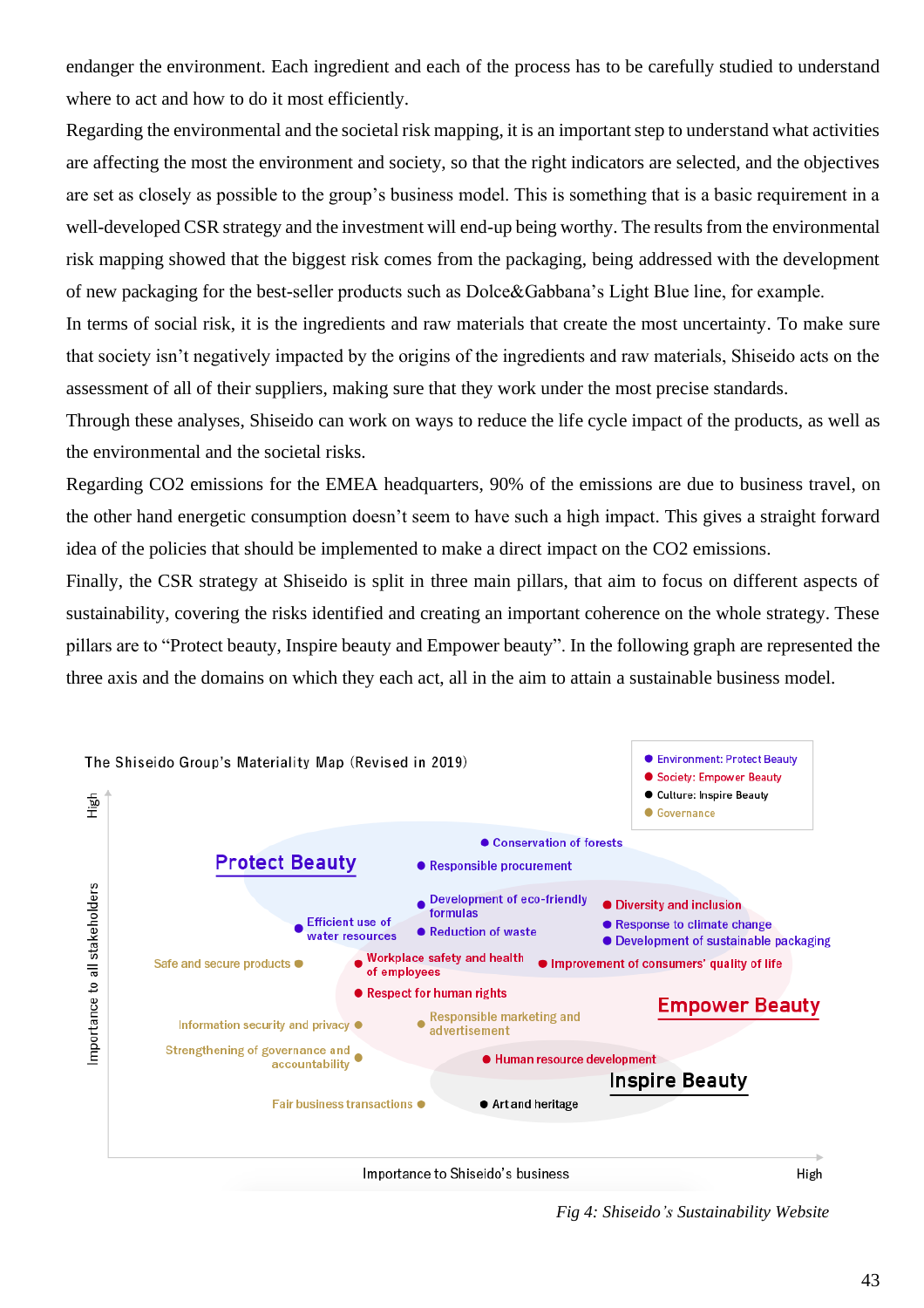#### *Protect beauty*

The "Protect Beauty" pillar relates to protecting the environment and the people: as Shiseido claims, "protect the beauty of the earth and the beauty of the people who call Earth home, protect the beauty of all other life that exists on the earth as well". As seen in the graph, this pillar concerns concrete activities for the production processes and the products themselves. In the aim of protecting beauty, Shiseido puts in place initiatives that help to reduce the environmental burden from their operations.

The group set in 2009 the general objective to reduce by 23% the emissions of CO2 issued from production sites and in non-production sites by 11%, by 2020. The first objective will be achieved this year, and the second one is not attainable, as the data isn't recorded from the year the objective was set. When making these kinds of commitments, companies should always make sure that the departure information is well compiled and that the objective is achievable. Otherwise, it could impact negatively the reputation of the company and end up being counter producer. Also, all of the EMEA factories are in line with the certification ISO 14001, which endorses the environmental management that is undertaken in all of the sites.

Shiseido also works with all the suppliers of alcohol, perfumes and packaging on sustainable products. There is a notation system of the formulas' environmental impact and a minimum score that has to be attained to be produced. A clear plan is set to identify harmful ingredients and the ones that are not at the moment, but might be considered dangerous one day. All the suppliers working with the group are in line their sustainability standards. For example, I was able to attend a very interesting webinar from Givaudan, one of the main suppliers of scents for Dolce&Gabbana fragrances and other fragrance brands in Shiseido, where they explained rigorously the sustainability standards that were followed in the company, in line, they said, with the increasing demand for natural and responsible perfumes, from consumers and cosmetic companies as well. Deforestation is also a central concern: 84% of the consumption of Shiseido's palm oil has been certified RSPO, meaning it doesn't contribute in any way to deforestation. The aim is to reach 100%, being fully sustainable. The paper used is also certified anti deforestation with the FSC certification and 100% of the packaging is produced with FSC certified paper or recycled. They also work with the perfumers on the origin of the wood ingredients used as raw materials. Any raw materials that might represent a risk for deforestation are identified by the suppliers and the origin of these raw materials is researched. There is a risk matrix and any raw material that is dangerous or comes from an endangered country is listed to look into more sustainable alternatives.

In addition, the packaging is becoming more sustainable and Shiseido is using innovation to produce new forms of packaging that are more responsible. We tend to believe that the most impactful material in packaging is always plastic, however, it is not the case for Shiseido EMEA. At the moment plastic only represents 2% of the materials used for packaging and it is all recyclable plastic. On the other hand, the real point of action is on glass, that is the principal material used for the packaging of the products. Shiseido is the first Japanese company to have joined SPICE, "Sustainable Packaging Initiative for CosmEtics: A collaborative initiative by global cosmetic companies to create a future with sustainable packaging" (*Shiseido Sustainability Website, 2019*), together with some of the main cosmetic groups in the world, such as Chanel, LVMH or Yves Rocher.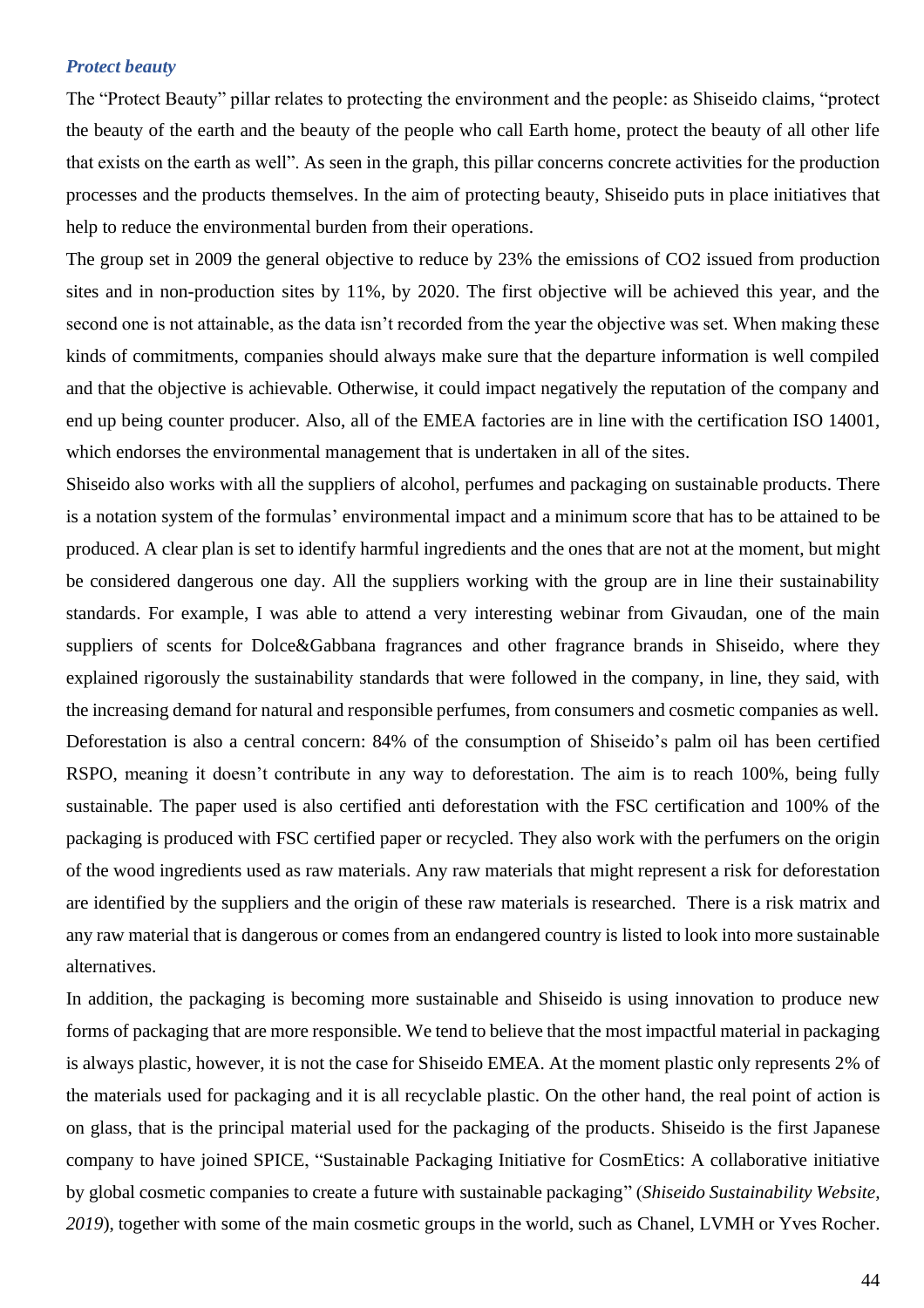#### *Empower beauty*

With this axis, Shiseido is looking to "empower their people" and it relates to the beauty of the society. The objective is to "motivate and empower all people who make up our society".

How do they manage to put into practice this essential pillar? Well, firstly, they involve all employees and train them on the basic elements of sustainability. This is an important task for the employees and the group, in particular, because the sustainability cause is very transverse, and it needs the collaboration of all the departments to work.

The Japanese group puts a lot of effort into "realizing gender equality and fairness" (*Shiseido Sustainability Website, 2019*). Objectives regarding gender equality are very ambitious, at the moment the leadership team in EMEA is composed by 45% of women and the numbers will continue to grow with the help of programs that promote women leadership. Every year, 20 women from Shiseido EMEA are selected to attend a seminar with intense coaching on how to become leaders, encouraging them to go further in their career paths.

Moreover, there is an employee conduct code anti-corruption that is being implemented in the EMEA region and employees have access to an anonymous whistle blowing line to report on unethical behavior.

For the suppliers, the Shiseido Conduct Code, is in place since September 2019: the suppliers will not only have to sign the Conduct Code, but they will also be evaluated through a platform and audited.

For the employees, the camellia day, launched in 2017, takes place every year. It mobilizes Shiseido's workforce to help different associations for a day. This initiative is very well appreciated by the employees as well as the associations that are always in need of help to complete essential tasks.

#### *Inspire beauty*

The final pillar relies on the inspiration that the Japanese beauty culture can create in the company and for the consumers. Shiseido wishes to "use Japanese beauty to raise beauty awareness around the world and encourage the realization of beauty as a culture" (*Shiseido Sustainability Website, 2019*). They put this pillar into practice by integrating Shiseido's heritage and the Japanese culture into educational activities for all of the group's employees. Also, the Japanese Beauty Institute was established in 2019, to create awareness on the Japanese aesthetics that Shiseido integrates in their communication strategy.

The aim of inspiring beauty among the employees and consumers is to create a personal link between them and the group, its brands and the original sentiment that inspires them to be sustainable and honor that unique legacy.

#### 4.3.3. Performance

One on the main objectives that Shiseido has been pursuing for the last few years is to improve the operating profit for the group. To do so, Shiseido worked hand to hand with McKinsey on the EAGLE project, to find what aspects of the business could be improved and where the company could make some economies. These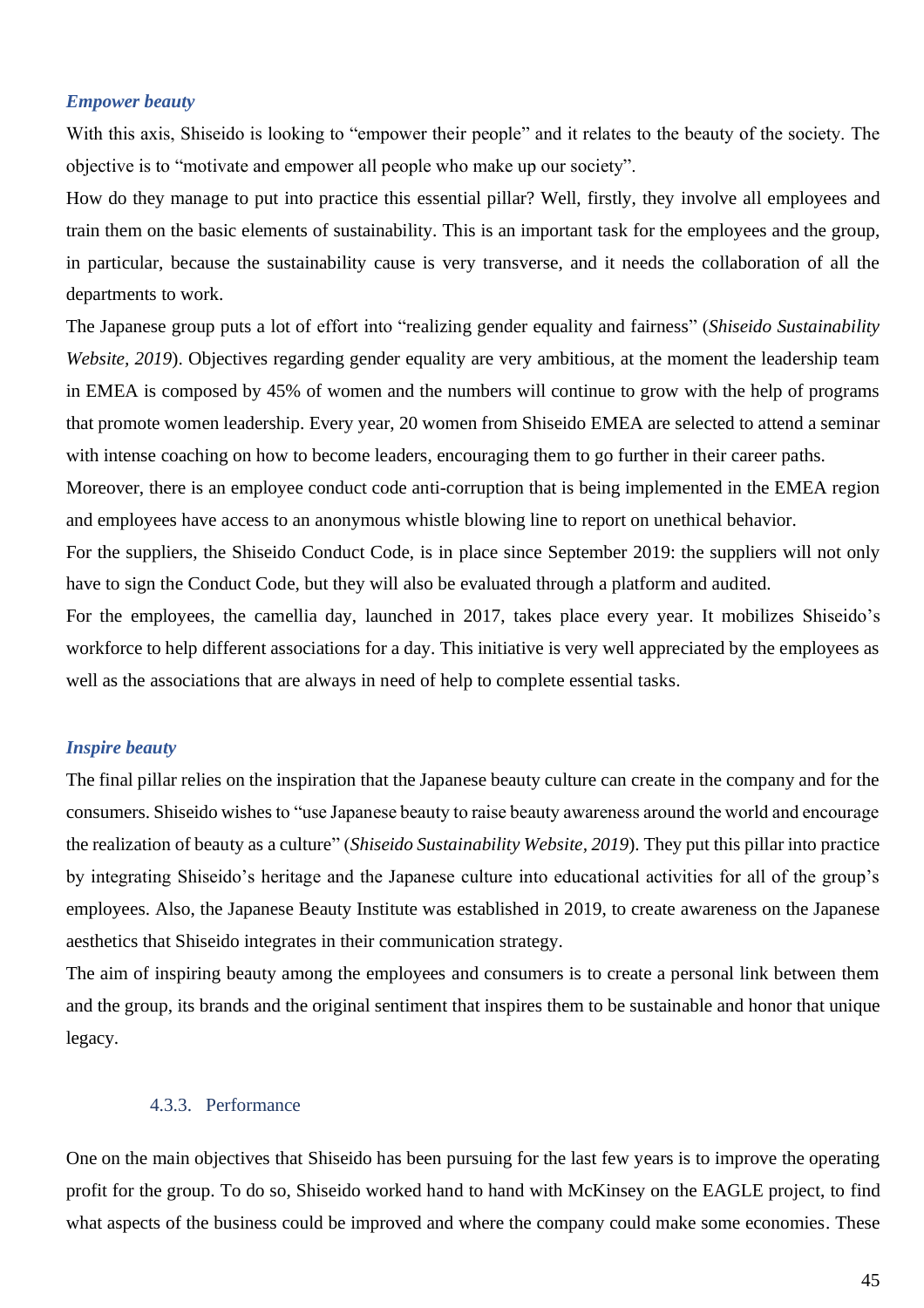economies were, in many of the cases, a great improvement in terms of sustainability as well. With this project, Shiseido was able to prove how companies can be both economically performant and sustainable at the same time. In EMEA, the EAGLE team put into place a number of initiatives, to avoid \$50 million in expenses and reach a 10% annual operating profit. In addition, the initiatives achieved to make important improvements in sustainability for the group.

This project started after the McKinsey Diagnosis, that was presented in spring 2018, with a full analysis made on the year 2017. The initiatives started to take place at the end of 2018 and during the whole of 2019. The objective was to achieve the desired results by the end of 2020. In order to do so, the EAGLE team did an important job helping all the people implicated in the project and explaining the initiatives to the parties involved. A detailed follow-up strategy was also implemented, and the results were reported to the Tokyo headquarters on a regular basis. With this tracking, they are able to see that most of the initiatives proposed were successfully implemented and the ones that were not working were reviewed. The project concerned five main areas of action: factories, marketing teams, commercial contracts, IT projects and indirect purchases (computers, phones, travel policies…). To put the plan into action in the EMEA region, two people were staffed an EAGLE Project Manager RHQ Finance and an EAGLE Project Director RHQ Finance. I was able to discuss the EAGLE Project Manager, that is in charge of the marketing and commercial areas, two departments that have important axis of improvement in terms of sustainability, because they have control over the packaging, the sampling and the corporate gifts of the brands.

#### *Packaging*

Most of the initiatives were created around the idea of design to value, taking the products and rethinking the packaging and the product itself to improve the product's rentability and also create improvement it in terms of sustainability. The initiatives where presented as packs of measures, adapted to the different product lines. The biggest optimizations were found in Dolce&Gabbana's best seller, Light Blue. The optimization was achieved by reducing the size of the packaging and this change was not only driven by sustainability, but also by the economies made in the price of production. At first, Dolce&Gabbana's Fashion House (FH), led by the designers, was not very open to the change, as in luxury it is usually though that the bigger the products are, the most value they will bring to consumers. However, the customer studies proved that his idea was wrong, and clients were satisfied about the change in size, mainly because of the improvement in its sustainable aspect. In the end, something very positive came around: a reduction in the cost of production, less impact on the environment and the customers were happier with the new pack. The group manager at the time for the Light Blue line, explained: "the Light Blue products were reviewed to identify the best potential savings on product conception. It was an intense journey, involving packaging, purchasing, quality, supply chain, finance, consumer insights, business development, marketing and the FH. There were 90 ideas presented directly to the designers. The reduction of the size of the folding boxes of Light Blue products made them more sustainable and less costly. Also, the replacement of induction by varnish on the folding box has a good impact on environment and reduced the price. 3-million-euro savings have been confirmed with the packaging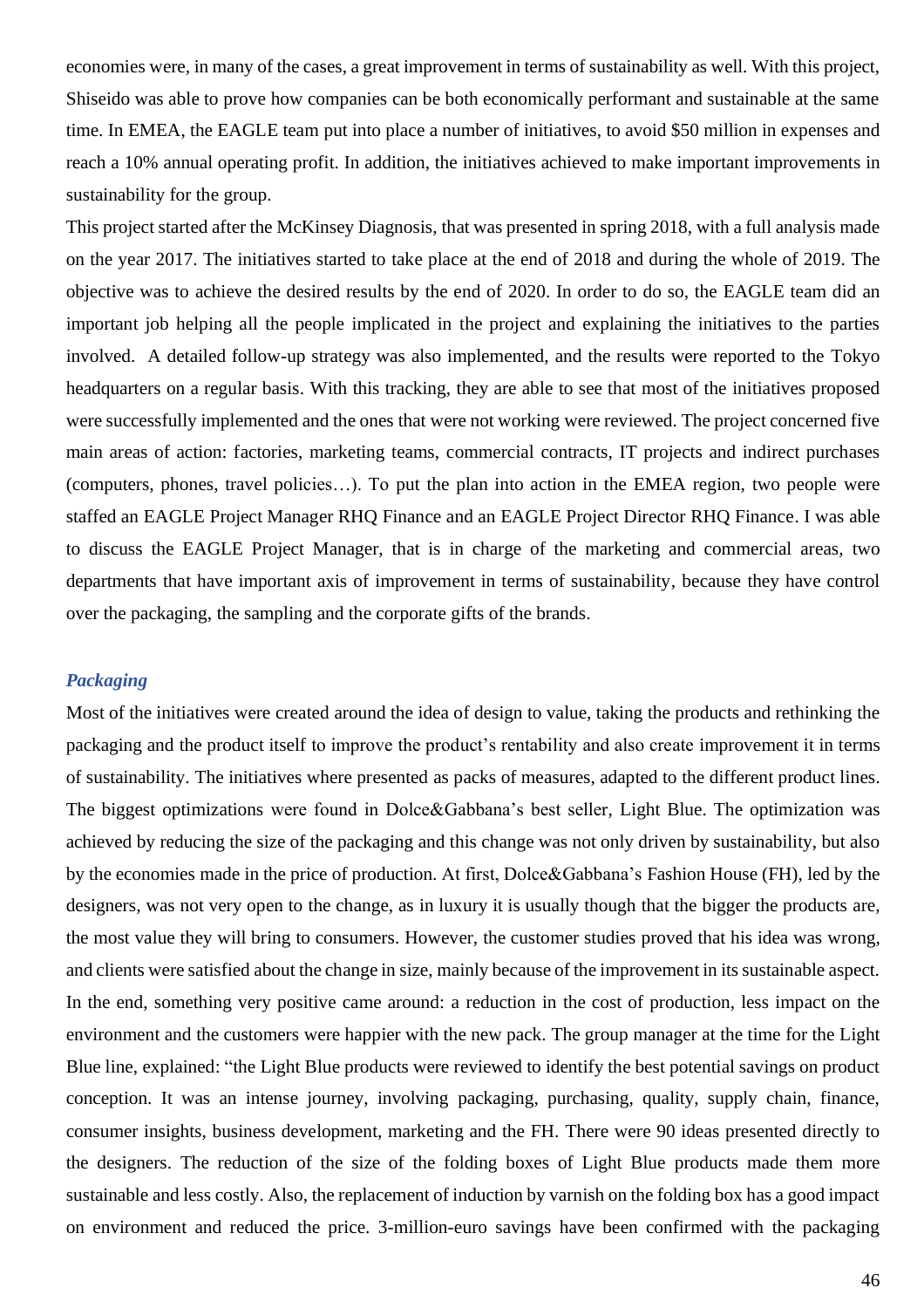changes and there are many other initiatives in the pipe that will be implemented little by little, representing another million euros of savings. All of this didn't have any negative impact on the product perception of consumers and on Light Blue, value has even been added as consumers perceive it as eco-friendlier and better conceived".

#### *Sampling and gifts*

For cosmetic brands, sampling and gifting is a very common marketing tool to attract consumers to the products, however, it is undeniable that it represents an important cost and a source of pollution that is not always essential. In order to reduce the costs and the impact, there are two possibilities, either to reduce the amount to materials used in the product or reduce the amount ordered. It is for this reason that, with EAGLE, the brands were able identify the elements that were not necessary for consumers, but still represented a high cost, in terms of money and sustainability. Once identified, the brands proceeded with design changes, reducing the luxurious appearance of the gifts, getting rid of excessive wrapping elements, such as silk paper and other items that were not essential, and educating the markets to order the amounts actually needed, achieving a better management of stocks. These changes had an important positive impact on both the cost and the sustainable aspect of the products.

#### *Other initiatives*

Poor stock management was also an important source of waste that increased the costs, also it represented an unsustainable waste of resources. For example, the packs with various products were produced in different languages according to the country in which it would be sold, therefore, the unsold stocks couldn't be distributed in different regions. To provide a solution to this issue, the boxes have been transformed into multilingual, which allows the brands to relocate them between countries, avoiding further costs of production or destruction and the environmental impact linked to these activities.

In addition, EAGLE is aiming to make an optimization in the references for make-up products, for example. For each line, there are many shades that are not popular among consumers but are still being developed, produced and transported, and represent an important a waste of resources. The rationalization of the references that have a low turnover is being done, to avoid these unnecessary costs and also avoid the environmental impact that they have.

#### 4.4.Other companies

#### 4.4.1. L'Oréal

The L'Oréal CSR strategy is developed around the mission "Sharing beauty with all", a strong purpose that helps the group to integrate their sustainability plan, a base for the strategy, something that they have in common with Shiseido. It started in 2013 and they were pioneer in the adoption of CSR as a central strategy,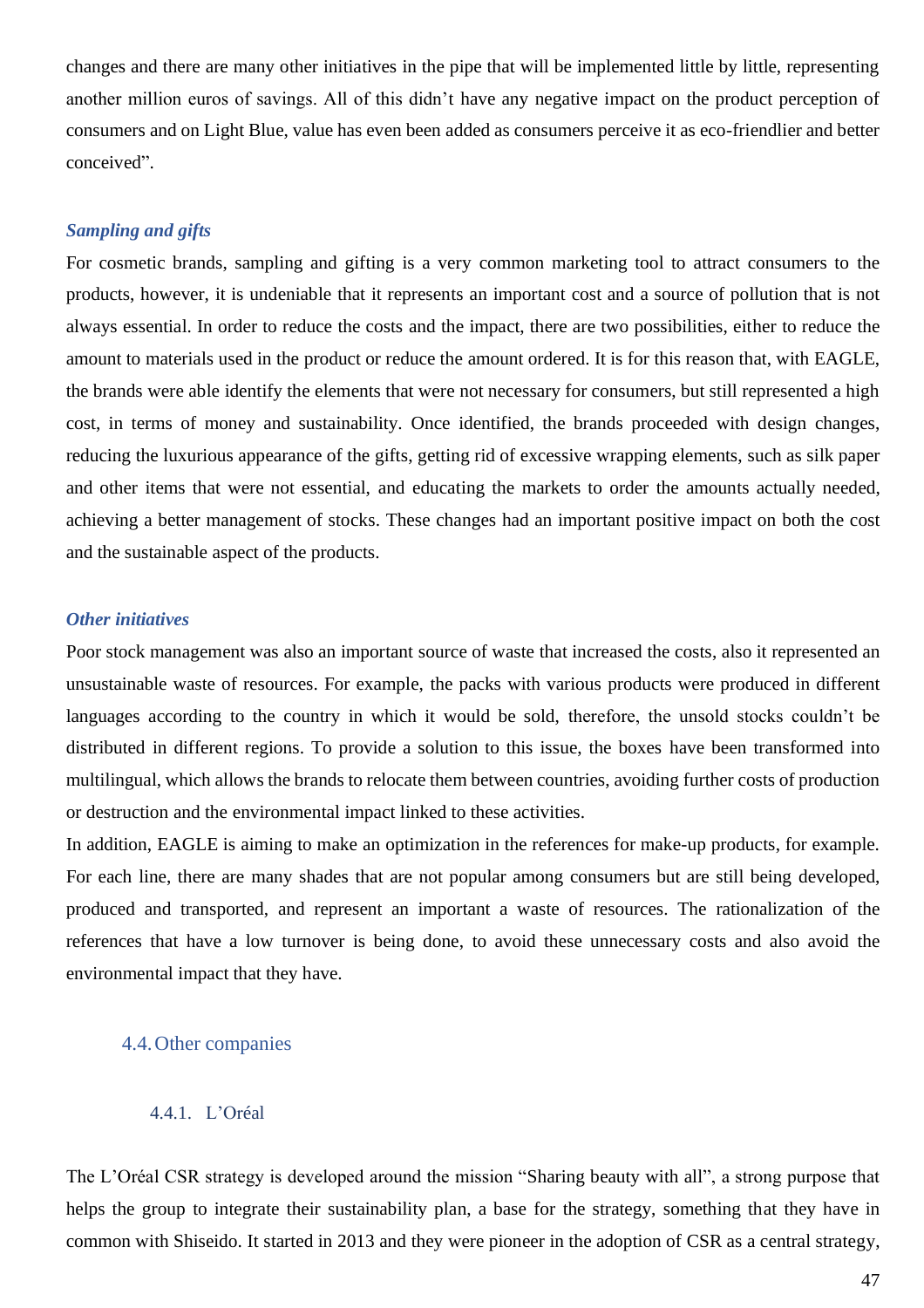setting group objectives for the end of 2020. It is important to know that L'Oréal has set a very good example for all cosmetic companies in terms of sustainability.

Interviewing the Global Communications and Event Project Manager at the brand L'Oréal Paris was key to understand the implications that L'Oréal has taken in CSR and the projects that are being implemented. As part of the brand's communications team, she feels implicated in the sustainability plan, not only with the projects that she is directly managing but also with actions that take place in the day to day office life. As part of the group's philosophy, there are many alternatives available to avoid printing or single-use cups and internal communication events are organized to educate the employees on CSR.

L'Oréal's overall objective is to develop a business model in the group that is much more sustainable in the long term and to review the group's philosophy and the individual's brand philosophy to build a coherent model. The CSR strategy is declined at the levels of the divisions and the brands, because they don't all follow the same rhythms and sustainability doesn't imply the same things for the mass market, luxury, professional products or active cosmetics. Therefore, the aim is to target all the actions and all the spheres of the group with four pillars, that create a coherent and unified strategy. These four pillars are Innovation, Production, Consumption and Sharing Growth.

#### *Innovations*

Through innovation, L'Oréal has managed to decline large objectives into specific goals, in order to achieve, by 2020, that all of their products have a positive environmental and social profile and that they have improved. This is done by working on the formulas, the packaging and controlling the environmental and social impact that they have. Some objectives are large and concern the whole group, but it is important to put them into practice with smaller and achievable objectives that concern the specific brands and teams.

Reducing the environmental footprint of the formulas by working on green chemistry is an important innovation that L'Oréal is putting in place. On L'Oréal Paris they try to develop new actives and formulas to produce products with ingredients that need less resources to be produced. For brands that make solar protection products, they will develop formulas that don't pollute the water environment. This initiative can be declined into many different products and actions. For example, hairsprays are products that have been actively improved, by working on formula innovations to make them biodegradable and also on the packaging to obtain aerosols that are easier to recycle.

Another ambition is to work on biodiversity, by using ingredients that are sustainable (renewable ingredients) and by implementing a sustainable sourcing policy, in partnership with the ONG Green Forest Alliance. La Provençale, for example, is a brand that launched in 2018 in the French market, made with olive oil, and their beauty oil contains 97% of renewable raw materials.

In terms of packaging, they are constantly improving, by developing new products that are sustainable and renewing the ones existing to be more responsible. L'Oréal Paris, for instance, is trying to stop using black plastic in their shampoo bottles, as it cannot be recycled. They will either find a black plastic that can be recycled of take-off this plastic from the products. Also, La-Roche-Posay is working with the packaging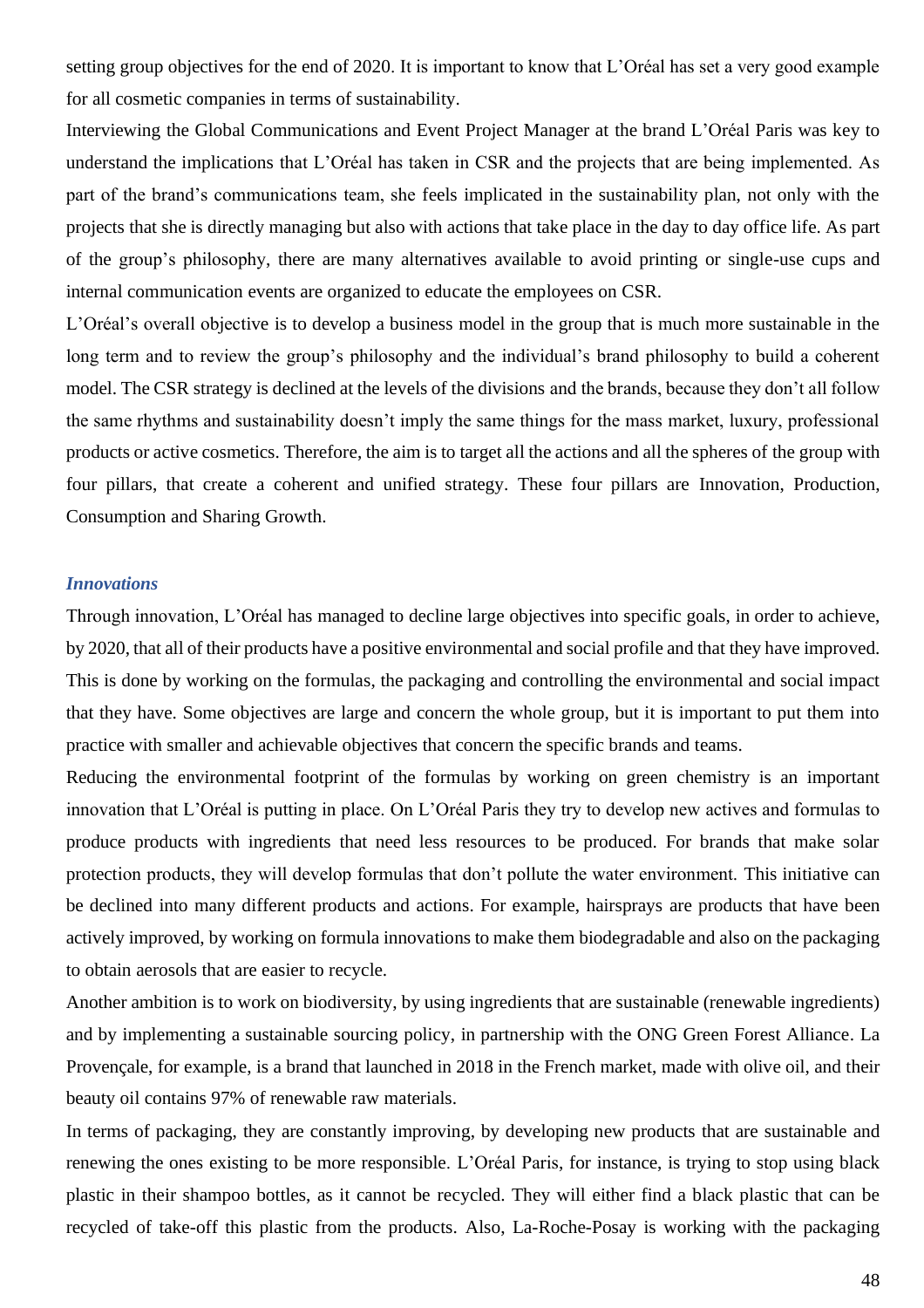company ALBEA to develop cardboard tubes for the products, an innovation that will substitute a large amount of the plastic used.

#### *Consumption*

For a global company such as L'Oréal, there is certain duty that exists in regard to sustainability. The products are massively present on the market, in beauty shops, supermarkets, perfume shops… and the impact of the perception of the products is really important. Their objective is to make cosmetic products that are in general more sustainable, without focusing particularly on branding them as green and ecological, where the options are limited. Regular products had to become more sustainable, making common large distribution sustainable and widely available, giving a larger choice to consumers while still proposing respectful products. This way, it will also convince the consumers that use applications such as YUKA and are interested in knowing the origin of their products.

Garnier, for example, launched a range of organic products, however, this didn't attract the consumer. The objective is to make the same product, with the same effectiveness, but with a reduced environmental and social impact, instead of creating organic and vegan ranges, that are not always accessible to all.

Transparency is also very important for a large group such as L'Oréal, as they can be easily attacked about different aspects of their production and products (transportation, packaging, sourcing), so L'Oréal is developing SPOT (Sustainable Product Optimization Tool), a tool to evaluate the products by giving them an environmental impact profile, that the consumers can access at any time.

#### *Production*

Factories have various objectives to be more responsible in the production processes. Through energy management in the factories, L'Oréal will achieve the objective set in 2005, of reducing by 60% the CO2 emissions from their sites, by 2020. Also, the transportation of products had become more sustainable from 2011 to 2020, with a reduction of 20% in the CO2 emissions.

All of this is done with renewable energy, using for example solar panels to obtain electricity and by the end 2020 the group will have 38 factories that are carbon neutral. Some of the factories in the group are used as model factories (for example the Yichang site in China and Burgos site in Spain). The objective is that over the years all the factories replicate the model of these sustainable sites.

#### *Sharing growth*

Finally, sharing growth is the pillar that distributes this growth with the people and the ecosystem. Citizen day, for example is an initiative in which the L'Oréal employees, worldwide, will spend a day working for non-benefit associations to help society (paint a school, pick up plastic on the beach…).

They also have the "Share and care program", which is an internal program to ensure social protection in countries where essential human rights might be at risk. It is present in all the countries where the group has a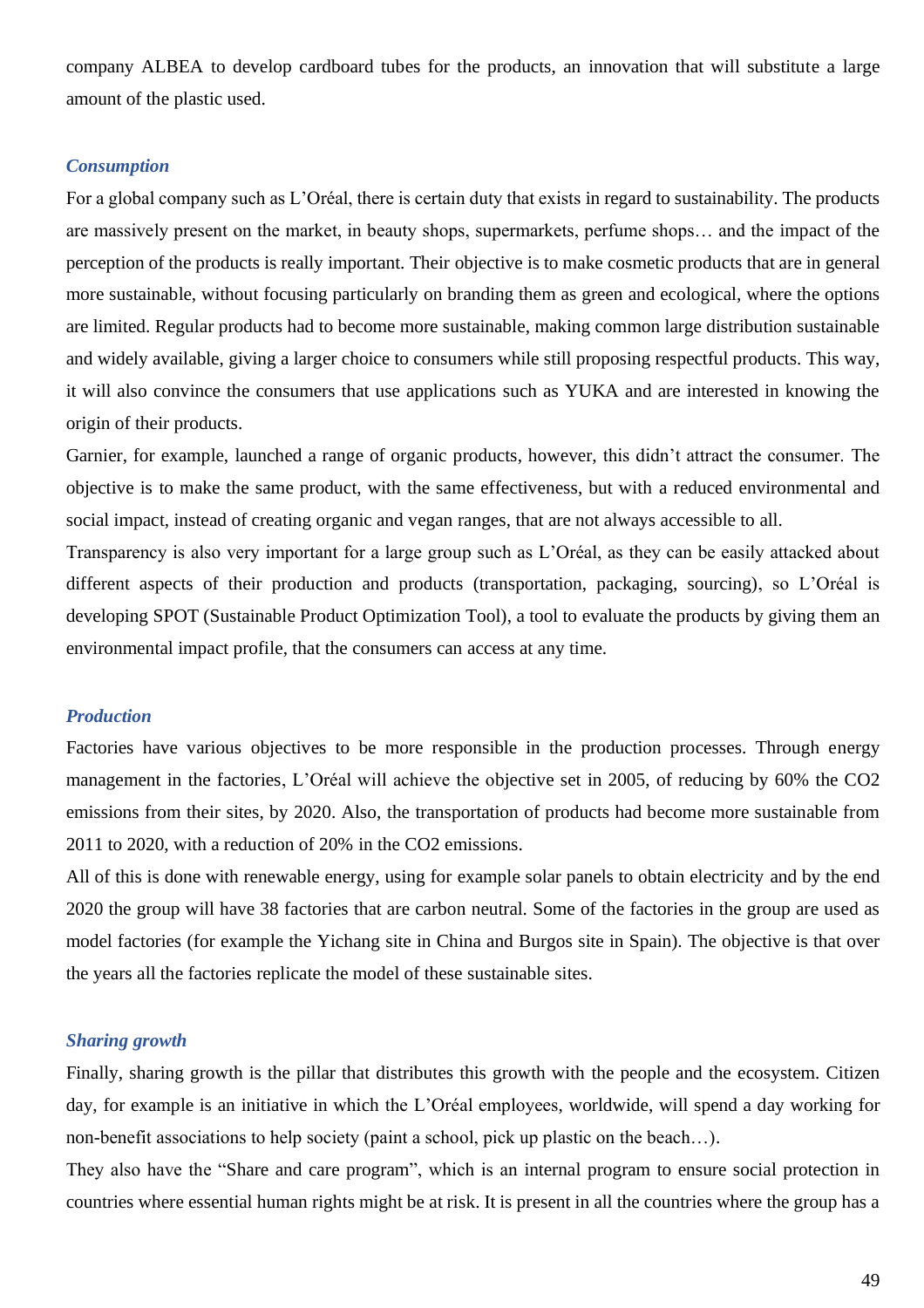subsidiary and they have a partnership with the World Organization of Labor. In addition, there are global initiatives to ensure good life quality at work, healthcare, maternity and paternity leave…

#### 1.4.2. Chanel

In line with the expectation of stakeholders, the sense of mystique that Chanel used to create around its business practices has been left behind, and the Maison decided in 2018, to start disclosing on they CSR strategy in a Report to Society that communicates transparently on the company's values and their commitment to sustainability. The case of Chanel is quite different from Shiseido's or L'Oréal's, as Chanel is privately owned, so they don't have the obligation to disclose information publicly, and the company and the brand are one, instead of a group with different brands. However, it is also interesting to understand how a CSR strategy is implemented in this more discrete and luxurious brand.

Chanel's strategy is built on the aim of creating long-term value for the brand, the luxury industry and society, betting on the future through sustainability. This long-term value is based on three pillars, that are "a creationdriven brand, a committed luxury leader and a human-driven company". Their timeless brand purpose relies on the creator's passion for self-empowerment and creating her own destiny. In their Report to Society, Chanel claims "Our DNA is in everything we make, and elevating women, treasuring their complexities and facets, is in our DNA" (*Chanel Report to Society, 2018*). Once again, a strong mission that leads all the efforts taken towards sustainability and a clear CSR strategy that is now known to all, through their public Report to Society. This report also explains de coherence in their business model and the commitments that they have made in contributing to sustainability. Chanel also owns Fondation Chanel, that "actively contributes to the Chanel CSR strategy. As a bridge between the company and non-profit partners, Fondation CHANEL embodies a lasting commitment for women and girls worldwide" (*Fondation Chanel Website, 2020*).

I was able to better understand the way that Chanel supports their markets is the path towards sustainability by interviewing the person working as Merchandising Supervisor at Chanel Spain, who also is also in charge of sustainability projects for the marketing department. The Chanel subsidiary in Spain is mainly in charge of the cosmetic business axis and the initiatives discussed are all in regard to cosmetic products. At the Madrid office, the Training and Human Resources Director is in charge of discussing sustainability with the headquarters and working with the teams to develop the sustainability initiatives. The Madrid office also has a sustainability committee with members across all departments, commercial, human resources, training, communication, finance, public relations and marketing that gathers every 2-3 months to discuss and align on the initiatives implemented in each department. The project can either be imposed by the headquarters or they can be proposed by the market, according to the necessities that might be most impactful for them. This is a very good way to make sure that the strategy is both coherent and pertinent, with initiatives that are standardized and initiatives that are also tailor made to the particular challenges that the market might be facing. With this interview, I finally got closer view on how actions are implemented in the markets, being closer to the specific process.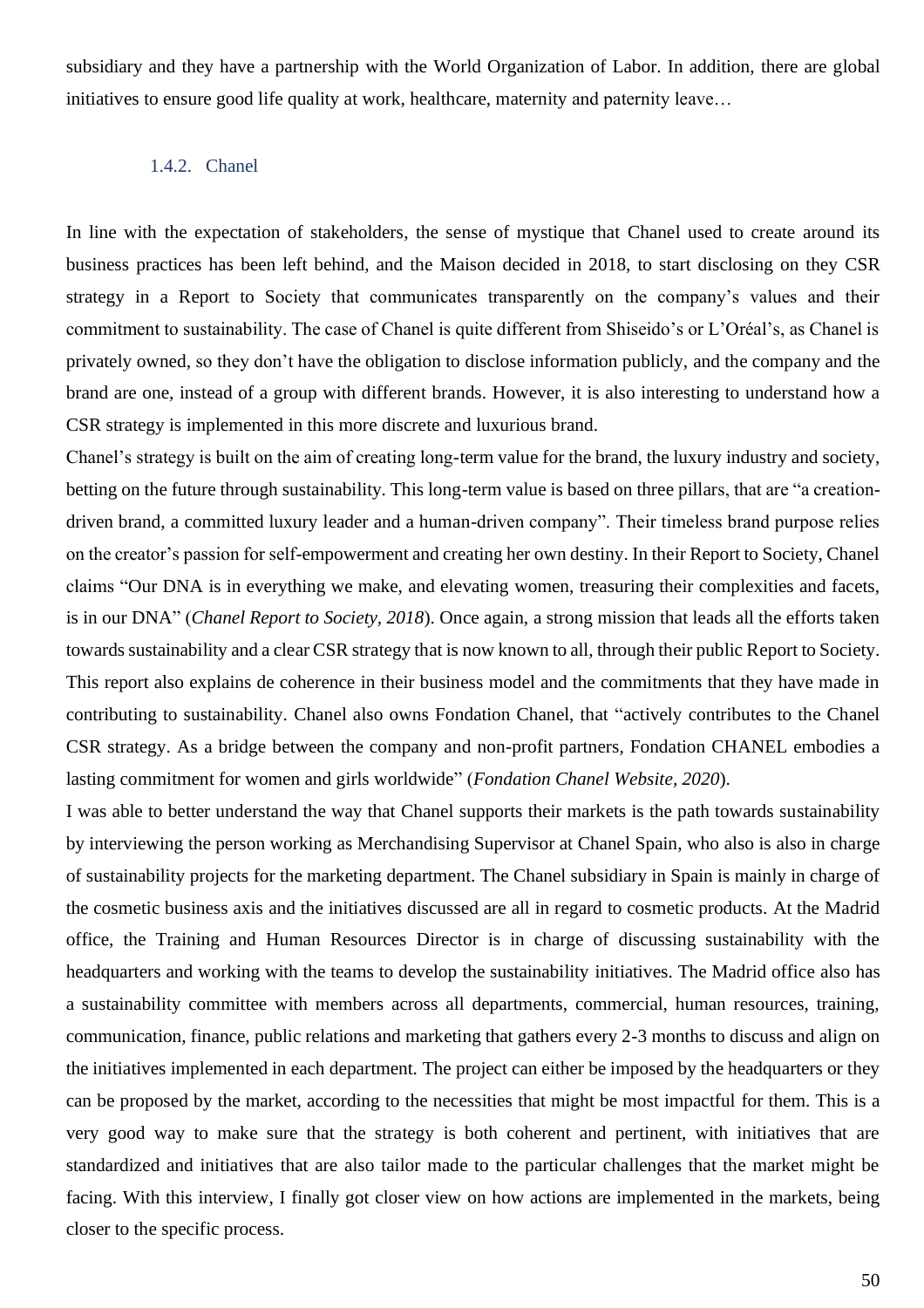#### *Suppliers*

One of the main sustainability initiatives that were demanded by the headquarters was to audit and regularize the standards of all the suppliers working for Chanel. This includes every little detail: the materials they use and where they come from, the working conditions of employees and if they are being payed fairly. This also included analyzing the level of responsibility of the materials they use and making sure that they are not harmful for the environment or society. Regarding the workers, all the standards had to be in line with Chanel's policies, in terms of working conditions and hours and safety at work.

This audit is being done for every one of the suppliers and it has to be done for any need supplier that starts working with the subsidiary. Working hand to hand with all the subsidiaries is the best way to make sure that all of the supply chain and value chain are sustainable and responsible, which is a major step that companies should all be taking.

#### *Materials*

One of the projects managed by the Merchandising Supervisor at Chanel Spain to improve the sustainable aspect of the brand in the Spanish market, was putting into place a life cycle follow-up of the PLV (all the displays used in the different points of sale to support the campaigns being played). The full life cycle is easy to calculate from the creation of the PLV until it is distributed to the points of sale. At the moment, Chanel knows the origins of the PLV, how it is transported to the market (to Spain by truck) and the environmental impact that it has… The problem is that once it is distributed in the point of sale, there is not tracking of the way that the PLV is being disposed. In general, the points of sale don't recycle the PLV and this is causing a lot of pollution that could be avoided through recycling. The idea is to create a virtuous cycle that ends in the recycling of the PLV that has been used, working with a local recycling company. There are a few constraints that impact this project, the high costs linked to gathering all of the PLV and recycling it and the fact that the points of sale don't have enough space to stock the PLV during the months after the campaign has been played. In order to face this constrains, Chanel is trying to work hand to hand with other cosmetic firms in order to join the efforts and make their marketing tools more sustainable.

Also, they are trying to make changes in the materials used, such as the Duratrans or the lights from the stands. Duratrans is used as a generic term to refer to blacklight display prints, used very often for promotional displays. At the moment, they are changing it for backlight and this has a positive impact on sustainability and cost. By avoiding to print on this plastic material, they reduce the plastic consumption, also, the machines used for Duratrans are very costly, so the material is less expensive. They are also exploring how to use Duragreen, which is a material that imitates the original method used but is made of recycled component. In terms of lighting, all of the lights in the Chanel point of sale and the office are being changed to Led, which consumes less energy.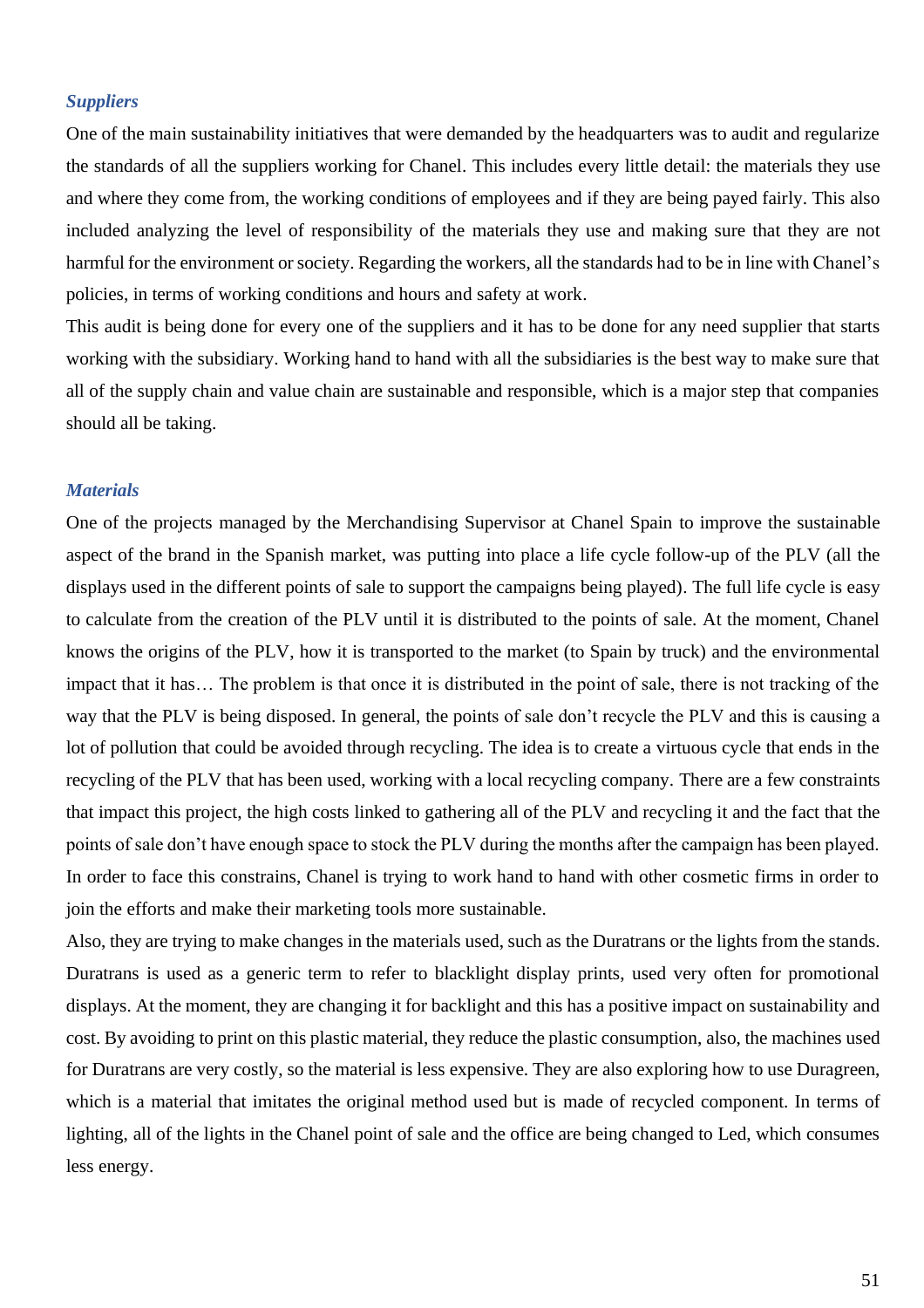## *Product recycling*

There are other sustainability initiatives that have been launched in Spain to create awareness among Chanel's clients, such as incentives to recycle their finished products. With the launch of the new The Lift skincare campaign, Chanel started offering to the consumers the possibility to bring their empty products, for recycling, to some of the El Corte Ingles points of sale over the country to get in return a flash make-up or skincare treatment with the brand's specialists. The idea is to expand this initiative to other retailers and make it more common.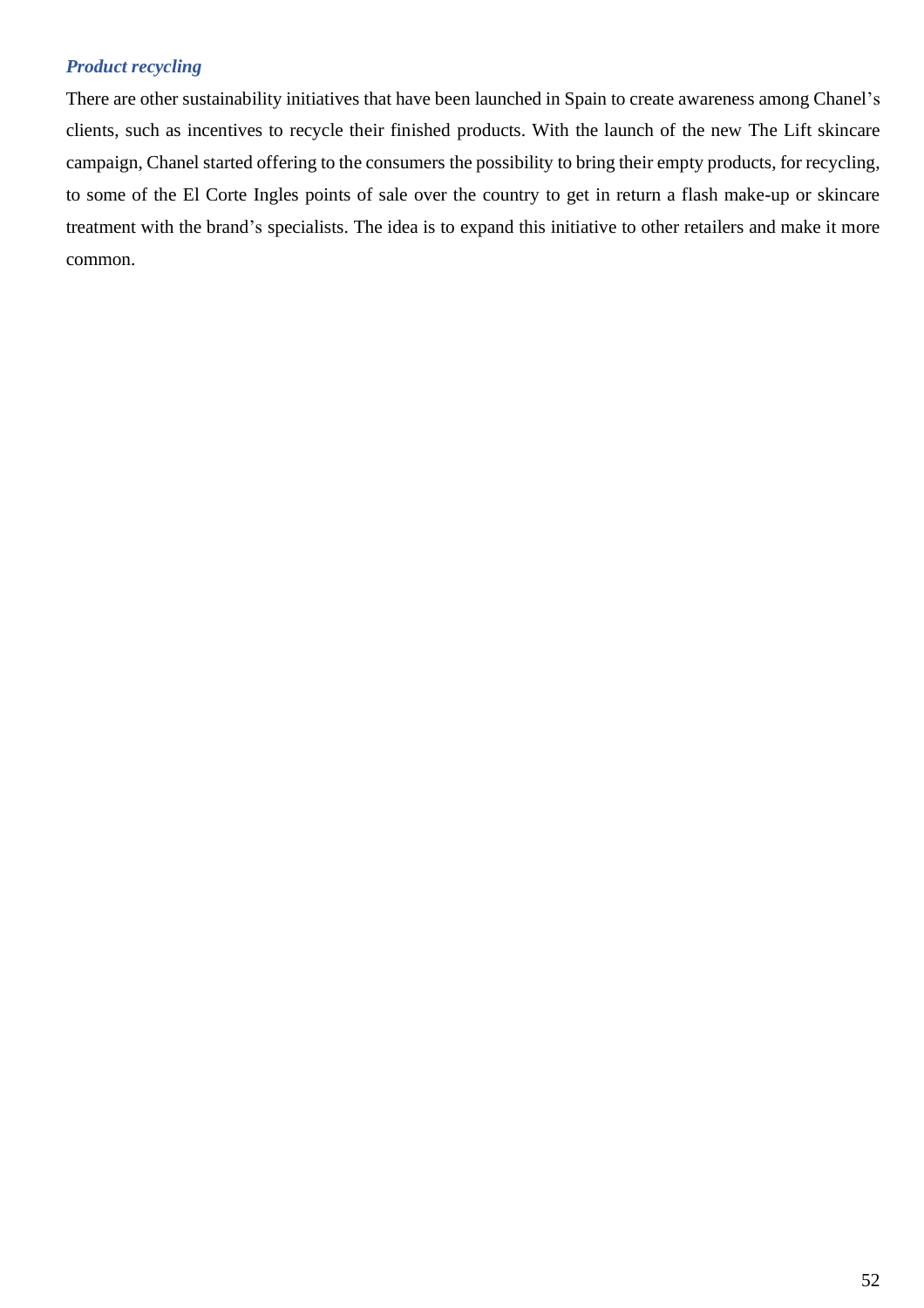# 5. Discussion and conclusion

According Lord Holme's and Richard Watts's claim stated in the first paragraph, CSR is a long-lasting commitment that businesses make to act ethically by supporting sustainable development and society. The importance of this commitment shouldn't be underestimated, and this research aims to prove this, as well as to propose an effective plan of action to help cosmetic companies to place CSR at the heart of their business strategy. After developing a deeper understanding of the evolution and implementation of CSR in general, and more particularly in the cosmetic industry, through the study of different literature pieces published over the years and the original research done on the topic, we are able to draw some conclusions to this matter. Although the subject of CSR is very large, and there are very different opinions about it, it is important to put an accent on various points that seem to be particularly enlightening.

For the theoretical section, the first conviction that is shared by most authors and me, is the fact that CSR is a subjective idea, behaviour, mentality, set of values that is still in the process of being developed and defined. Although, its definition is still unclear, it has become a very common practice among multinational firms as well as smaller companies. For the cosmetics industry, CSR has been very impactful and there has been a radical change in the behaviour of some of the firms in the sector. After being at the heart of many scandals related to CSR, cosmetic firms are looking to improve their reputation among consumers, governments and international organizations. In fact, unethical behaviours like animal testing, the use of child labour, the unfair working conditions and the over-polluting factories, are no longer accepted by regulations and more importantly by the public opinion. All of these issues have made cosmetic companies realise that a shift in their business strategy was necessary if they were to continue to be successful. The implementation of CSR in the cosmetic industry started mainly with an improvement in the ingredients, the sourcing, the packaging and the sustainable management of production processes. Also, the link between CSR's and financial performance has created a number of different opinions among the researchers. In some articles, there is clear proof of the theory that good ethics will, in time, lead to great business, but this is not a unanimous opinion, although it is the one that convinced me the most. Also, integrated reporting, that includes sustainability information in commonly known financial reports, is the new trend regarding CSR and many public companies have taken the step of issuing these reports. Regulations are also responsible for the increase in importance of CSR, as this attitude is no longer optional for businesses of a certain size, but a legal and social demand.

Supported by further qualitative and quantitative research done on sustainability, consumer behaviour and CSR strategies, I am also able to provide some additional conclusions on the theory of CSR and its implementation. The survey's results have proven that sustainability has become a major concern for consumers, that have claimed to take the most interest in the sustainability of the ingredients, the packaging and sustainable sourcing. This up to date data on customer behaviour is the basis of the research and it was necessary to sustain empirically the importance of the framework of CSR strategy on which I can now conclude.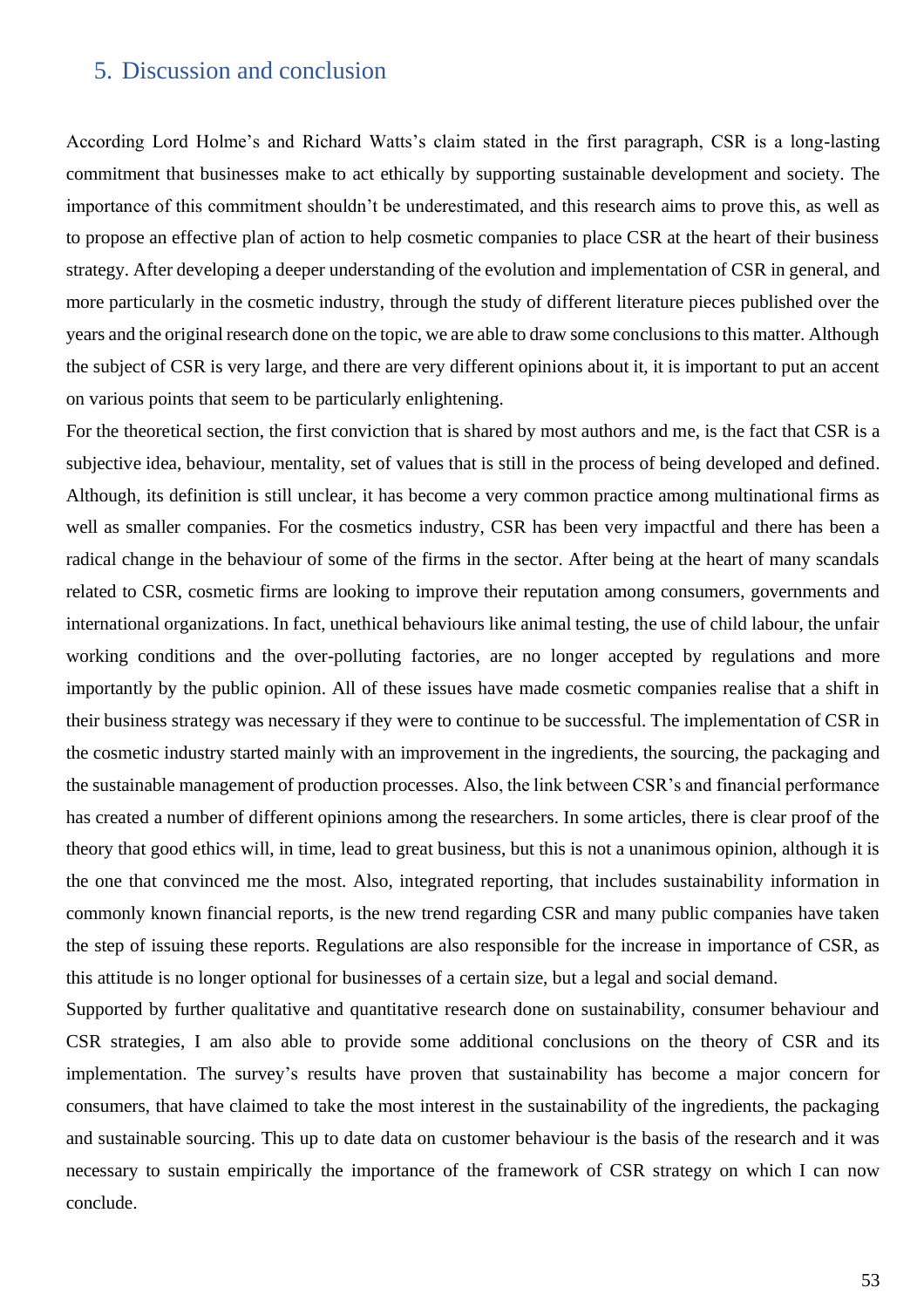The core of this framework is a strategy that is "holistic and systematic" (*CSR/Sustainability expert and Senior Consultant, ITG Group*) and all of guidelines proposed for the framework rely upon this core concept that is what will, in time, make the strategy really work. The idea is to ensure that every step taken towards sustainability should come from deep down, from the essential philosophy and values of the firm. A holistic and systematic strategy will integrate the fundamental components that any CSR strategy needs to have, which are, a mission and values, a road map and objectives, coherence and the conviction of its people.

The best way to achieve a systematic and holistic CSR strategy is through integrated reporting, as it is the only way that financial and non-financial results can be integrated in one unique strategy, which will lead to better economic results without negatively impacting society and the environment.

By studying the case of Shiseido's CSR strategy, we are able to understand how a real cosmetic group puts into place the fundamental components from the framework and what are the mistakes that are sometimes made. The practical initiatives seen in Shiseido's case study and the comparison made with two competitors, L'Oréal and Chanel, also provide more concrete evidence of how CSR is implemented in different ways, not only in the headquarters but also in the subsidiaries. These companies haven't started to use integrated reporting yet, but they are all implementing CSR in their value-chain and producing sustainability reports. If they do it right, over time, they will see how their CSR strategy and their general business model start to merge into one, that should be reported in an integrated document and it is then that they will have achieved the systematic and holistic approach.

This framework provides a line of action for entrepreneurs, companies, managers, consultants and regulatory bodies that may need to expand their knowledge on CSR strategies in the cosmetic business. For entrepreneurs, this study provides a base to develop a systematic and holistic approach from the beginning and it will help them see the positive implications that integrated reporting will have for them. For the companies, managers and consultant, it should be a wakeup call to understand how integrating the CSR strategy into the business model should be a primary objective in the agenda, and although it isn't a simple process to put in place, it is the only way to achieve long term sustainability. Finally, regulatory bodies should probably undertake further action to encourage cosmetic companies to integrate their results into one single report, that will help companies to become more sustainable and also better performing.

This research also has some limitations, that should be considered for the results and for future researchers. These limitations include that fact that the company that is studied as well as its competitors have not yet integrated their reports into one, even if many of the fundamental components of an effective CSR strategy are present in their sustainability plans. Also, Shiseido is a Japanese company and the focus of this research was set on the EMEA region, that is also the headquarter and excellence centre for the perfume brands. If the research had been done for the worldwide headquarters in Japan, or the US make-up headquarters, further results could have been found, as the make-up brands for the group and the Japan headquarters are deeply invested on CSR. This might be an axis of improvement on which other studies could be set. Also, only the cosmetic industry was studied, and it would be refreshing to find out more on how CSR strategies are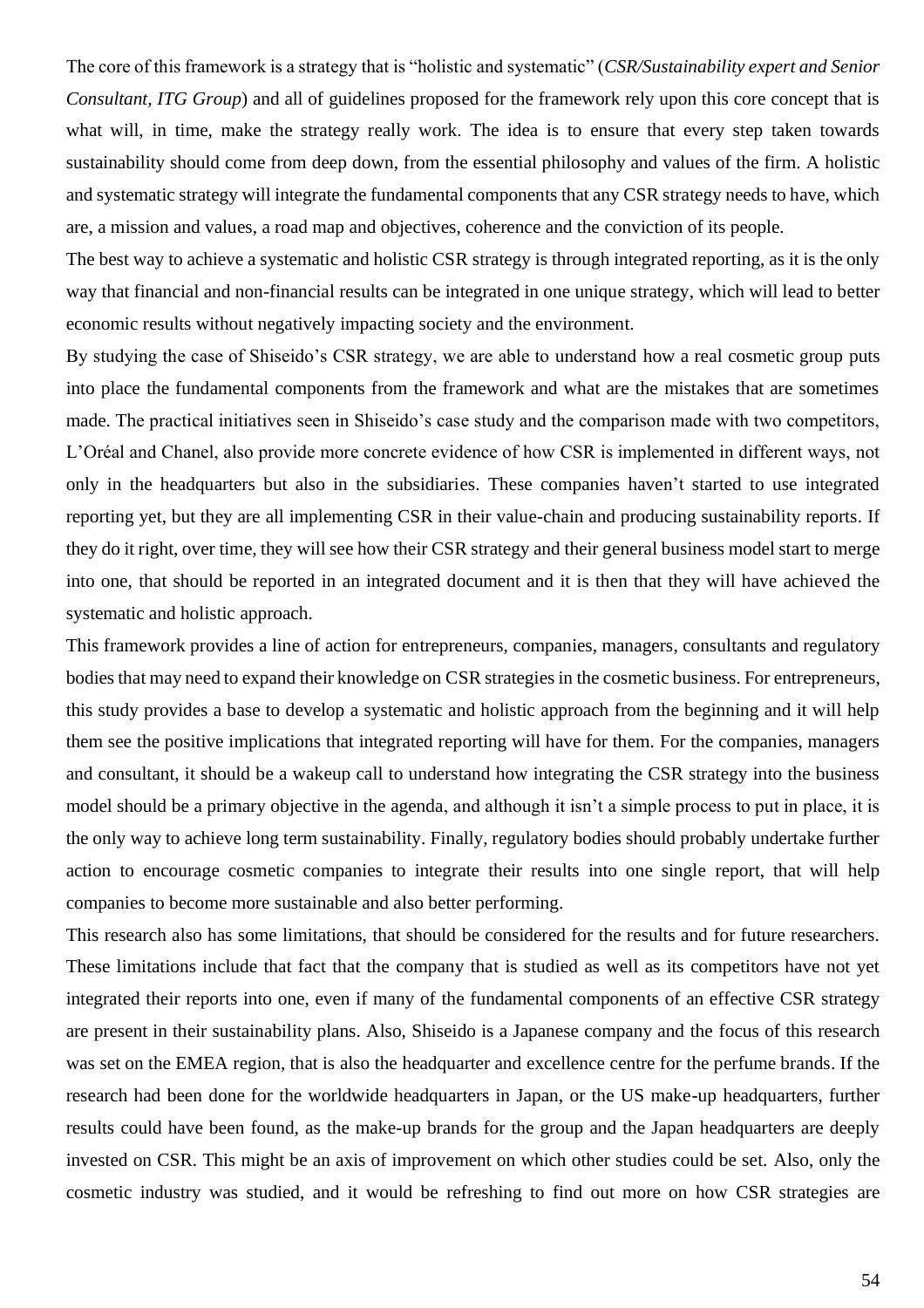implemented in other sectors and even to extrapolate the framework developed for this industry into other industries.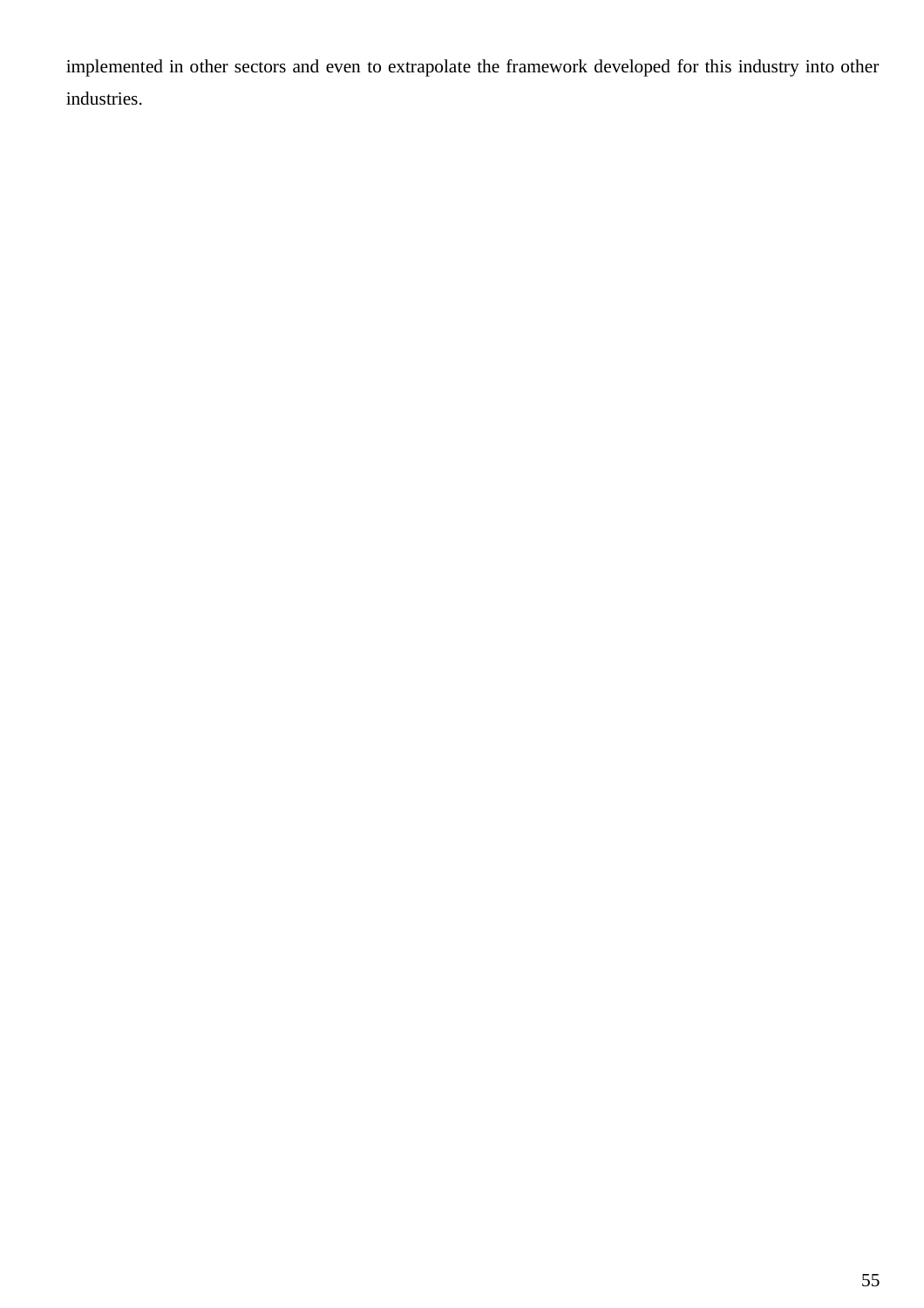# 6. Appendixes

# **Appendix 1: Survey on sustainability of cosmetic products**

This survey will evaluate the sensibility of consumers to the sustainability of the products they purchase. Thank you for your help!

- 1. What is your gender?
	- Female
	- □ Male
	- $\Box$  Prefer not to say
- 2. How old are you?

Please enter the product number

- $\Box$  <18
- $18-25$
- $26-35$
- $36-45$
- $146-55$
- $\Box$  56-65
- $\Box > 65$

 $\overline{a}$ 

- 3. What is your nationality?
- 4. How often do you buy cosmetic products?
	- $\Box$  Very frequently
	- **Frequently**
	- Rarely
	- Do not shop
- 5. What cosmetic products do you use most frequently?
	- **Fragrances**
	- Make-up
	- Skincare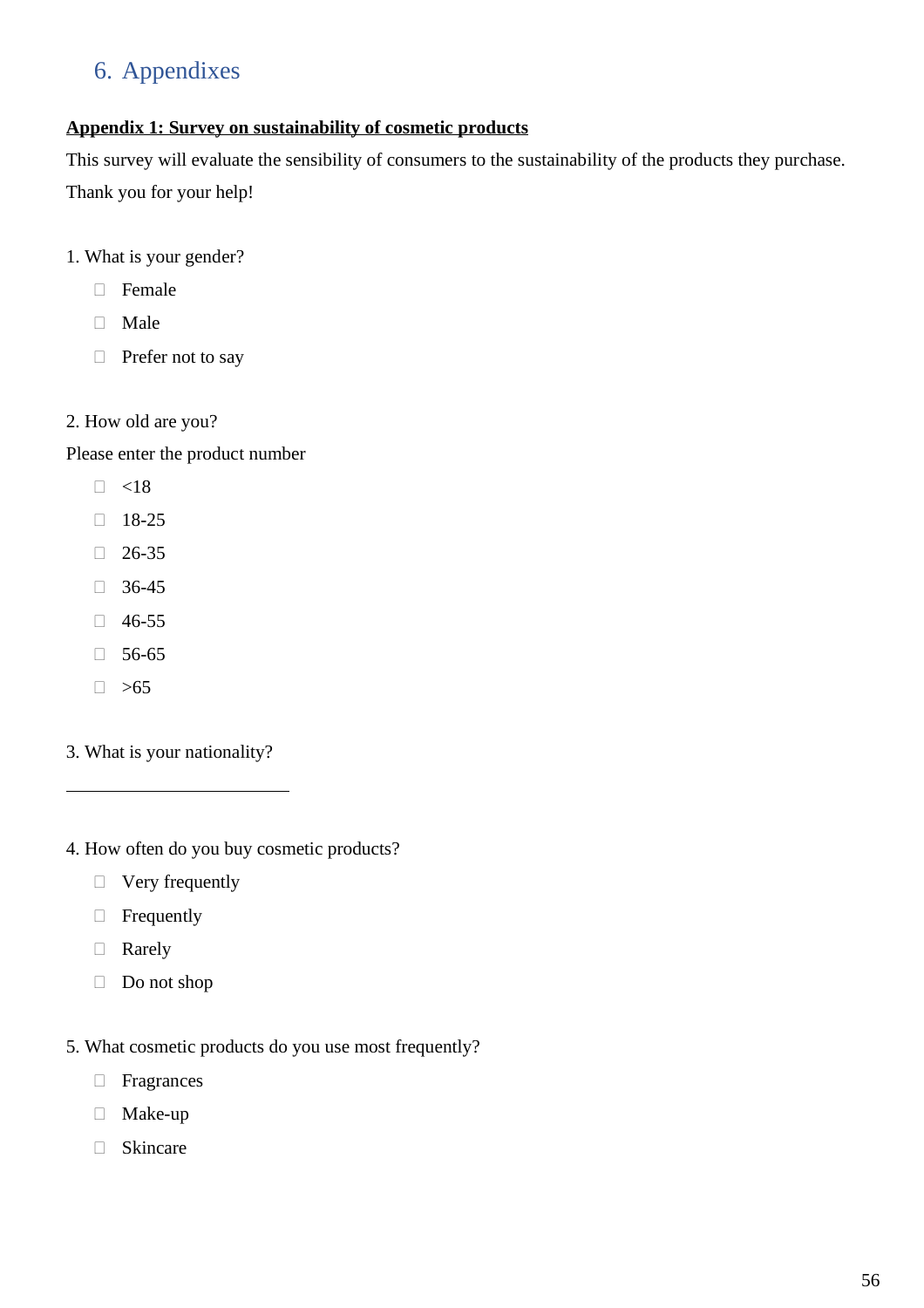- 6. When choosing cosmetic products what factors do you consider most?
	- **Quality**
	- Convenience
	- **Price**
	- $\Box$  Ingredients
	- Recommendations
	- Environmental impact
	- $\Box$  No animal testing
	- **Brand**
- 7. How conscious are you about sustainability?
	- Very
	- **Fairly**
	- $\Box$  A little bit
	- Not at all
- 8. What are the most important ecological and ethical aspects of a product to you?
	- $\Box$  Sustainable and ethical ingredients
	- $\Box$  Ethical sourcing
	- D Packaging
	- Production processes
	- Philanthropic actions
- 9. Do you look at the ingredients in a beauty product before purchasing it?
	- Always
	- Sometimes
	- □ Never
- 10. Would you buy a beauty product that contains ingredients that are tested on animals?
	- Yes
	- $\hfill\Box$  No
	- Maybe
- 11. Would you buy a beauty product that contains animal ingredients?
	- Yes
	- $\Box$  No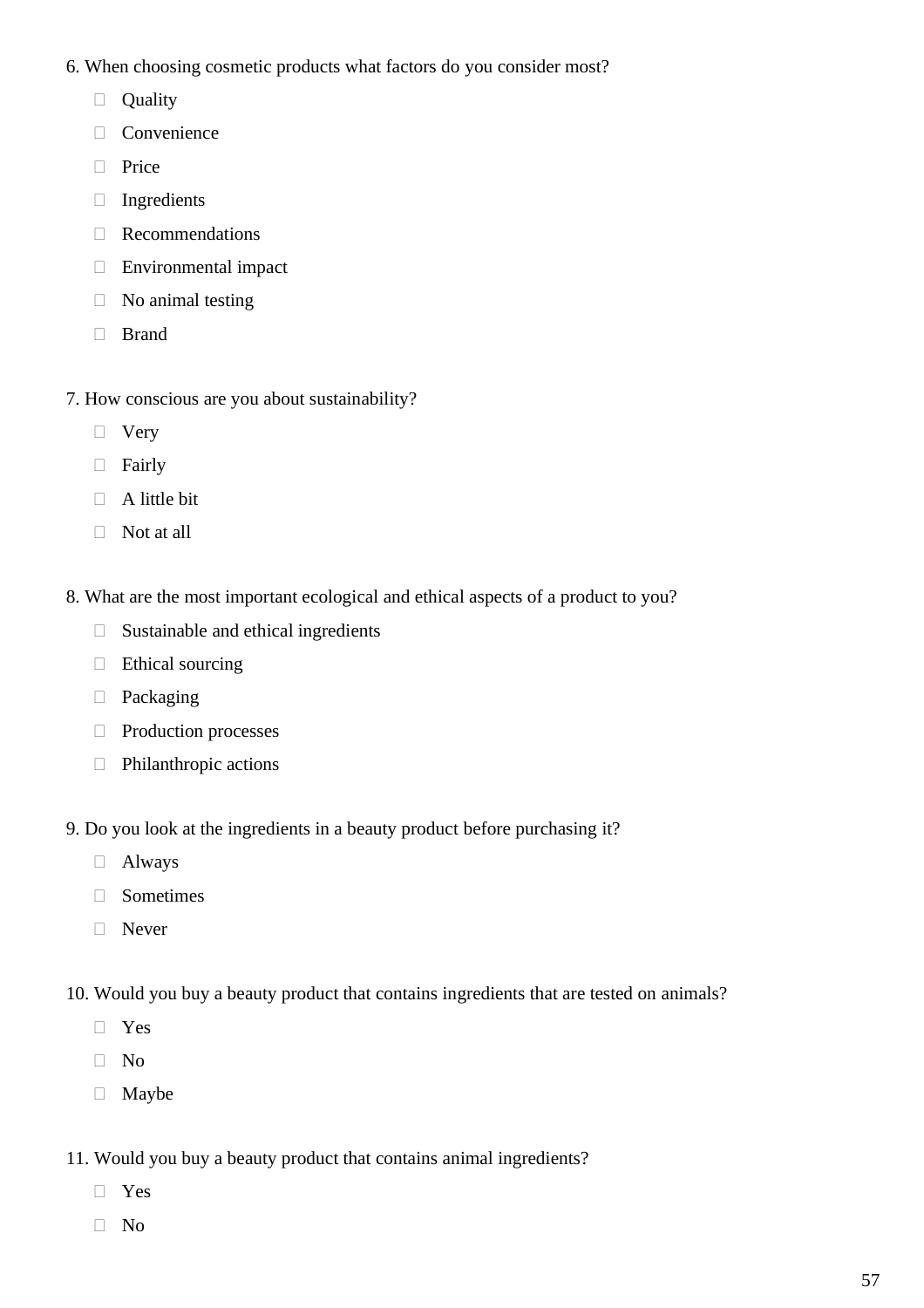- Maybe
- 12. Would you buy a beauty product that contains synthetic ingredients?
	- Yes
	- $\neg$  No
	- $\Box$  Maybe, if they are not harmful
- 13. Would you buy a beauty product that contains palm oil?
	- Yes
	- No
	- Maybe
- 14. Would you be more likely to buy a product with ingredients sourced ethically?
	- Yes
	- $\neg$  No
	- Maybe
- 15. Are you more likely to buy a product if you know it is produced sustainably?
	- □ Yes, and I am willing to pay more for it
	- □ Yes, but I wouldn't pay more for it
	- $\neg$  No
- 16. How likely would you be to buy a product with a packaging that you can refill?
	- □ Very
	- Fairly
	- $\Box$  A little bit
	- $\Box$  Not at all
- 17. Do you recycle your beauty products once they are finished?
	- Yes
	- $\Box$  No
	- Sometimes
- 18. Would you consider that a product is less valuable or luxurious if the packaging is lighter?
	- Yes
	- $\neg$  No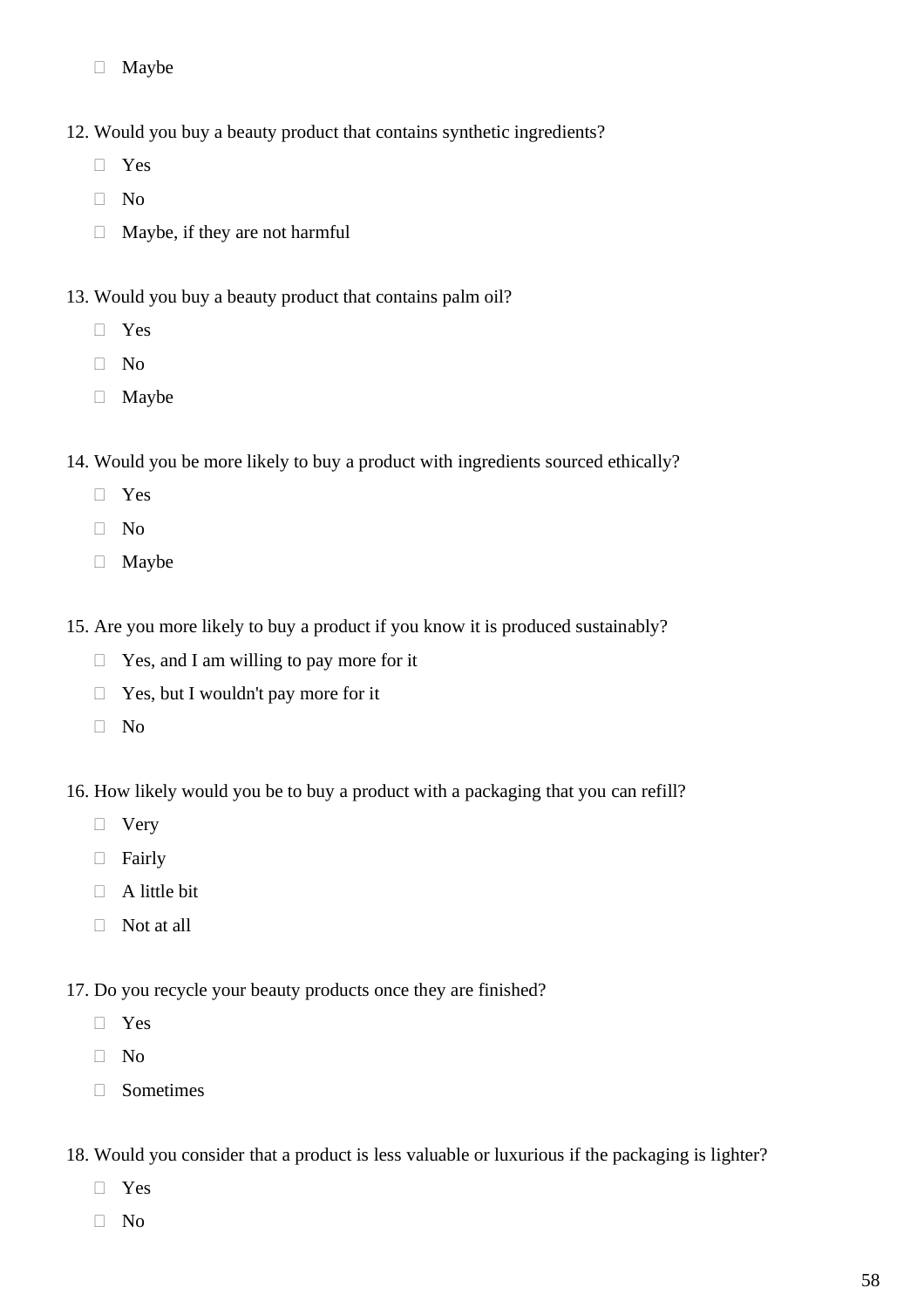Maybe

19. Would you be more likely to buy a product if you know the company undertakes philanthropic activities to help society?

- Yes
- No
- Maybe
- 20. Do you check on the sustainability standards of your favorite brands?
	- □ Very often
	- Sometimes
	- Never
- 21. Would you boycott a brand that is using harmful ingredients or damaging the environment?
	- Yes
	- $\hfill\Box$  No
	- Maybe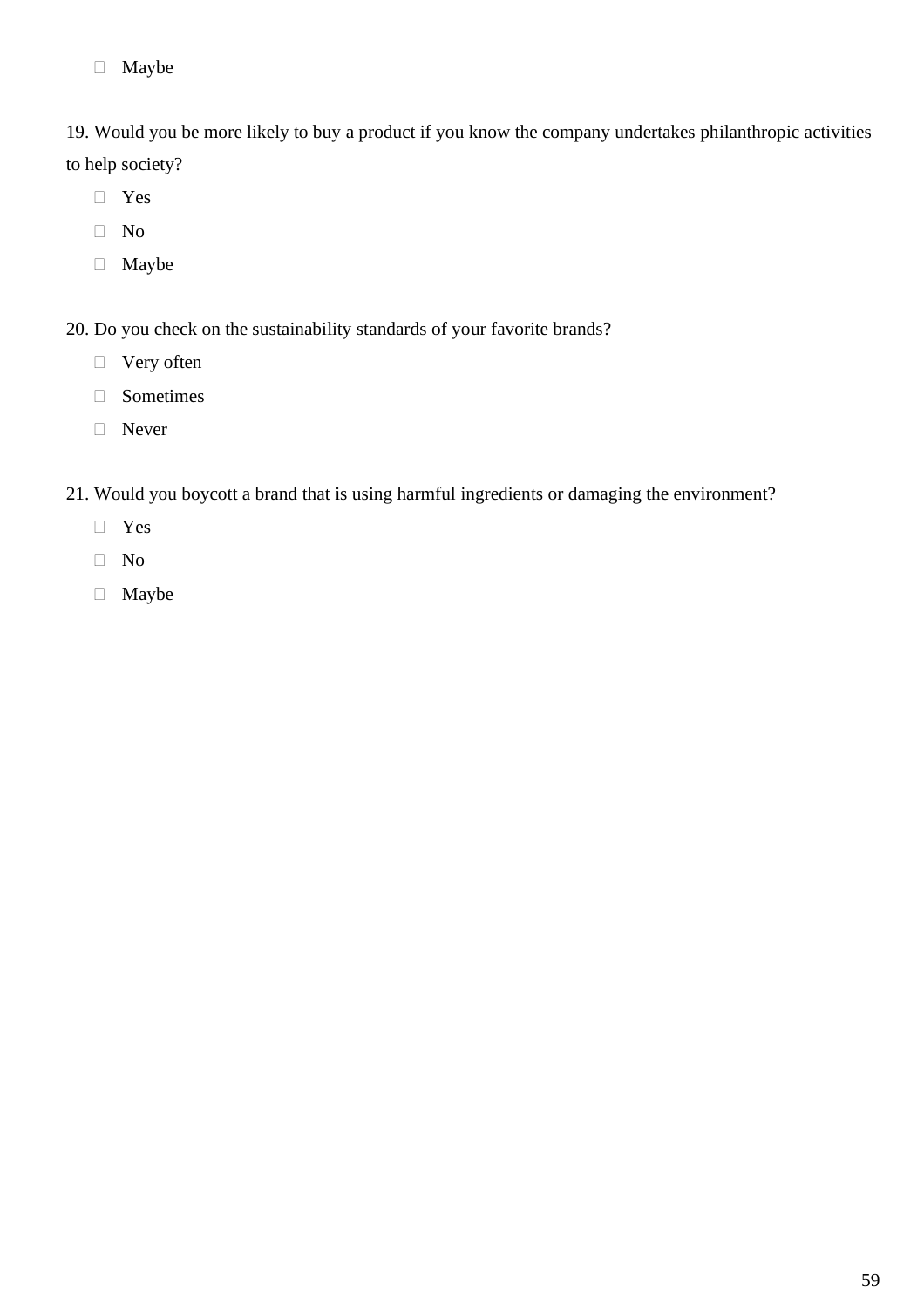# 7. Summary

#### 7.1. Introduction

"Corporate Social Responsibility (CSR) is the continuing commitment by businesses to behave ethically and contribute to economic development while improving the quality of life of the workforce and their families as well as of the local community and society at large" *Lord Holme and Richard Watts*.

The notion of CSR and the business practices that lead to its implementation have been subject of many studies over the years. There are also previous researchers that have studies sustainability in the cosmetic industry and green-cosmetics, since it has become increasingly popular among consumers. However, there isn't a single study published that generates a generic frame of action for cosmetic companies for implementing a CSR strategy, relying on coherence and integrated reporting, and aiming to achieve an overall financial and extrafinancial performance.

The scope of this project includes: the understanding of CSR and its development in the cosmetic industry, through past research; literature knowledge on sustainability reporting and performance related to CSR and finally original research on consumer behavior and the implementation of CSR in a cosmetic company to achieve effectiveness and success, based on the study of the Japanese cosmetic group Shiseido.

The first objective is to obtain deep knowledge on CSR, the cosmetic industry and the sustainability practices that this industry has developed. Secondly, to prove the increasing importance of CSR for consumers and to link CSR with performance and reporting. This is an essential purpose of the study, as it is only through performance, that the company will be able to fulfill the obligations that it has towards society. Finally, it aims to achieve further plausibility by covering a real-life business case and cross-checking it with some of its competitors. Overall, the research covers a factual and practical study of consumer behavior and the main mechanisms that cosmetic companies should use to implement their CSR strategy, focusing on the reporting as the main tool to achieve success.

#### 7.2. Theory Sections

In the reality we are currently facing, corporations are no longer expected to exclusively make profits. Making a positive impact on society, respecting the environment and human rights are some of the requirements that consumers, employees and even the law are increasingly demanding from firms. Although these used to be voluntary actions, the increase in awareness and the environmental and social problems that society is facing, have changed that quite drastically. Since it appeared, the notion of CSR has been widely studied: in this section, the theoretical studies carried on CSR in general, its evolution and its importance in the cosmetics industry have been identified and analyzed.

Researchers weren't able to agree upon a real definition for the concept of CSR since the 1950s, it is when B. Carrol published an article giving a more concrete frame to the concept. In the article "The pyramid or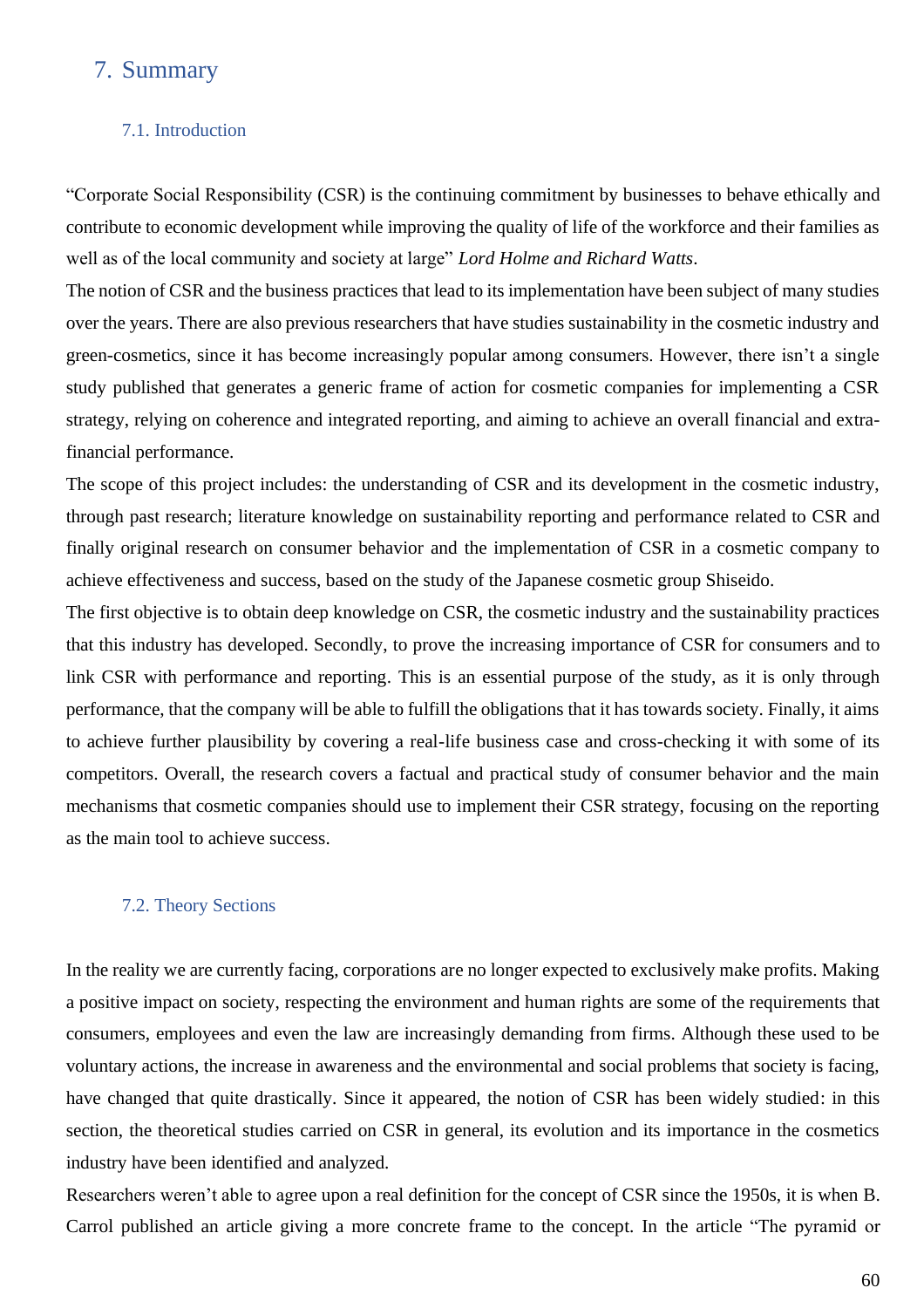Corporate Social Responsibility: toward the moral management of organizational stakeholders, 1991" are described four categories that embody the responsibilities that companies hold, which are economic, legal, ethical and philanthropic. In the article, he explains how, for the shareholders and directors to be able to understand the importance of CSR and accept it, the concept had to be framed together with the other responsibilities that they were already familiar with.

As the cosmetic market has grown in size and importance, its impact on sustainability has increased, and once this became known to consumers and regulatory bodies, there had to be actions taken on matter. The expectations of users as well as the regulations implemented in the cosmetics industry have experienced a drastic shift in the last decade, leading to a change not only in the products, but also in the way that cosmetic companies develop them. In the theoretical section, there is also a detailed analysis of the research done on consumer behavior regarding green products in the cosmetic industries, the regulations that push companies to adopt CSR and the ways that companies can be socially responsible.

In terms of consumer behavior, we can say that it is the key factor that adjusted the path of the cosmetic industry towards a more sustainable one. As consumers are more aware and conscious about the social impact of the products they are consuming, and the sector becomes more and more competitive, companies are obliged to reach the standards of sustainability that are now demanded.

In addition, the legal frame enforced over the last few years has also been able to influence the cosmetic industry to adopt CSR initiatives and become more sustainable. In Europe, as well on a global level, the regulations that have been implemented in the sector and for CSR in general are highly important for companies.

Finally, there are many dimensions in which a company can act in terms of CSR and sustainability in the cosmetics industry. All the efforts have the ultimate goal to achieve a lower environmental and social footprint from the products sold, in terms of ingredients, packaging or production. Also, companies often reinvest some of their profits into philanthropic activities that will help society.

When dealing with sustainability in a company, we can't forget the important tools that are used to follow the and document the initiatives implemented, "a broad array of stakeholders are continually demanding companies to provide transparent disclosure on multiple dimensions of economic, social, and environmental performance (*Logsdon and Lewellyn [2000;](https://link.springer.com/article/10.1007/s10551-015-2634-0#ref-CR34) Rasche and Esser [2006](https://link.springer.com/article/10.1007/s10551-015-2634-0#ref-CR53)*), commonly known as sustainability reporting" (*Irene M. Herremans, Jamal A. Nazari & Fereshteh Mahmoudian, 2016*). Therefore, in this theoretical section we also take a deeper look into the use of sustainability reporting and, in some cases, integrated reporting to ensure that all the right steps are being taken.

Finally, we shouldn't forget that a businesses' principal mission is to be profitable and to produce and offer the most competitive products to consumers. Therefore, it is necessary to analyse how CSR affects a company's performance and profit in the long run. There have been many studies that have succeeded in proving that good ethics is the best possible path to good business and more particularly a sustainable business. "In effect, socially responsible corporate action is increasingly argued to be a prerequisite for protecting the bottom line and boosting shareholder value" *(Epstein & Rejc-Buhovac, 2014)*.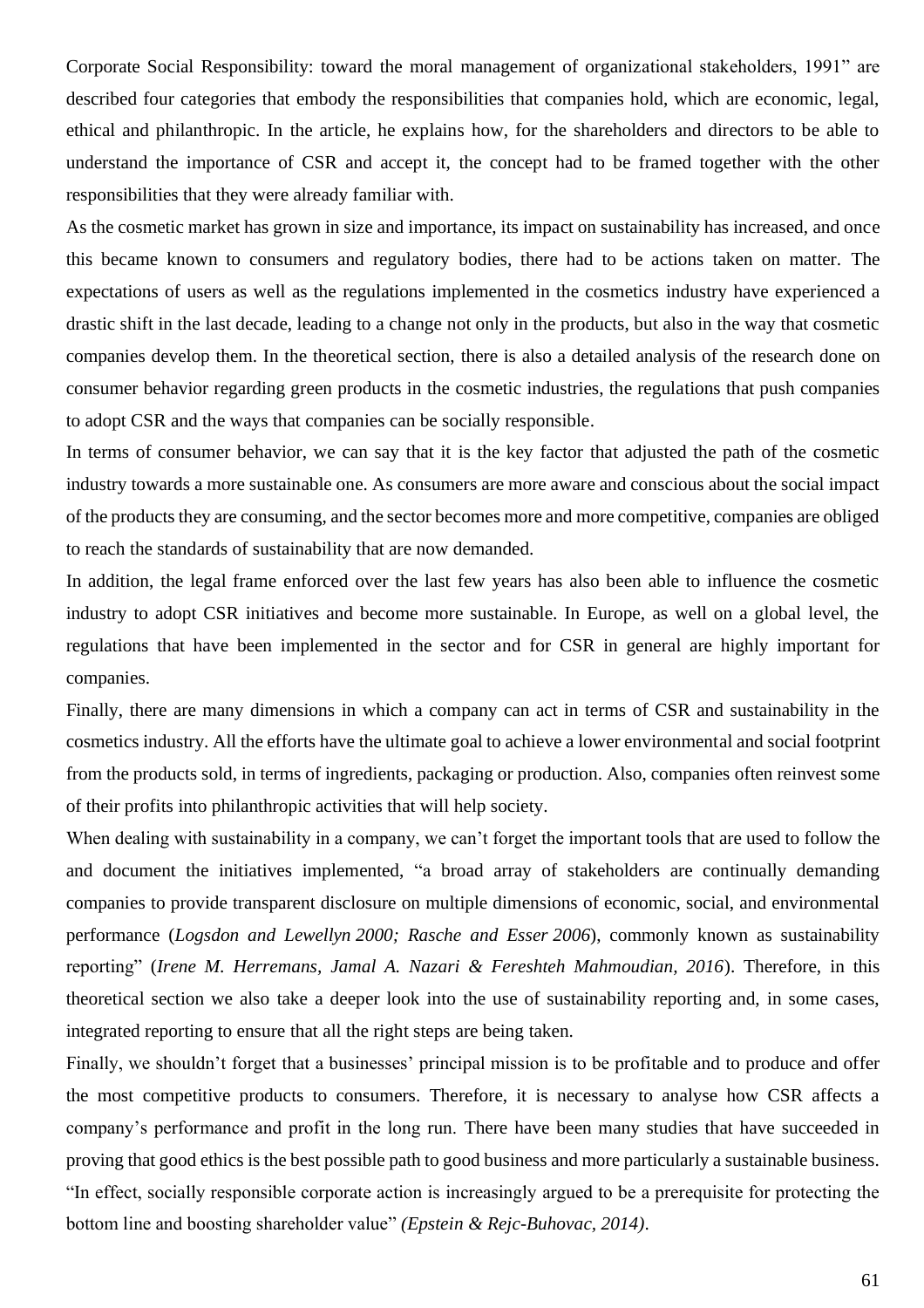#### 7.3. Research Section

In the case of this research, a mixed method research has been made, which is the combined use of quantitative and qualitative methods in a single study. According to researchers R. Cameron and J. F. Molina-Azorín this mixed method wasn't as widely popular in the field of Business and Management as in Education, Sociology, Psychology and Health Sciences. However, there has been an increase in the literature that proves the success of this more complex research method in Business and Management studies. In fact, the results of their "study point to a growing use of mixed methods in applied postgraduate business and management research. The authors anticipate major shifts in the teaching of research methods and the building of research capacity in applied business and management research in the future" *(R. Cameron and J. F. Molina-Azorín, 2011)*.

My intention through the quantitative research was to analyze the sensitivity of customers towards the different dimensions of CSR, mentioned in the literature review. Testing the purchase intentions on a wider set of population has provided the necessary evidence of the importance of CSR initiatives, not only in the most evident aspects, but also in ones that are least used, such as philanthropic activities. This quantitative research was important to make a point on the relationship between the CSR implementation and the increase in sales and financial performance of companies. In addition, I wanted to conduct qualitative research on the topic, to get a better understanding of CSR strategies and reporting as a whole, and also illustrate this strategy with the example of how Shiseido had implemented their CSR strategy and the way that it had affected their performance. Also, I wanted to compare it to the competitor's approach, which is achieved with the help of the interviews conducted.

#### 7.4. Results and analysis

#### 7.4.1. Consumer behavior towards sustainability

In the aim of getting a better understanding of the importance that consumers award to the sustainable dimensions of their beauty products, I conducted a survey. This survey tested the consumers with different questions regarding their consumption habits for cosmetic products and their sensitivity to various facets of sustainability, identified in the literature review. With this information, I was able to draw some conclusions on how important it is for companies to make their products and their practices more sustainable. Also, I have seen the important impact that it has on their perception of brands and therefore their likeliness to consume products from these brands. This will ultimately affect the total sales and the performance of a business.

At the beginning, some initial demographic information was collected about the respondents as well as some general information about their consumption habits and their sustainability habits, that we will not see in detail for the purpose of this summary. However, this information was interesting to know more about the respondents, which was useful to draw some conclusions and to be able to identify the limits of the survey as well.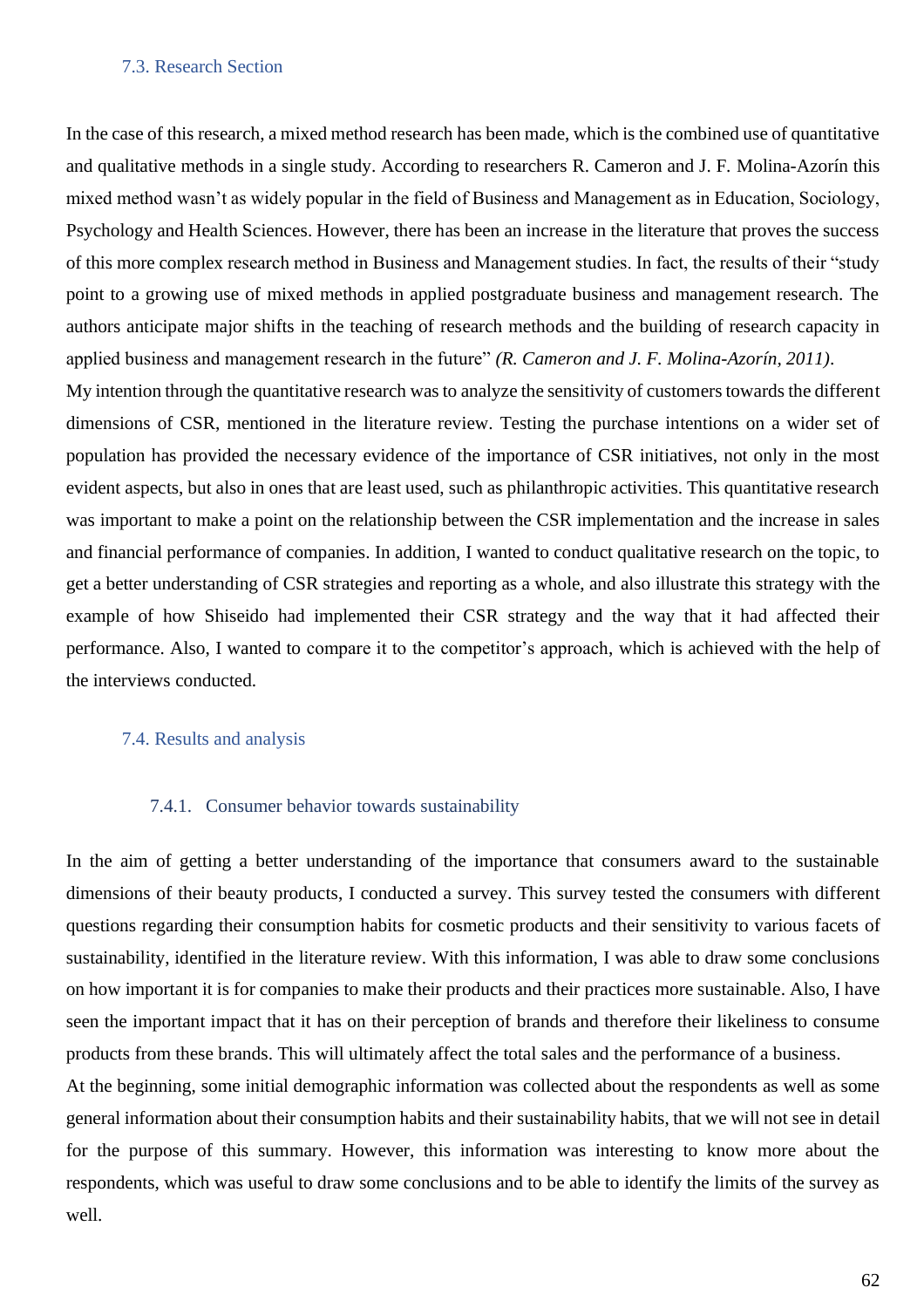Later on, in question number 6, the respondents were asked to determine the factors that they considered the most when purchasing cosmetic products and the results showed that the quality, the price and the recommendations were the most popular factors. In the graph below, all the results are listed.



 *Question 6: When choosing cosmetic products what factors do you consider most?*

This graph is very enlightening to understand what are the factors that will impact most consumers in their behavior. For any product, it is essential to bear in mind that quality, price and recommendations are the factors most impactful for consumers, therefore any brand that produces cosmetic products has to ensure that their products are high quality, have a decent price and that the results will lead to consumers recommending it.

After knowing how important sustainability was to our respondents, they were questioned about the aspects of sustainability that seemed the most important to them, from the dimensions of CSR that were identified earlier in the study, during the theoretical research.



 *Question 8: What are the most important ecological and ethical aspects of a product to you?*

From these different dimensions of CSR practices, the one that was more important for the respondents was the fact that the ingredients were sustainable and ethical, selected by 70% of them, followed by the packaging selected by 47% and ethical sourcing that was an important factor for 43% of the people that answered. We should note that not all respondents were fully familiar with the initiatives that corresponded to each of these terms, as I was questioned in multiple occasions on the real meaning and the actions that took place behind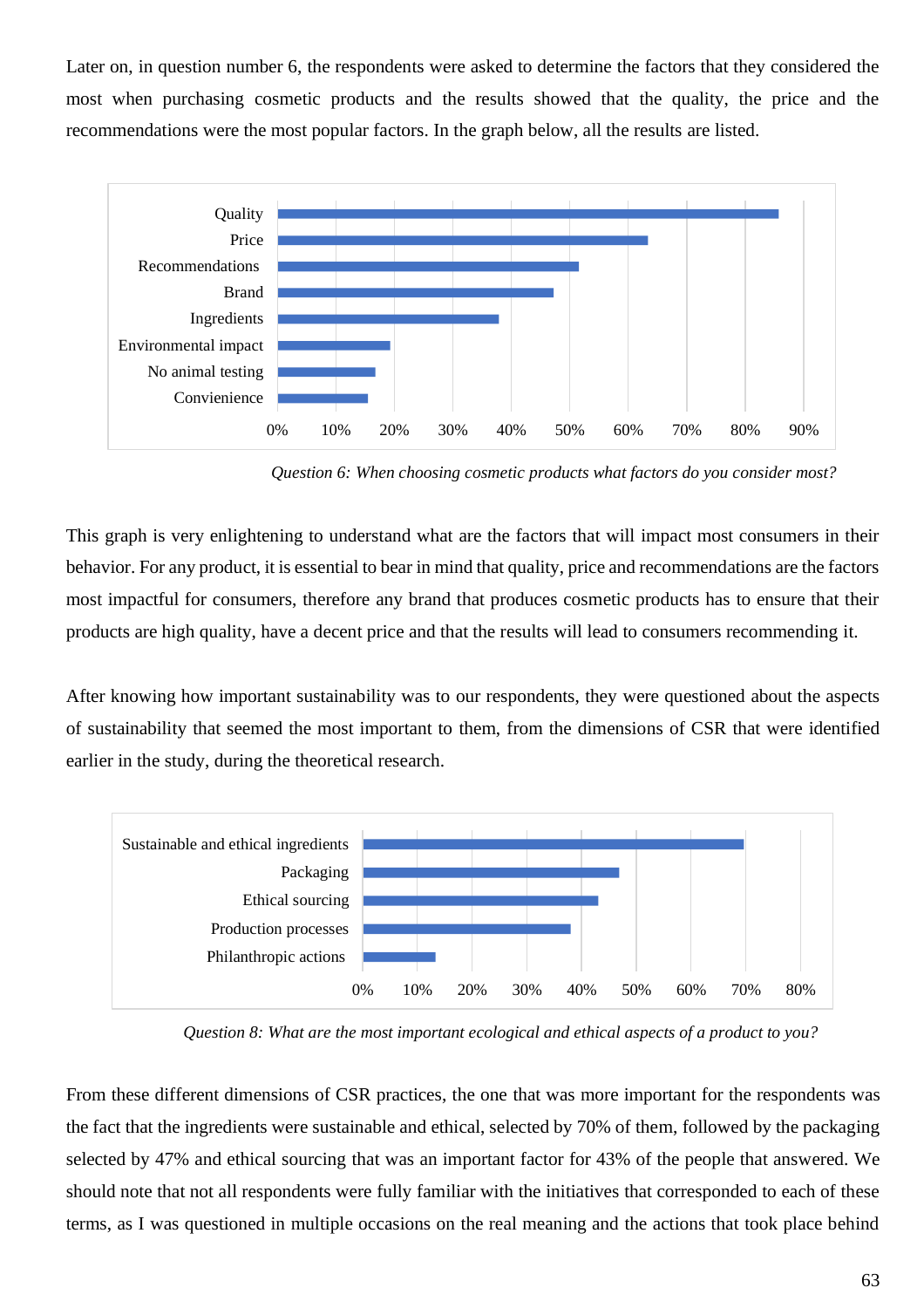some of the dimensions. Then the survey gives further information about the consumers' opinions and perception of the different dimensions of CSR that companies can put into place, the aim was to understand which are the most important to develop and what impact they will have on the consumers' behavior.

The overall conclusion on the survey's results is that it has proven that sustainability has become a major concern for consumers, that have claimed to take the most interest in the sustainability of the ingredients, the packaging and sustainable sourcing. In some aspects, consumers still have a long way to go in terms of education and knowledge about sustainability in the cosmetics industry, but the overall perception is that it is something that concerns most of them. This up to date data on customer behaviour is the basis of the research and it was necessary to sustain empirically the importance of the framework of CSR strategy on I have built my study.

#### 7.4.2. CSR strategy and Sustainability reporting

As we have seen in the previous section, the interest that most consumers are taking in the sustainable aspect of the products they consume in increasingly high and companies have to make sure that their strategies are on point to be able to answer the demands of a set of consumers that is toughening overtime and becoming stricter. Society is changing, as seen in the survey, it is becoming more conscious and looking to purchase from companies that perform in different aspects, other than financially.

The following research, discussed with interviewee 4, who's an expert in CSR and sustainability and works as a senior consultant for ITG Group, explains some of the key elements that allow companies to implement the right CSR strategy for their business model. An analysis is made of the different factors that should be considered by companies when building a CSR strategy from scratch, with a particular interest on cosmetic firms, as well as guidelines on how to avoid failure in the implementation. It is important to know that any core transformation in a company takes time and resources to be fully impregnated in the company's foundation and results cannot be immediate, if they are going to be successful in the long-term. Over time, the company will not only attain an important financial performance, but it will also achieve sustainable performance, which is a value-added component. "The implementation might take some time, as the change journey is not easy, but once achieved, the goal is to have CSR strategy that is systematic and holistic, fully integrated, without even needing a CSR director, as CSR will no longer be a department, but a core value that is incarnated in the strategy, in all the departments, all the jobs and every little action" (*CSR/Sustainability Expert and Senior Consultant at ITG Group*).

For building a good CSR strategy that is systematic and holistic, firstly, and most importantly, the company has to have a strategy that is clear, as well as a vision and values very explicitly stated, in order to be able to vehiculate these in their sustainability strategy. The philosophy, vision and values have to come first, and they should be well thought, coming from a very deep place of reflection.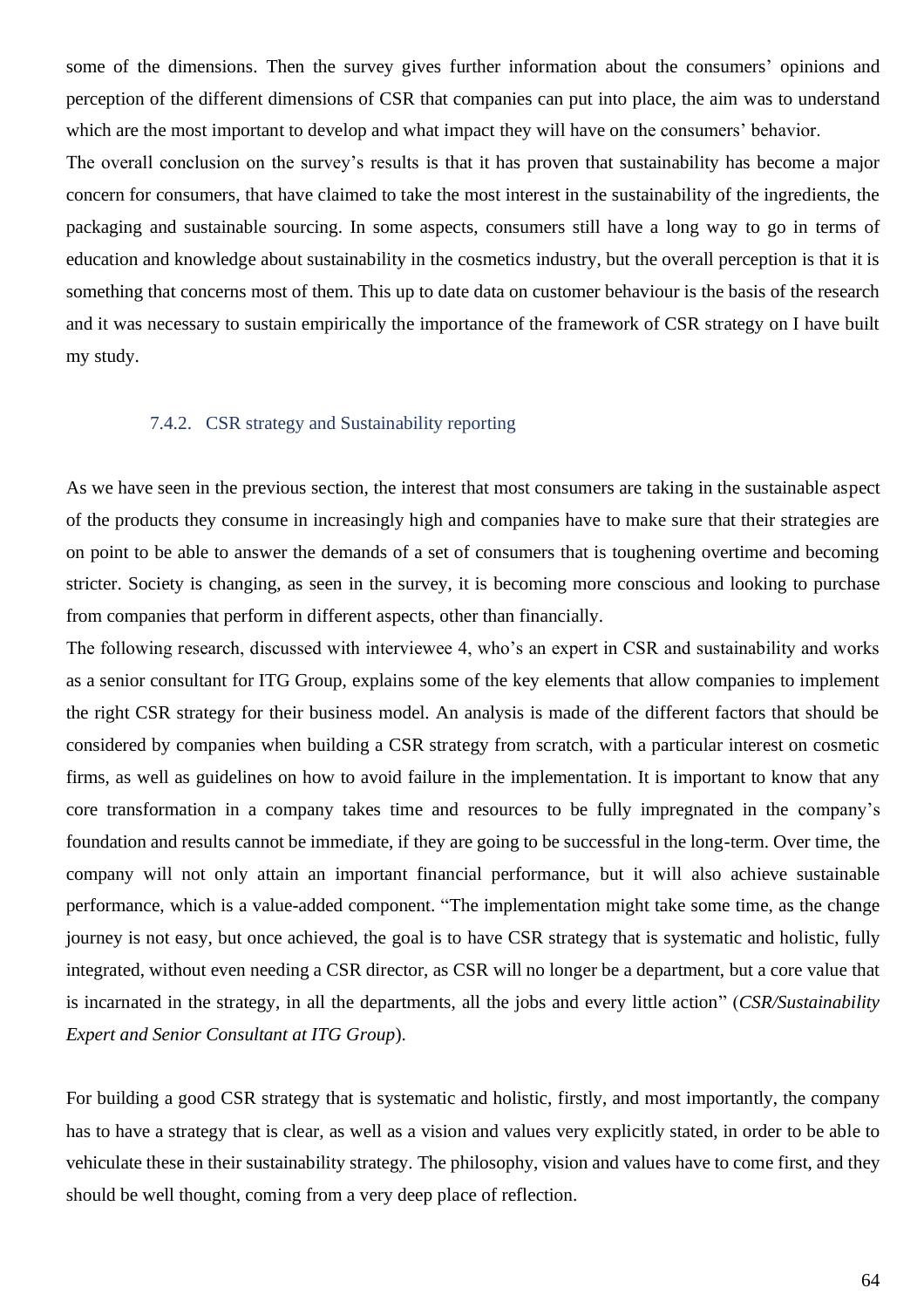The second step is to lay out a roadmap and objectives that are well thought and achievable. In order to do so, it is always recommended to use sustainability reporting and even better, integrated reporting, to ensure that the roadmap and objectives are being followed carefully and fully integrated in the business model.

In order to have that systematic and holist approach, there also has to be an important coherence that is spread widely across the firm. However, we cannot only implement this coherence in the surface, it is important to go further and transform the company. It is a question of the firm's posture and, to be able to achieve the right posture, a lot of work from the inside needs to be done. It can take a long time for a company to regularize the whole value-chain, it depends also deeply on the size, the strategy and the business model, so it is important to make sure that everything is done correctly from the beginning.

Finally, another important factor is the workforce that is in the company and I would even dare to say that it is one of the most important ones. The rhythm at which the directors integrate the change towards sustainability will be essential to determine how effectively the strategy will be implemented. The leadership team has to be onboard with the CSR strategy to make sure that it will be carried out correctly, otherwise it will not work.

In the case of cosmetic companies, they have to act on different levels to make sure that all of the basic requirements listed above are respected and that their CSR strategy follows the systematic and holistic approach.

The first step is to make a mapping of the risks and how they can be integrated in the business model, such as environmental risks and social risks, and their impact. Making a link between the risks and the business model will make it easier to address the issues.

Also, when it comes to cosmetic companies, the sourcing and supply chain goes very far, so in order to be sustainable, the initiatives have to be taken all the way until the end of the business model and the end of the value chain. The path towards sustainability needs to start from the beginning, not only with the production and sale of the products, but also with each of the ingredients that are present in the products.

Finally, one of the fundamental parts of a CSR strategy, seen earlier, is to put in place objectives, but, as it was discussed, not any objective is applicable. Each company has to choose the objectives and challenges that will have the most impact for their business model, for instance, for a company that uses flowers as one of the main raw materials, the objectives should be closely linked to the activities undertaken when growing and picking the flowers, making sure they are as efficient and sustainable as possible.

There are also a few mistakes that all companies and more particularly cosmetic companies need to avoid making. The first mistake commonly made is to only comply with the basic sustainability standards that are legally required. It is true that an important part of sustainability standards is ensured though legal obligations, however, CSR has to go beyond the legal framework that is imposed and take further action in sustainability. The legal standards are the minimum rules that companies have to respect to avoid any legal conflict, but this is imposed and, in order to the socially responsible, they have to take a step further.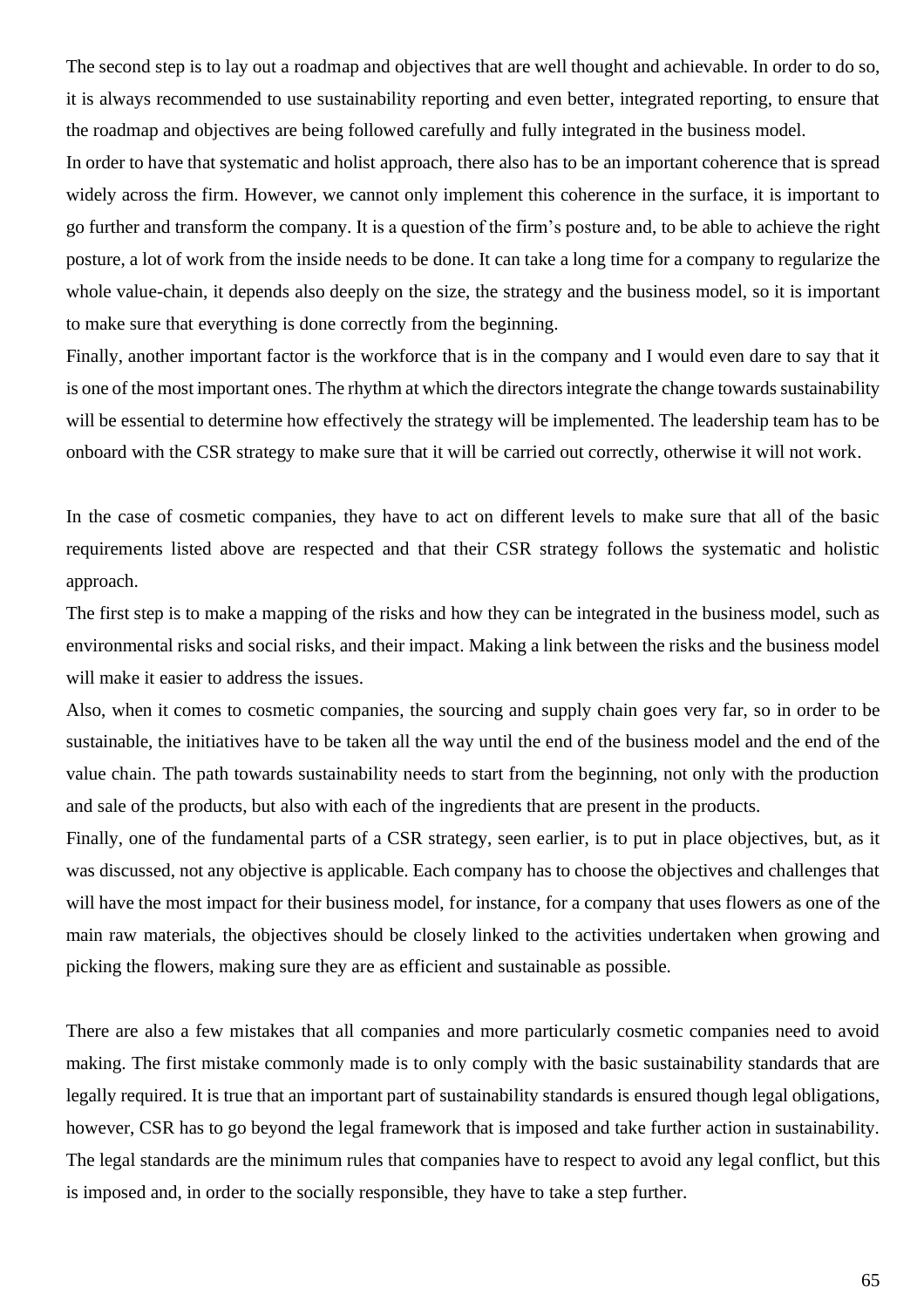Another common mistake is to avoid formalizing the CSR strategy: there are many companies for which the CSR strategy is only starting to be implemented and things are not as formalized as for others, however, there are various reasons why having an unformalized CSR strategy can have a negative impact on the company. For companies that have many subsidiaries or big groups that operate in an international level, especially if they have different brands and specialties, if the CSR strategy is not clearly formalized it will probably be very uneven. This is a major problem for companies, as the efforts that are made in some brands or territories can be very easily destroyed if the other brands or subsidiaries don't act in the same direction.

Finally, another big mistake that is made by some companies, especially in the beginning of CSR, was to try to trick the public opinion into thinking that a company was acting sustainably, while in reality it wasn't the case. The internet and social networks have made information get around much faster and this fake greenwashing is no longer possible for the big companies that are carefully followed and watched, not only by regulatory bodies but also by ONGs and the public opinion. Transparency has increased importantly, and the bad examples are easily spotted and pointed out, so it is strongly recommended to avoid this kind of behavior as it will very likely backfire at some point in time.

#### 7.4.3. The Case of Shiseido Group

Shiseido Group is a Japanese firm that produces and distributes cosmetics and luxury products internationally. Founded in 1972 by Yushin Fukuhara, it is the oldest cosmetics company in the world and it uses the traditional Japanese cosmetic habits, while taking advantage of the occidental technologies and adapting it to its culture. The French subsidiary of the company is known as Beauté Prestige International, it is in charge of Shiseido's perfume brands, on a worldwide level.

Sustainability has become a central concern in Shiseido's business model. The worldwide headquarters, located in Japan, have an important sustainability department that is in charge coordinating the initiatives undertaken in the different centers of expertise, the global strategy and the production of annual sustainability reports. There are around 20 people working in the sustainability team and the department was created around 20 years ago. I was able to interview the Sustainability Project Officer for the EMEA region on the sustainability plan and projects that were being put in place, getting a closer insight into the practical implementation of a CSR strategy in an important cosmetic group.

As we have seen, when developing a CSR strategy, the first step is to have a mission that will help to draw the lines of the strategy and create that coherence that is key in the success of the strategy. At Shiseido, a new corporate mission, "Beauty innovations for a better world" was established in 2019, with a number of objectives that "will aim to realize a society where everyone can live the way they want to", through the creation of Social Value (*Jun Aoki, 2019*). In line with the group's corporate vision, the way that Shiseido approaches sustainability is well consolidated in this affirmation: "The integration of sustainability doesn't mean restrictions or taking away possibilities, on the contrary, it is an innovation, a new way of working, new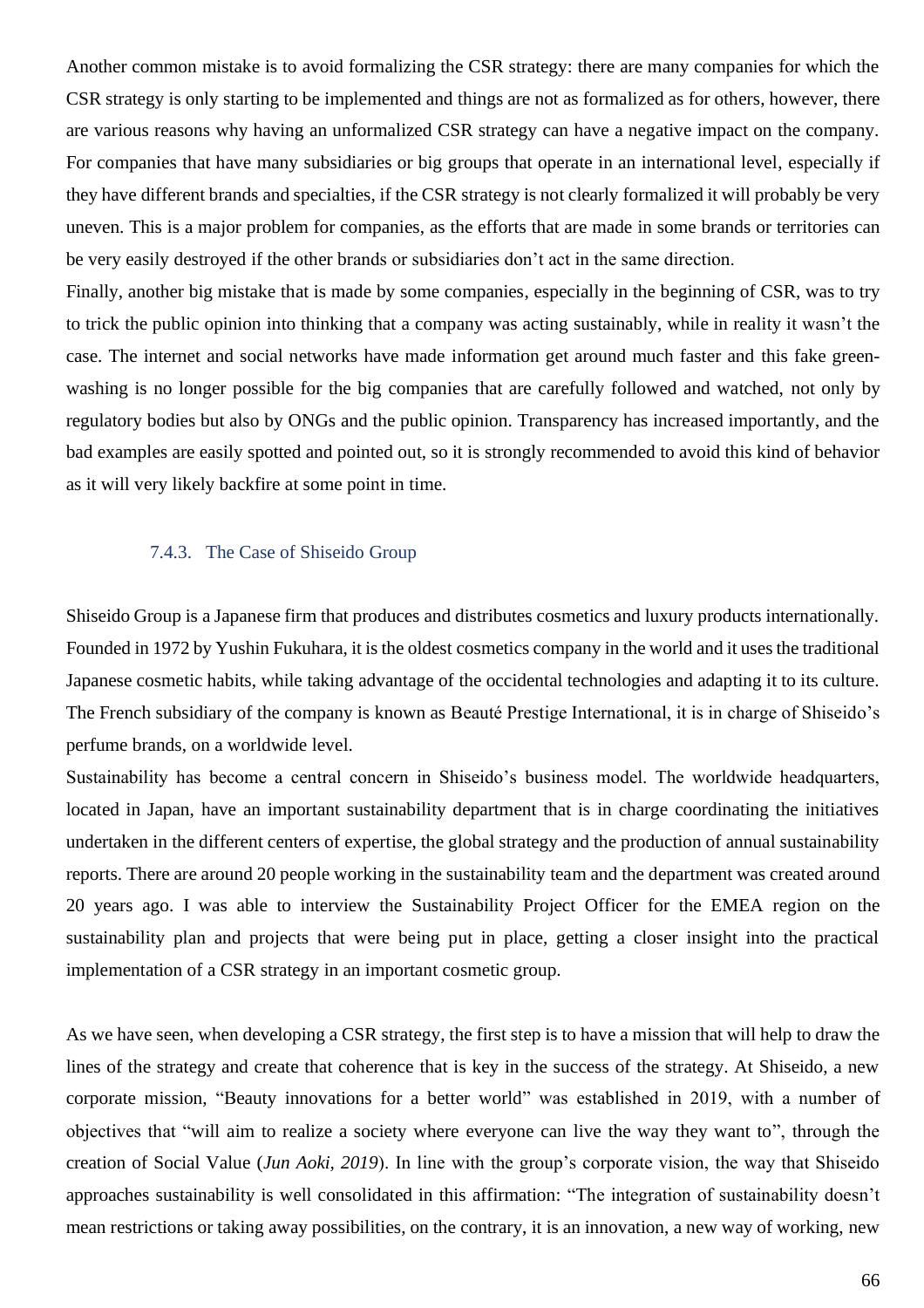economy and new business opportunities" (*Sustainability Project Officer EMEA, Shiseido*). Combining sustainability and innovation, as the way to achieve Creating Social Value.

"The sustainability plan followed at Shiseido relies on the analysis of concrete facts that allow to reduce any negative impacts on the basis of factual research, to be able to avoid going for fake good ideas" (*Sustainability Project Officer EMEA, Shiseido*). In order to do so, detailed research has been done, through the analysis of the life cycle of the some of the products, an environmental risk mapping and a societal risk mapping. Their CSR strategy is split in three main pillars, that aim to focus on different aspects of sustainability, covering the risks identified and creating an important coherence on the whole strategy. These pillars are to "Protect beauty, Inspire beauty and Empower beauty". In the following graph are represented the three axis and the domains on which they each act, all in the aim to attain a sustainable business model.



 *Fig 1: The Shiseido Group's Materiality Map (Source: Shiseido's Sustainability Website)*

The "Protect Beauty" pillar relates to protecting the environment and the people: as Shiseido claims, "protect the beauty of the earth and the beauty of the people who call Earth home, protect the beauty of all other life that exists on the earth as well". As seen in the graph, this pillar concerns concrete activities for the production processes and the products themselves. In the aim of protecting beauty, Shiseido puts in place initiatives that help to reduce the environmental burden from their operations.

With the "Empower Beauty" axis, Shiseido is looking to "empower their people" and it relates to the beauty of the society. The objective is to "motivate and empower all people who make up our society". To put into practice this essential pillar, they involve all employees and train them on the basic elements of sustainability. This is an important task for the employees and the group, in particular, because the sustainability cause is very transverse, and it needs the collaboration of all the departments to work.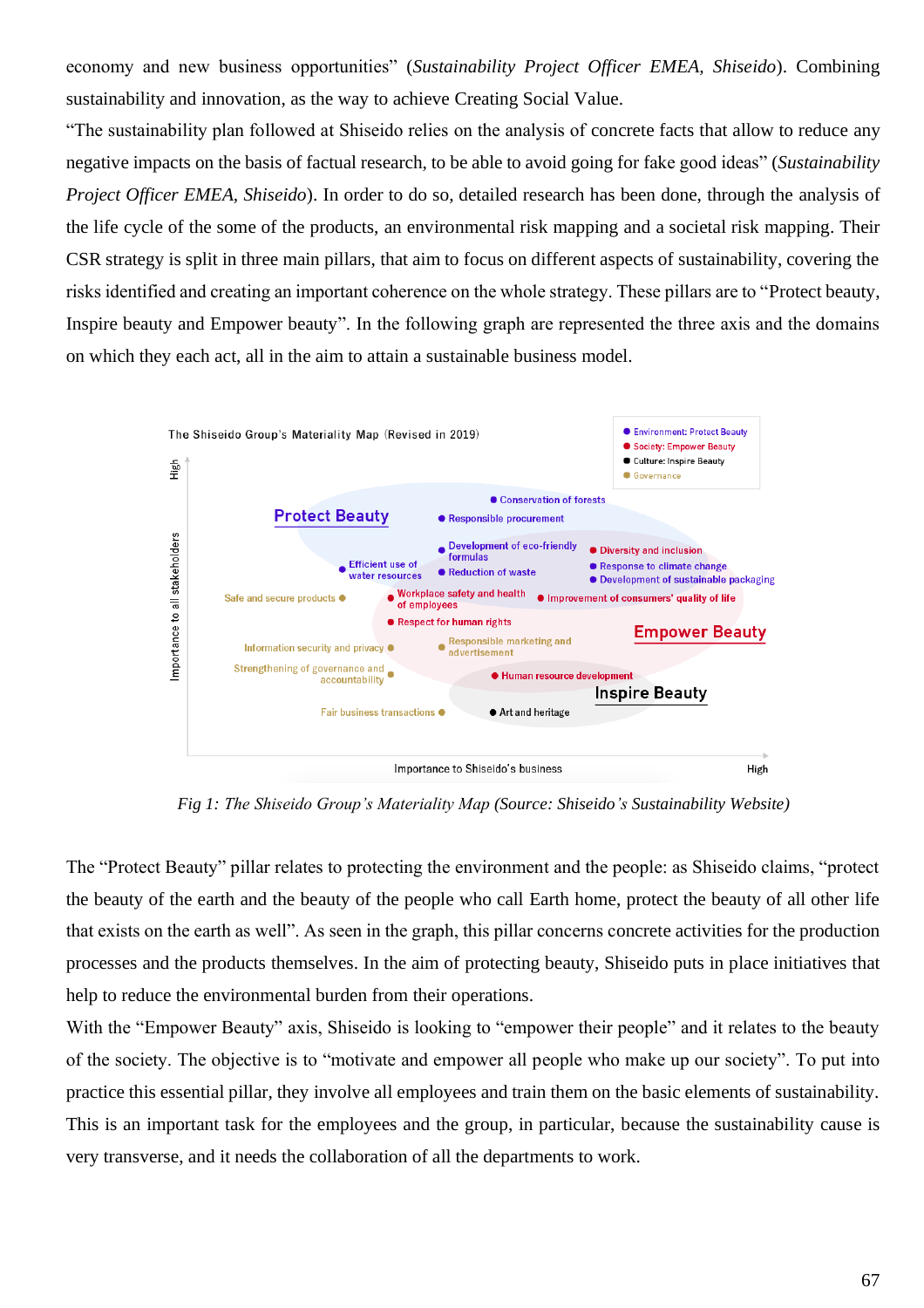The final pillar, "Inspire Beauty" relies on the inspiration that the Japanese beauty culture can create in the company and for the consumers. Shiseido wishes to "use Japanese beauty to raise beauty awareness around the world and encourage the realization of beauty as a culture" (*Shiseido Sustainability Website, 2019*).

On the performance side, one on the main objectives that Shiseido has been pursuing for the last few years is to improve the operating profit for the group. To do so, Shiseido worked hand to hand with McKinsey on the EAGLE project, to find what aspects of the business could be improved and where the company could make some economies. These economies were, in many of the cases, a great improvement in terms of sustainability as well. With this project, Shiseido was able to prove how companies can be both economically performant and sustainable at the same time.

#### 7.4.4. Other companies

For the purpose of comparing Shiseido's CSR strategy to some of its competitors, the research looks at the initiatives that L'Oréal and Chanel have put in place.

The L'Oréal CSR strategy is developed around the mission "Sharing beauty with all", a strong purpose that helps the group to integrate their sustainability plan, a base for the strategy, something that they have in common with Shiseido. It started in 2013 and they were pioneer in the adoption of CSR as a central strategy, setting group objectives for the end of 2020. It is important to know that L'Oréal has set a very good example for all cosmetic companies in terms of sustainability. The group's overall objective is to develop a business model in the group that is much more sustainable in the long term and to review the group's philosophy and the individual's brand philosophy to build a coherent model. The CSR strategy is declined at the levels of the divisions and the brands, because they don't all follow the same rhythms and sustainability doesn't imply the same things for the mass market, luxury, professional products or active cosmetics. Therefore, the aim is to target all the actions and all the spheres of the group with four pillars, that create a coherent and unified strategy. These four pillars are Innovation, Production, Consumption and Sharing Growth. The detail of the pillars is further studied in the thesis.

As for Chanel's case, in line with the expectation of stakeholders, the sense of mystique that the company used to create around its business practices has been left behind, and the Maison decided in 2018, to start disclosing on they CSR strategy in a Report to Society that communicates transparently on the company's values and their commitment to sustainability. The case of Chanel is quite different from Shiseido's or L'Oréal's, as Chanel is privately owned, so they don't have the obligation to disclose information publicly, and the company and the brand are one, instead of a group with different brands. However, it is also interesting to understand how a CSR strategy is implemented in this more discrete and luxurious brand. For this case, the initiatives that the company put in place in the Spanish market we studied, to better understand the way that Chanel supports their markets is the path towards sustainability.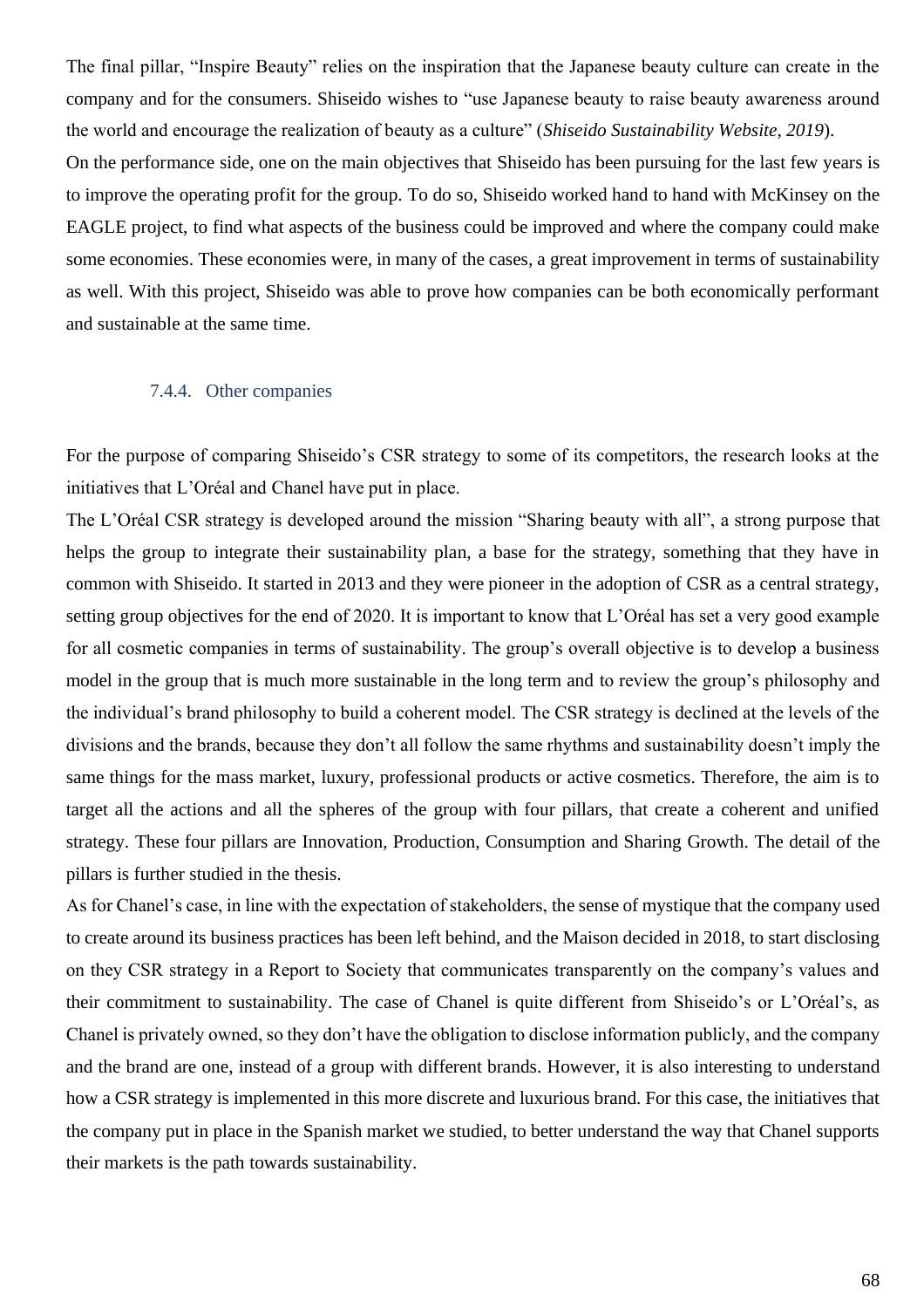#### 7.5. Conclusion

According Lord Holme's and Richard Watts's claim stated in the first paragraph, CSR is a long-lasting commitment that businesses make to act ethically by supporting sustainable development and society. The importance of this commitment shouldn't be underestimated, and this research aims to prove this, as well as to propose an effective plan of action to help cosmetic companies to place CSR at the heart of their business strategy. After developing a deeper understanding of the evolution and implementation of CSR in general, and more particularly in the cosmetic industry, through the study of different literature pieces published over the years and the original research done on the topic, we are able to draw some conclusions to this matter. Although the subject of CSR is very large, and there are very different opinions about it, it is important to put an accent on various points that seem to be particularly enlightening.

For the theoretical section, the first conviction that is shared by most authors and me, is the fact that CSR is a subjective idea, behaviour, mentality, set of values that is still in the process of being developed and defined. Although, its definition is still unclear, it has become a very common practice among multinational firms as well as smaller companies. For the cosmetics industry, CSR has been very impactful and there has been a radical change in the behaviour of some of the firms in the sector. In fact, unethical behaviours like animal testing, the use of child labour, the unfair working conditions and the over-polluting factories, are no longer accepted by regulations and more importantly by the public opinion. All of these issues have made cosmetic companies realise that a shift in their business strategy was necessary if they were to continue to be successful. The implementation of CSR in the cosmetic industry started mainly with an improvement in the ingredients, the sourcing, the packaging and the sustainable management of production processes. Also, the link between CSR's and financial performance has created a number of different opinions among the researchers. In some articles, there is clear proof of the theory that good ethics will, in time, lead to great business, but this is not a unanimous opinion, although it is the one that convinced me the most. Also, integrated reporting, that includes sustainability information in commonly known financial reports, is the new trend regarding CSR and many public companies have taken the step of issuing these reports. Regulations are also responsible for the increase in importance of CSR, as this attitude is no longer optional for businesses of a certain size, but a legal and social demand.

Supported by further qualitative and quantitative research done on sustainability, consumer behaviour and CSR strategies, I was also able to provide some additional conclusions on the theory of CSR and its implementation. The survey's results proved that sustainability has become a major concern for consumers, that have claimed to take the most interest in the sustainability of the ingredients, the packaging and sustainable sourcing. This up to date data on customer behaviour is the basis of the research and it was necessary to sustain empirically the importance of the framework of CSR strategy on which I have been able to conclude.

The core of this framework is a strategy that is "holistic and systematic" (*CSR/Sustainability expert and Senior Consultant, ITG Group*) and all of guidelines proposed for the framework rely upon this core concept that is what will, in time, make the strategy really work. The idea is to ensure that every step taken towards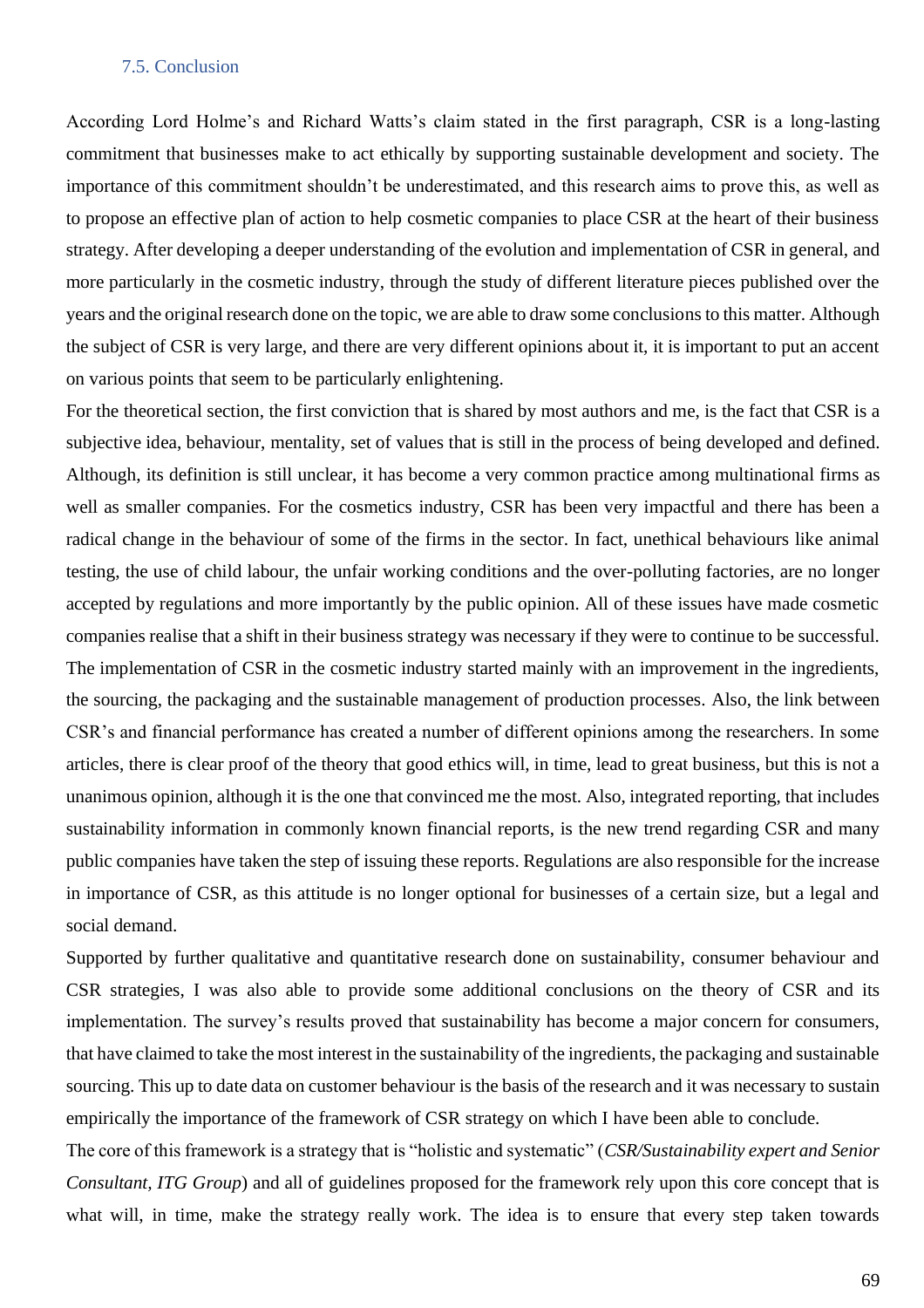sustainability should come from deep down, from the essential philosophy and values of the firm. A holistic and systematic strategy will integrate the fundamental components that any CSR strategy needs to have, which are, a mission and values, a road map and objectives, coherence and the conviction of its people.

The best way to achieve a systematic and holistic CSR strategy is through integrated reporting, as it is the only way that financial and non-financial results can be integrated in one unique strategy, which will lead to better economic results without negatively impacting society and the environment.

By studying the case of Shiseido's CSR strategy, we are able to understand how a real cosmetic group puts into place the fundamental components from the framework and what are the mistakes that are sometimes made. The practical initiatives seen in Shiseido's case study and the comparison made with two competitors, L'Oréal and Chanel, also provide more concrete evidence of how CSR is implemented in different ways, not only in the headquarters but also in the subsidiaries. These companies haven't started to use integrated reporting yet, but they are all implementing CSR in their value-chain and producing sustainability reports. If they do it right, over time, they will see how their CSR strategy and their general business model start to merge into one, that should be reported in an integrated document and it is then that they will have achieved the systematic and holistic approach.

This framework provides a line of action for entrepreneurs, companies, managers, consultants and regulatory bodies that may need to expand their knowledge on CSR strategies in the cosmetic business. For entrepreneurs, this study provides a base to develop a systematic and holistic approach from the beginning and it will help them see the positive implications that integrated reporting will have for them. For the companies, managers and consultant, it should be a wakeup call to understand how integrating the CSR strategy into the business model should be a primary objective in the agenda, and although it isn't a simple process to put in place, it is the only way to achieve long term sustainability. Finally, regulatory bodies should probably undertake further action to encourage cosmetic companies to integrate their results into one single report, that will help companies to become more sustainable and also better performing.

This research also has some limitations, that should be considered for the results and for future researchers. These limitations include the fact that the company that is studied as well as its competitors have not yet integrated their reports into one with the use of integrated reporting, even if many of the fundamental components of an effective CSR strategy are present in their sustainability plans. Also, Shiseido is a Japanese company and the focus of this research was set on the EMEA region, that is also the headquarter and excellence centre for the perfume brands. If the research had been done for the worldwide headquarters in Japan, or the US make-up headquarters, further results could have been found, as the make-up brands for the group and the Japan headquarters are deeply invested on CSR. This might be an axis of improvement on which other studies could be set. Also, only the cosmetic industry was studied, and it would be refreshing to find out more on how CSR strategies are implemented in other sectors and even to extrapolate the framework developed for this industry into other industries.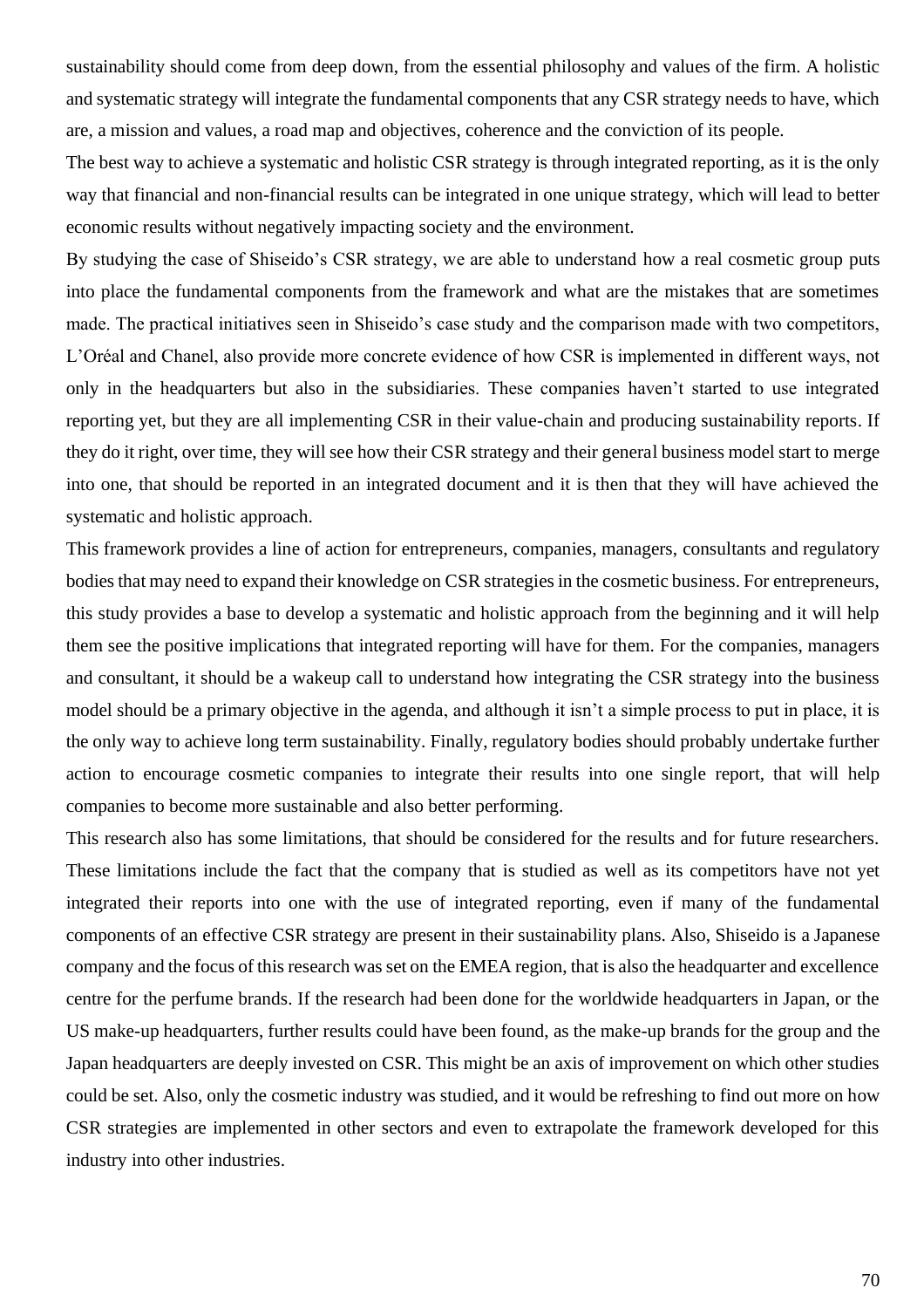# 8. Sources

- Aaver, Bostjan, and Simon Cadez. "Management Accountants' Participation in Strategic Management Process: A Cross – Industry Comparision." *Journal of East European Management Studies*, vol. 14, no. 3, 2009, pp. 310–322, 10.5771/0949-6181-2009-3-310. Accessed 20 Oct. 2019.
- Amberg, Nora, and Csaba Fogarassy. "Green Consumer Behavior in the Cosmetics Market." *Resources*, vol. 8, no. 3, 30 July 2019, p. 137, 10.3390/resources8030137. Accessed 12 May 2020.
- Aoki, Jun. "Sustainability Strategy | ANNUAL REPORT 2018 | Shiseido Group Website." *Www.Shiseidogroup.Com*, 2019, corp.shiseido.com/report/en/sustainability/. Accessed 18 May 2020.
- Ashok, Som. "How the Beauty Sector Woke Up to Sustainability and CSR." *The Council on Business & Society*, 10 Feb. 2017, councilcommunity.org/2017/02/10/how-the-beauty-sector-woke-up-tosustainability-and-csr/. Accessed 12 May 2020.
- Barnard, Chester I. *The Functions of the Executive*. 1938. Cambridge, Mass, Harvard University Press.
- Biedron, Rob. "Do Consumers & Companies Care About Ethical Sourcing? | PurchaseControl Software." *PurchaseControl*, 12 Dec. 2018, www.purchasecontrol.com/uk/blog/ethical-sourcing/. Accessed 12 May 2020.
- BORUNDA, ALEJANDRA. "The Beauty Industry Generates a Lot of Plastic Waste. Can It Change?" *Nationalgeographic.Com*, 18 Apr. 2019, www.nationalgeographic.com/environment/2019/04/beauty-personal-care-industry-plastic/.
- Cameron, Roslyn, and José Molina-Azorín. "Editorial Mixed Methods Research in Business and Management." *International Journal of Multiple Research Approaches*, vol. 5, no. 3, 2011, pp. 286– 289. Accessed 12 May 2020.
- Carrigan, Marylyn, and Ahmad Attalla. "The Myth of the Ethical Consumer Do Ethics Matter in Purchase Behaviour?" *Journal of Consumer Marketing*, vol. 18, no. 7, Dec. 2001, pp. 560–578, 10.1108/07363760110410263. Accessed 12 May 2020.
- Carroll, Archie B. *A Three-Dimensional Conceptual Model of Corporate Performance*. The Academy of Management Review, 1979.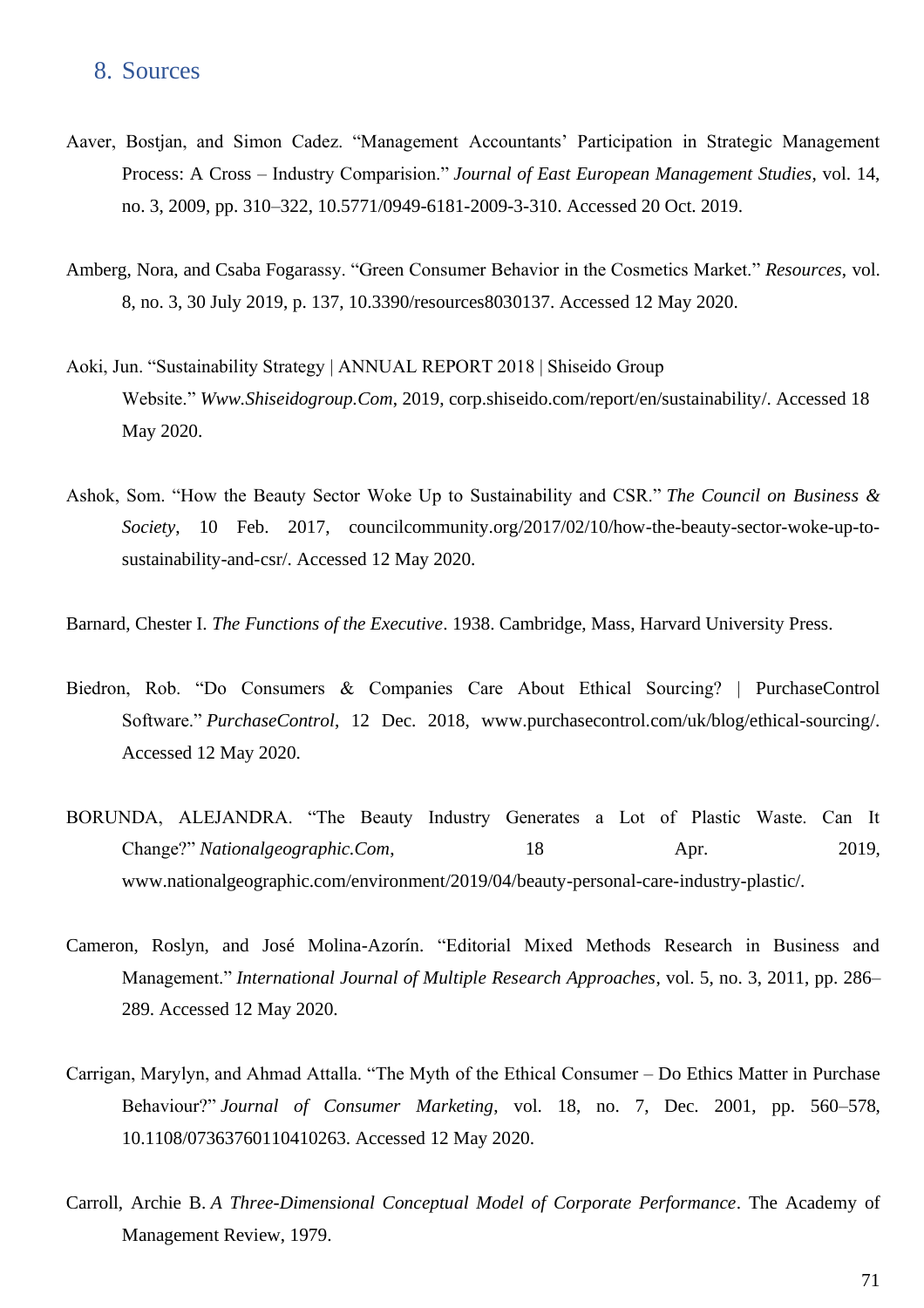- ---. "Carroll's Pyramid of CSR: Taking Another Look." *International Journal of Corporate Social Responsibility*, vol. 1, no. 1, 5 July 2016, 10.1186/s40991-016-0004-6.
- ---. "The Pyramid of Corporate Social Responsibility: Toward the Moral Management of Organizational Stakeholders." *Business Horizons*, vol. 34, no. 4, July 1991, pp. 39–48, 10.1016/0007-6813(91)90005 g.

## CHANEL. *CHANEL REPORT TO SOCIETY*. 2018.

http://services.chanel.com/i18n/fr\_FR/pdf/Chanel\_CSR\_0305\_Proof\_180620\_for\_web.pdf

- "Cosmetic Market Value Worldwide, 2018-2025 | Statista." *Statista*, Statista, 2018, www.statista.com/statistics/585522/global-value-cosmetics-market/.
- De Bailliencourt, Sandra. *Sustainability in the Cosmetic IMPACT FOR BEAUTY A Sparknews Report in Collaboration with Cosmoprof Worldwide Bologna Have an Impact, Share Solutions*. 2019.

Drucker, Peter. *Practice Of Management.* New York, Harper & Brothers, 1954.

Eccles, Robert, and Daniela Saltzman. *Stanford Social Innovation Review Achieving Sustainability Through Integrated Reporting*. 2011.

Epstein, Marc J., and Adriana Rejc Buhovac. *Making Sustainability Work: Best Practices in Managing and Measuring Corporate Social, Environmental and Economic Impacts*. *Google Books*, Routledge, 8 Sept.  $2014$ , books.google.es/books?id=gKk0DwAAQBAJ&printsec=frontcover&dq=Epstein+%26+Rejc-Buhovac. Accessed 12 May 2020.

- Galant, Adriana, and Simon Cadez. "Corporate Social Responsibility and Financial Performance Relationship: A Review of Measurement Approaches." *Economic Research-Ekonomska Istraživanja*, vol. 30, no. 1, Jan. 2017, pp. 676–693, 10.1080/1331677x.2017.1313122. Accessed 12 May 2020.
- Herremans, Irene M., et al. "Stakeholder Relationships, Engagement, and Sustainability Reporting." *Journal of Business Ethics*, vol. 138, no. 3, 29 Mar. 2015, pp. 417–435, 10.1007/s10551-015-2634-0. Accessed 12 May 2020.
- Joyner, Brenda E., and Dinah Payne. "Evolution and Implementation: A Study of Values, Business Ethics and Corporate Social Responsibility." *Journal of Business Ethics*, vol. 41, no. 4, 2002, pp. 297–311, 10.1023/a:1021237420663.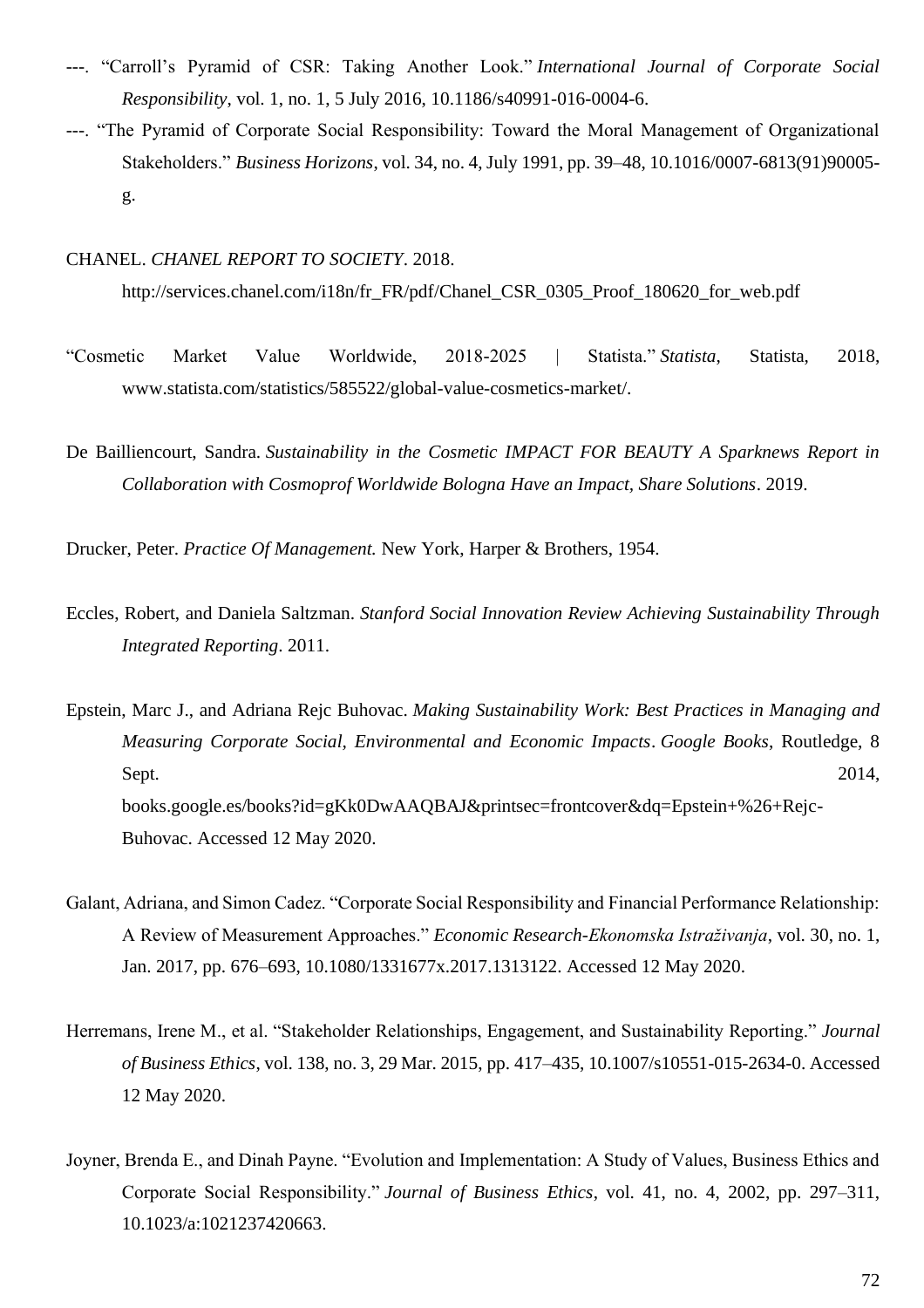- Kim, Namin, et al. "Developing an Effective Strategic Mix of Corporate Philanthropy." *The Service Industries Journal*, vol. 31, no. 7, May 2011, pp. 1049–1062, 10.1080/02642060903079428. Accessed 12 May 2020.
- "La Loi Sur Le Devoir de Vigilance." *La Loi Sur Le Devoir de Vigilance – Liste Des Entreprises Soumises Au Devoir de Vigilance*, 2017, plan-vigilance.org/la-loi/. Accessed 12 May 2020.
- Liobikienė, Genovaitė, and Jurga Bernatonienė. "Why Determinants of Green Purchase Cannot Be Treated Equally? The Case of Green Cosmetics: Literature Review." *Journal of Cleaner Production*, vol. 162, Sept. 2017, pp. 109–120, 10.1016/j.jclepro.2017.05.204. Accessed 12 May 2020.
- Logsdon, Jeanne M., and Patsy G. Lewellyn. "Expanding Accountability to Stakeholders: Trends and Predictions." *Business and Society Review*, vol. 105, no. 4, Dec. 2000, pp. 419–435, 10.1111/0045- 3609.00091. Accessed 9 Apr. 2020.
- "L'Oréal Has Committed to a 60% Reduction in Water Consumption per Finished Product by 2020, from a 2005 Baseline. - L'Oréal Group | World Leader in Beauty | Official Website." *Www.Loreal.Com*, www.loreal.com/sharing-beauty-with-all-producing/reducing-water-consumption. Accessed 12 May 2020.
- Lozano, Rodrigo, et al. "Elucidating the Relationship between Sustainability Reporting and Organisational Change Management for Sustainability." *Journal of Cleaner Production*, vol. 125, July 2016, pp. 168– 188, 10.1016/j.jclepro.2016.03.021. Accessed 12 May 2020.
- Myers, Michael D. *Qualitative Research in Business & Management*. London ; Thousand Oaks, California, Sage Publications Ltd, 2020.
- NAGAWAT, ABHA JAIN, and PAYOJ RAJ SINGH. "Acomparative Study of Corporate Social Responsibilities." *INTERNATIONAL JOURNAL OF COMMERCE AND BUSINESS MANAGEMENT*, vol. 9, no. 2, 15 Oct. 2016, pp. 194–198, 10.15740/has/ijcbm/9.2/194-198.
- Newmark, Liz. "Will We Ever Have Global Cosmetics Legislation? The Experts Weigh In." *Www.Cosmeticsbusiness.Com*, 19 July 2018, www.cosmeticsbusiness.com/news/article\_page/Will\_we\_ever\_have\_global\_cosmetics\_legislation The\_experts\_weigh\_in/145165. Accessed 12 May 2020.